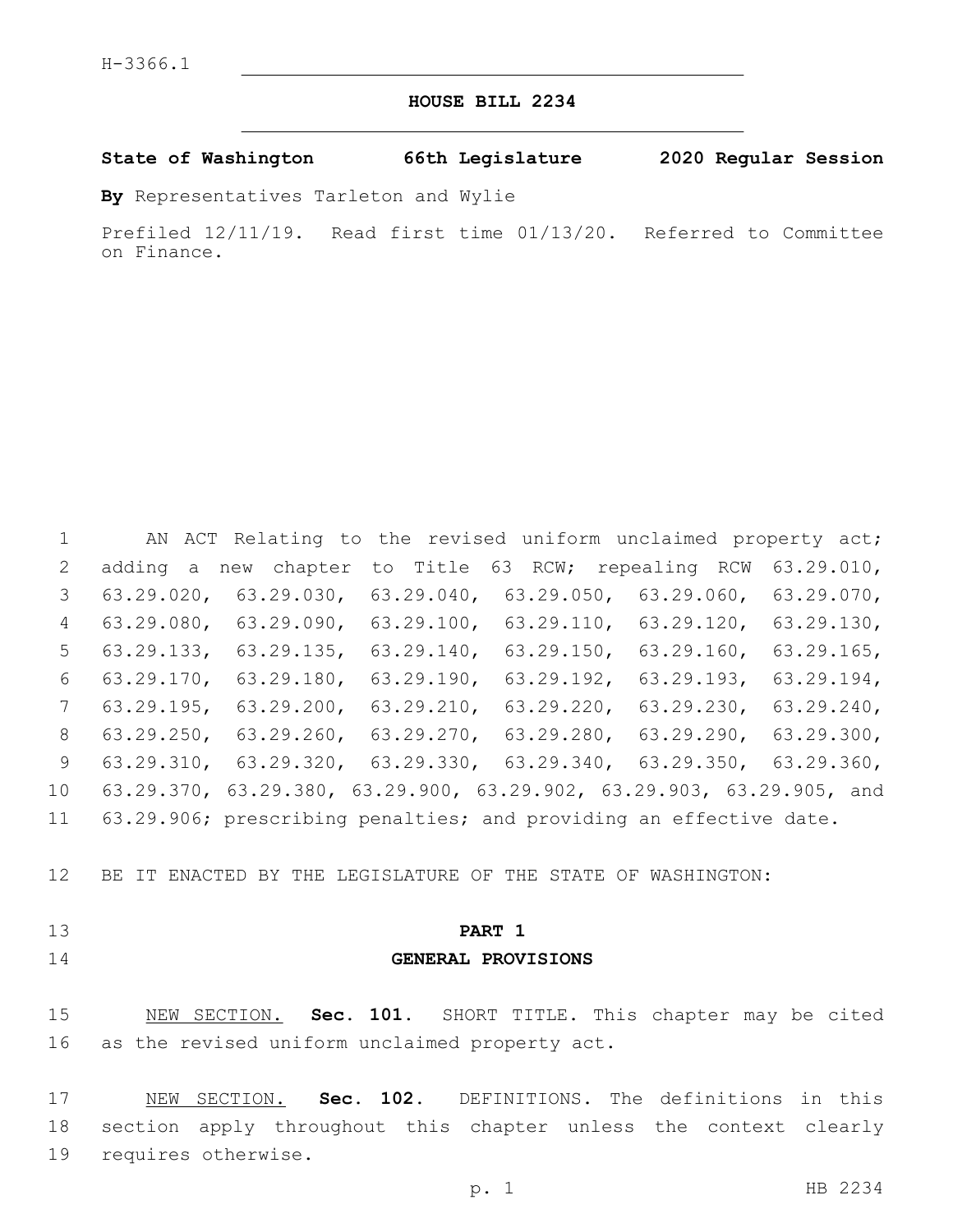(1) "Administrator" means the department of revenue established under RCW 82.01.050.2

 (2) "Administrator's agent" means a person with which the administrator contracts to conduct an examination under sections 1001 through 1013 of this act on behalf of the administrator. The term includes an independent contractor of the person and each individual participating in the examination on behalf of the person or 8 contractor.

 (3) "Apparent owner" means a person whose name appears on the records of a holder as the owner of property held, issued, or owing 11 by the holder.

 (4) "Business association" means a corporation, joint stock company, investment company other than an investment company registered under the investment company act of 1940, as amended, 15 U.S.C. Secs. 80a-1 through 80a-64, partnership, unincorporated association, joint venture, limited liability company, business trust, trust company, land bank, safe deposit company, safekeeping depository, financial organization, insurance company, federally chartered entity, utility, sole proprietorship, or other business 20 entity, whether or not for profit.

 (5) "Confidential information" means records, reports, and information that are confidential under section 1402 of this act.

(6) "Domicile" means:23

(a) For a corporation, the state of its incorporation;

 (b) For a business association whose formation requires a filing with a state, other than a corporation, the state of the principal place of business of such a business association, if formed under the laws of a state other than the state in which its principal place of business is located, unless determined to be otherwise by a court of 30 competent jurisdiction;

 (c) For a federally chartered entity or an investment company registered under the investment company act of 1940, as amended, 15 U.S.C. Secs. 80a-1 through 80a-64, the state of its home office; and

 (d) For any other holder, the state of its principal place of business.35

 (7) "Electronic" means relating to technology having electrical, digital, magnetic, wireless, optical, electromagnetic, or similar capabilities.38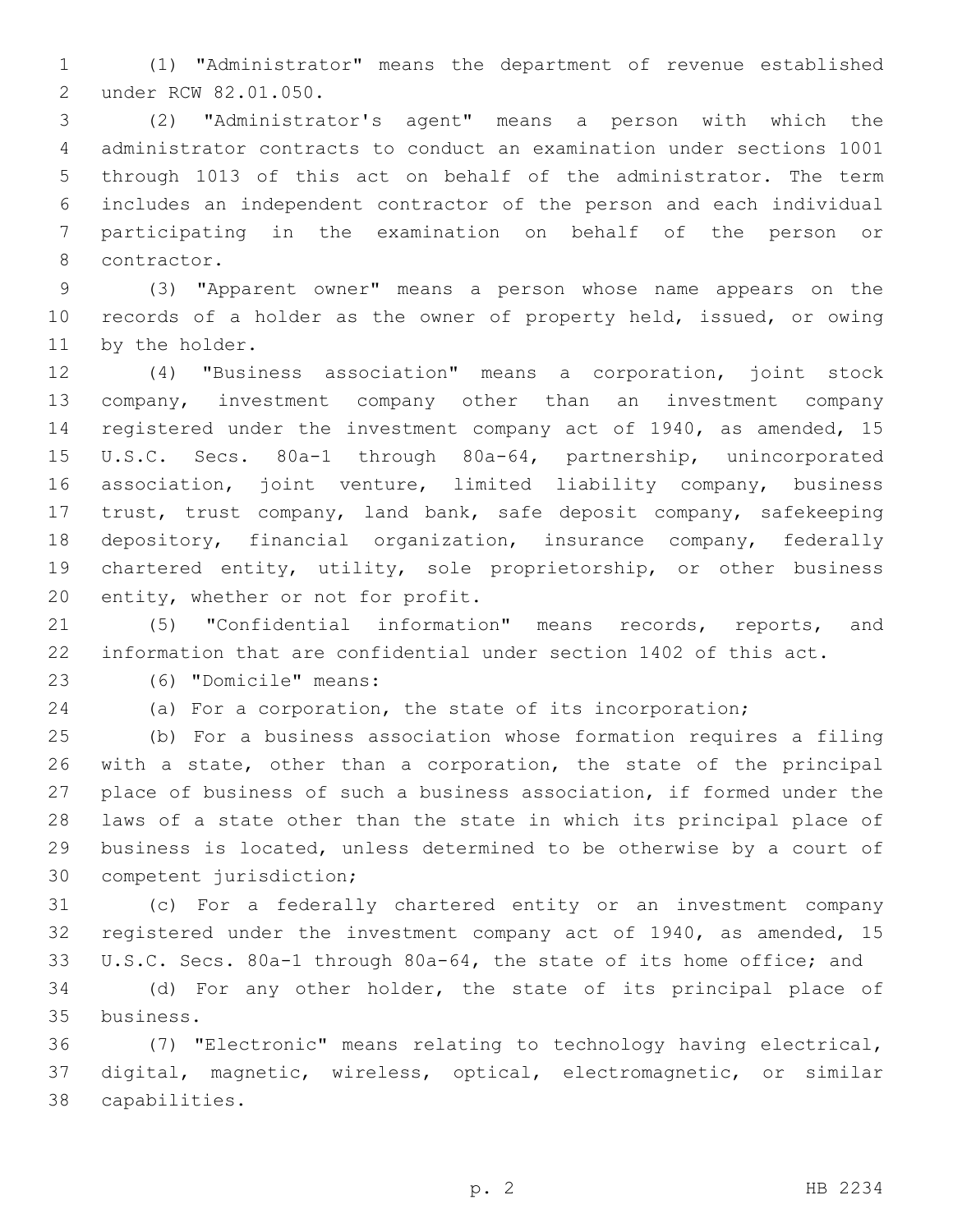(8) "Email" means a communication by electronic means which is automatically retained and stored and may be readily accessed or 3 retrieved.

 (9) "Financial organization" means a savings and loan association, building and loan association, savings bank, industrial 6 bank, bank, banking organization, or credit union.

 (10) "Game-related digital content" means digital content that exists only in an electronic game or electronic game platform. The 9 term:

(a) Includes:10

 (i) Game-play currency such as a virtual wallet, even if 12 denominated in United States currency; and

 (ii) The following if for use or redemption only within the game or platform or another electronic game or electronic game platform:

 (A) Points sometimes referred to as gems, tokens, gold, and 16 similar names; and

17 (B) Digital codes; and

18 (b) Does not include an item that the issuer:

 (i) Permits to be redeemed for use outside a game or platform 20 for:

21 (A) Money; or

(B) Goods or services that have more than minimal value; or

(ii) Otherwise monetizes for use outside a game or platform.

(11) "Gift certificate" has the meaning given in RCW 19.240.010.

 (12) "Holder" means a person obligated to hold for the account 26 of, or to deliver or pay to, the owner, property subject to this 27 chapter.

 (13) "Insurance company" means an association, corporation, or fraternal or mutual benefit organization, whether or not for profit, engaged in the business of providing life endowments, annuities, or insurance, including accident, burial, casualty, credit life, contract performance, dental, disability, fidelity, fire, health, hospitalization, illness, life, malpractice, marine, mortgage, surety, wage protection, and worker compensation insurance.

 (14) "Loyalty card" means a record given without direct monetary consideration under an award, reward, benefit, loyalty, incentive, rebate, or promotional program which may be used or redeemed only to obtain goods or services or a discount on goods or services. The term does not include a record that may be redeemed for money or otherwise 40 monetized by the issuer.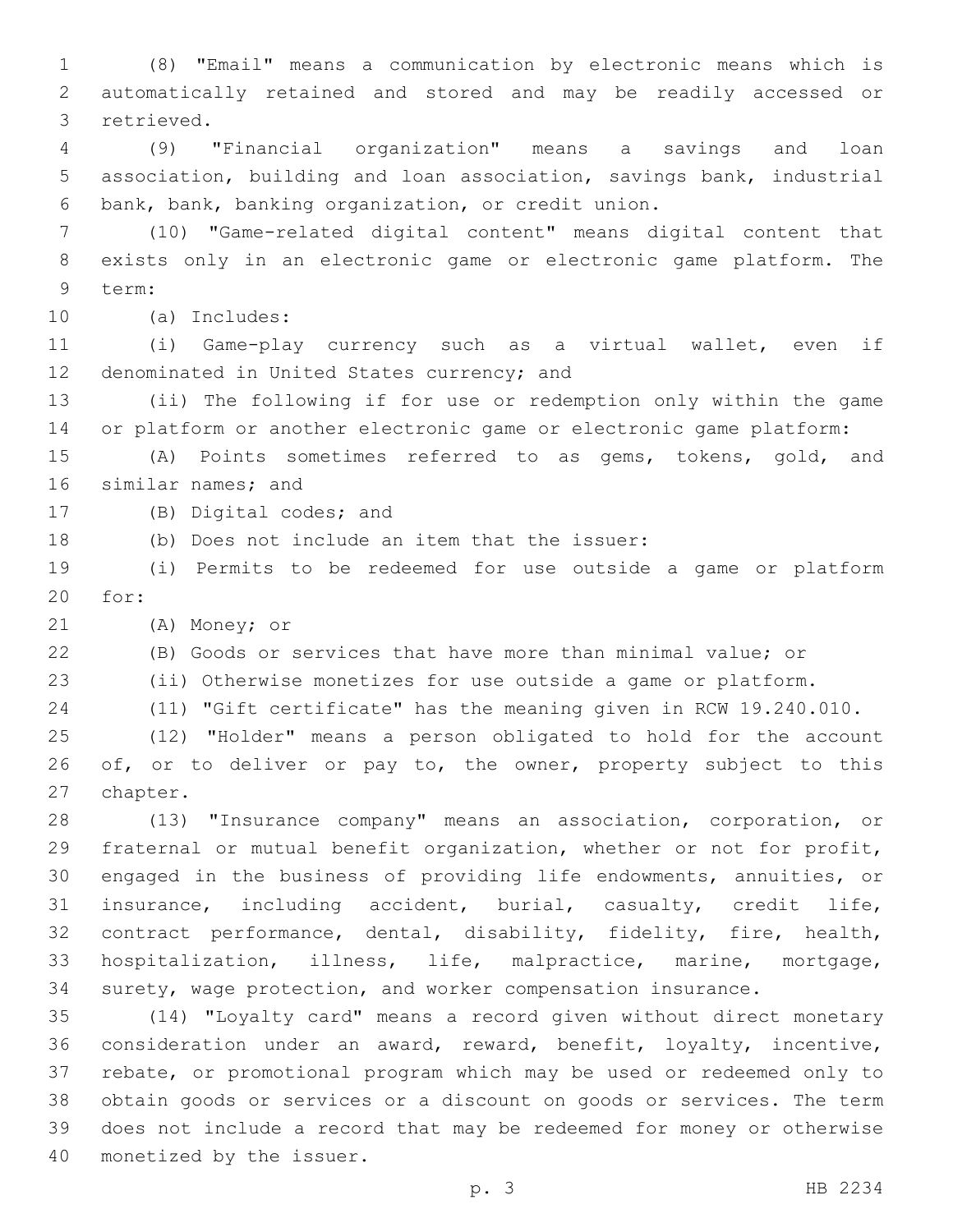(15) "Mineral" means gas, oil, coal, oil shale, other gaseous liquid or solid hydrocarbon, cement material, sand and gravel, road material, building stone, chemical raw material, gemstone, fissionable and nonfissionable ores, colloidal and other clay, steam and other geothermal resources, and any other substance defined as a mineral by law of this state other than this chapter.

 (16) "Mineral proceeds" means an amount payable for extraction, production, or sale of minerals, or, on the abandonment of the amount, an amount that becomes payable after abandonment. The term 10 includes an amount payable:

 (a) For the acquisition and retention of a mineral lease, including a bonus, royalty, compensatory royalty, shut-in royalty, 13 minimum royalty, and delay rental;

 (b) For the extraction, production, or sale of minerals, including a net revenue interest, royalty, overriding royalty, 16 extraction payment, and production payment; and

 (c) Under an agreement or option, including a joint operating agreement, unit agreement, pooling agreement, and farm-out agreement.

 (17) "Money order" means a payment order for a specified amount of money. The term includes an express money order and a personal money order on which the remitter is the purchaser.

 (18) "Municipal bond" means a bond or evidence of indebtedness issued by a municipality or other political subdivision of a state.

 (19) "Net card value" means the original purchase price or original issued value of a stored value card, plus amounts added to the original price or value, minus amounts used and any service 27 charge, fee, or dormancy charge permitted by law.

 (20) "Nonfreely transferable security" means a security that cannot be delivered to the administrator by the depository trust clearing corporation or similar custodian of securities providing posttrade clearing and settlement services to financial markets or cannot be delivered because there is no agent to effect transfer. The 33 term includes a worthless security.

 (21) "Owner" means a person that has a legal, beneficial, or equitable interest in property subject to this chapter or the person's legal representative when acting on behalf of the owner. The term includes:37

- 38 (a) A depositor, for a deposit;
- (b) A beneficiary, for a trust other than a deposit in trust;
- (c) A creditor, claimant, or payee, for other property; and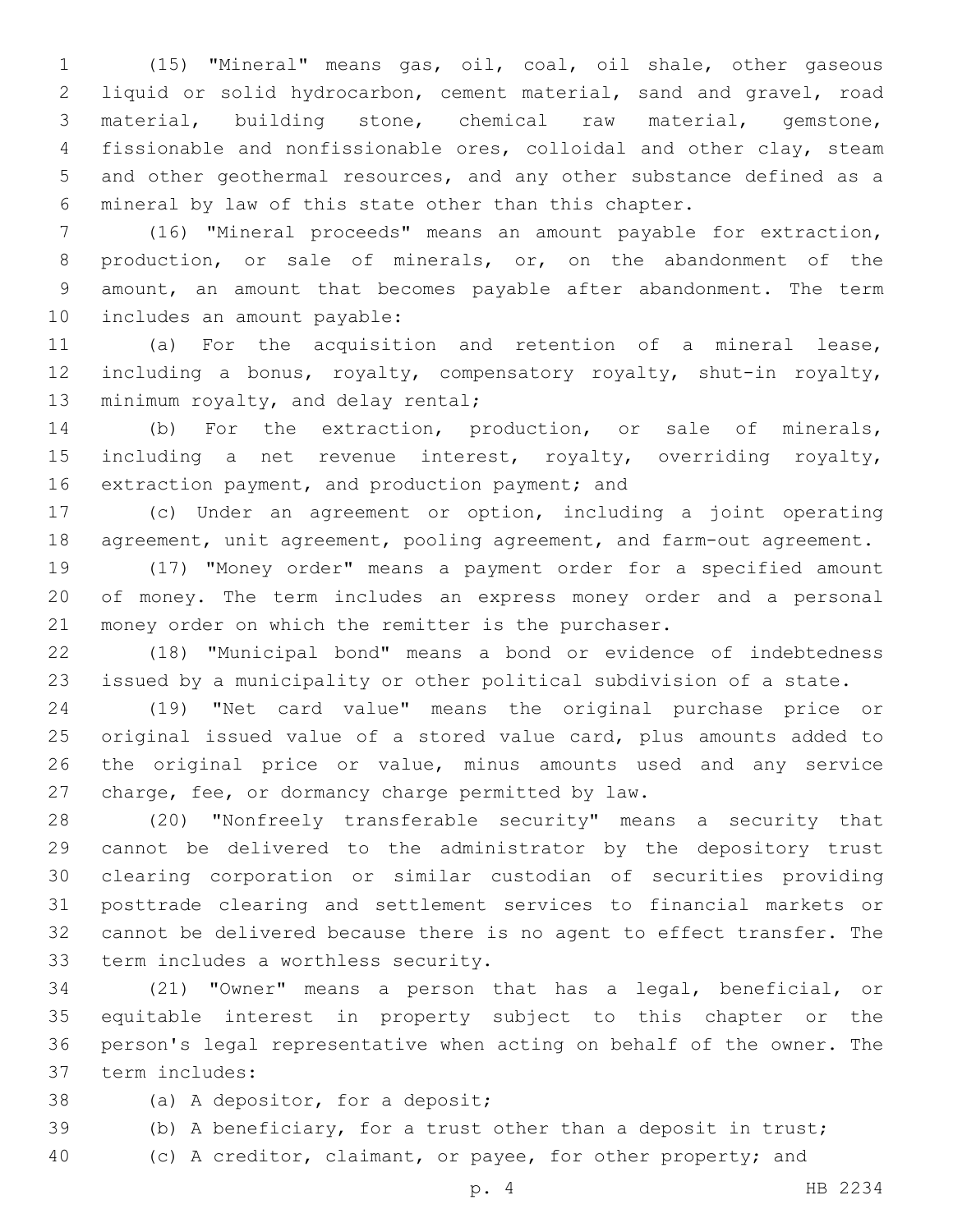(d) The lawful bearer of a record that may be used to obtain 2 money, a reward, or a thing of value.

 (22) "Payroll card" means a record that evidences a payroll card account as defined in Regulation E, 12 C.F.R. Part 1005, as it 5 existed on the effective date of this section.

 (23) "Person" means an individual, estate, business association, public corporation, government or governmental subdivision, agency, 8 or instrumentality, or other legal entity.

 (24) "Property" means tangible property described in section 205 of this act or a fixed and certain interest in intangible property held, issued, or owed in the course of a holder's business or by a government, governmental subdivision, agency, or instrumentality. The 13 term:

(a) Includes all income from or increments to the property;

(b) Includes property referred to as or evidenced by:

 (i) Money, virtual currency, interest, or a dividend, check, 17 draft, deposit, or payroll card;

 (ii) A credit balance, customer's overpayment, stored value card, security deposit, refund, credit memorandum, unpaid wage, unused ticket for which the issuer has an obligation to provide a refund, 21 mineral proceeds, or unidentified remittance;

22 (iii) A security except for:

23 (A) A worthless security; or

 (B) A security that is subject to a lien, legal hold, or restriction evidenced on the records of the holder or imposed by operation of law, if the lien, legal hold, or restriction restricts the holder's or owner's ability to receive, transfer, sell, or 28 otherwise negotiate the security;

(iv) A bond, debenture, note, or other evidence of indebtedness;

 (v) Money deposited to redeem a security, make a distribution, or 31 pay a dividend;

 (vi) An amount due and payable under an annuity contract or 33 insurance policy; and

 (vii) An amount distributable from a trust or custodial fund established under a plan to provide health, welfare, pension, vacation, severance, retirement, death, stock purchase, profit- sharing, employee savings, supplemental unemployment insurance, or a 38 similar benefit; and

(c) Does not include:39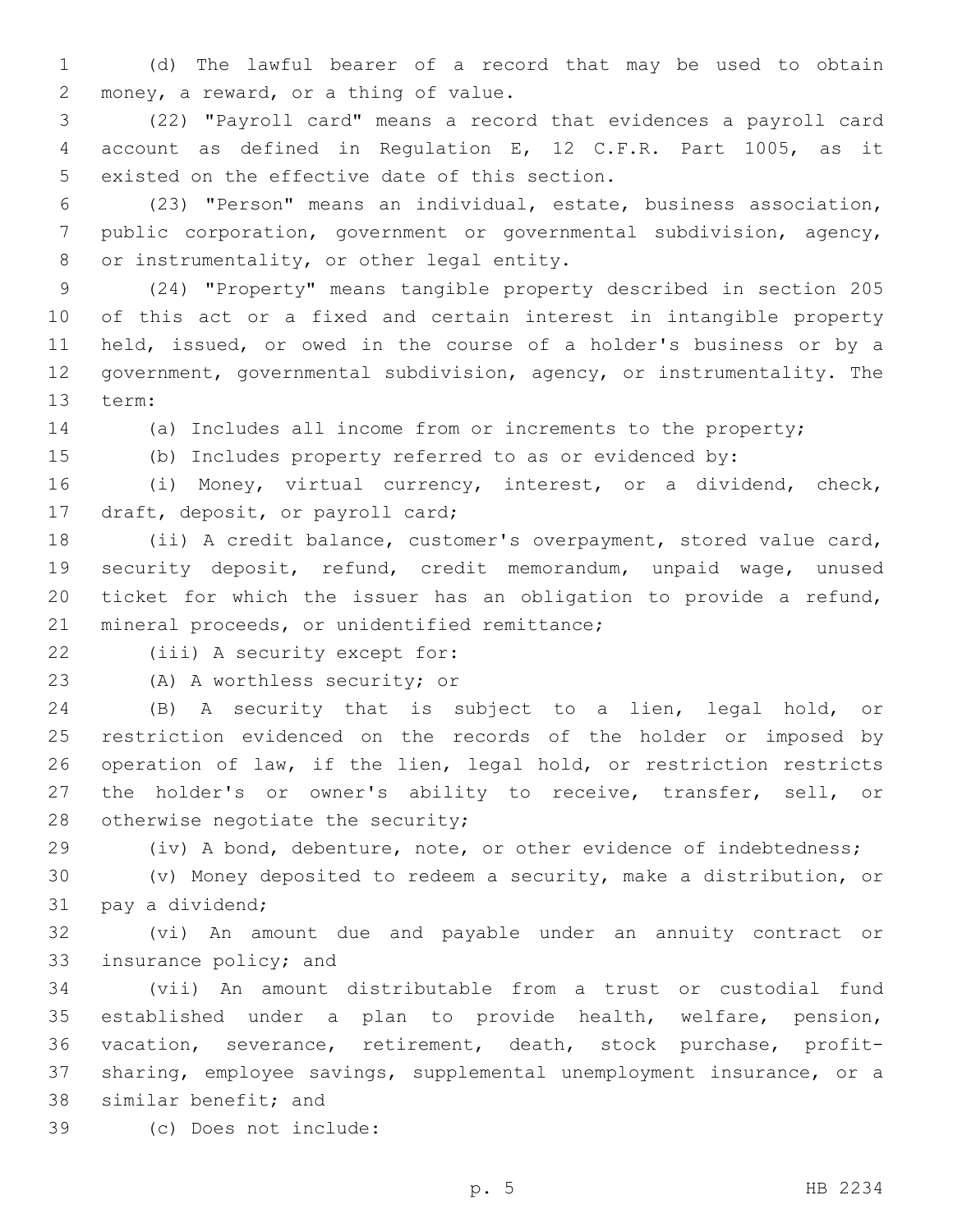(i) Property held in a plan described in section 529A of the internal revenue code, as it existed on the effective date of this 3 section, 26 U.S.C. Sec. 529A;

- (ii) Game-related digital content;4
- 5 (iii) A loyalty card;
- 

(iv) A gift certificate complying with chapter 19.240 RCW; and

 (v) A premium paid by an agricultural fair by check. For the purposes of this subsection, the following definitions apply:

 (A) "Agricultural fair" means a fair or exhibition that is intended to promote agriculture by including a balanced variety of exhibits of livestock and agricultural products, as well as related manufactured products and arts, including products of the farm home and educational contests, displays, and demonstrations designed to train youth and to promote the welfare of farmers and rural living; 15 and

 (B) "Premium" means an amount paid for exhibits and educational contests, displays, and demonstrations of an educational nature. A "premium" does not include judges' fees and expenses; livestock sale revenues; or prizes or amounts paid for promotion or entertainment activities such as queen contests, parades, dances, rodeos, and 21 races.

 (25) "Putative holder" means a person believed by the administrator to be a holder, until the person pays or delivers to the administrator property subject to this chapter or the administrator or a court makes a final determination that the person 26 is or is not a holder.

 (26) "Record" means information that is inscribed on a tangible medium or that is stored in an electronic or other medium and is 29 retrievable in perceivable form.

30 (27) "Security" means:

31 (a) A security as defined in RCW 62A.8-102;

 (b) A security entitlement as defined in RCW 62A.8-102, including a customer security account held by a registered broker-dealer, to the extent the financial assets held in the security account are not:

 (i) Registered on the books of the issuer in the name of the person for which the broker-dealer holds the assets;

37 (ii) Payable to the order of the person; or

38 (iii) Specifically indorsed to the person; or

 (c) An equity interest in a business association not included in 40 (a) or (b) of this subsection.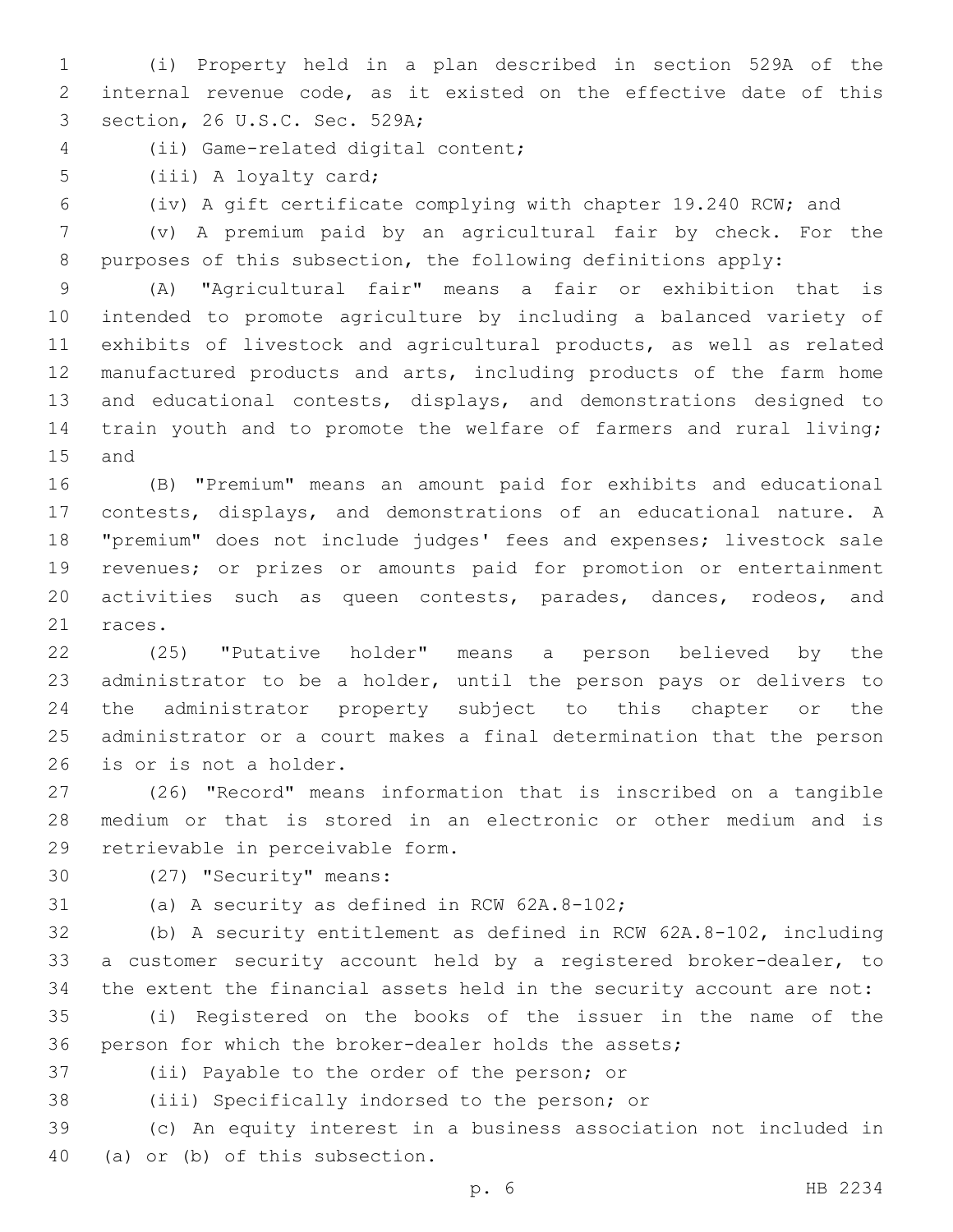1 (28) "Sign" means, with present intent to authenticate or adopt a 2 record:

(a) To execute or adopt a tangible symbol; or3

4 (b) To attach to or logically associate with the record an 5 electronic symbol, sound, or process.

 (29) "State" means a state of the United States, the District of Columbia, the Commonwealth of Puerto Rico, the United States Virgin Islands, or any territory or insular possession subject to the 9 jurisdiction of the United States.

10 (30) "Stored value card" means a record evidencing a promise made 11 for consideration by the seller or issuer of the record that goods, 12 services, or money will be provided to the owner of the record to the 13 value or amount shown in the record. The term:

(a) Includes:14

 (i) A record that contains or consists of a microprocessor chip, magnetic strip, or other means for the storage of information, which is prefunded and whose value or amount is decreased on each use and increased by payment of additional consideration; and

19 (ii) A payroll card; and

20 (b) Does not include a loyalty card, gift certificate, or game-21 related digital content.

22 (31) "Utility" means a person that owns or operates for public 23 use a plant, equipment, real property, franchise, or license for the 24 following public services:

25 (a) Transmission of communications or information;

26 (b) Production, storage, transmission, sale, delivery, or 27 furnishing of electricity, water, steam, or gas; or

28 (c) Provision of sewage or septic services, or trash, garbage, or 29 recycling disposal.

 (32) "Virtual currency" means a digital representation of value used as a medium of exchange, unit of account, or store of value, which does not have legal tender status recognized by the United 33 States. The term does not include:

34 (a) The software or protocols governing the transfer of the 35 digital representation of value;

36 (b) Game-related digital content; or

37 (c) A loyalty card or gift certificate.

38 (33) "Worthless security" means a security whose cost of 39 liquidation and delivery to the administrator would exceed the value 40 of the security on the date a report is due under this chapter.

p. 7 HB 2234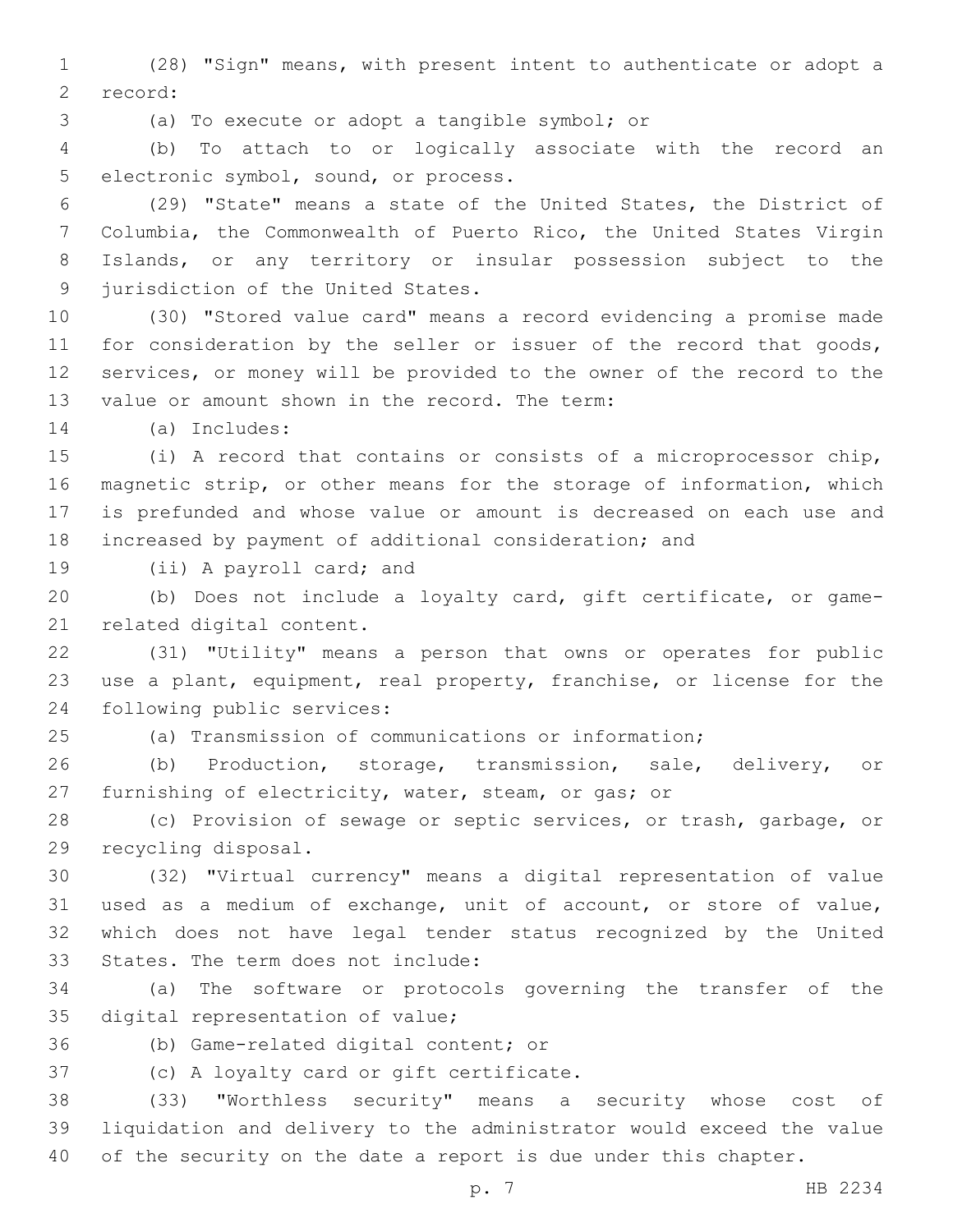NEW SECTION. **Sec. 103.** INAPPLICABILITY TO FOREIGN TRANSACTION. This chapter does not apply to property held, due, and owing in a foreign country if the transaction out of which the property arose was a foreign transaction.

 NEW SECTION. **Sec. 104.** RULE MAKING. The administrator may adopt rules under chapter 34.05 RCW to implement and administer this chapter.

**PART 2**

# **PRESUMPTION OF ABANDONMENT**

 NEW SECTION. **Sec. 201.** WHEN PROPERTY PRESUMED ABANDONED. Subject to section 209 of this act, the following property is presumed abandoned if it is unclaimed by the apparent owner during the period specified below:

(1) A traveler's check, fifteen years after issuance;

15 (2) A money order, five years after issuance;

 (3) A state or municipal bond, bearer bond, or original issue discount bond, three years after the earliest of the date the bond matures or is called or the obligation to pay the principal of the 19 bond arises;

 (4) A debt of a business association, three years after the 21 obligation to pay arises;

 (5) A demand, savings, or time deposit, including a deposit that is automatically renewable, three years after the maturity of the deposit, except a deposit that is automatically renewable is deemed matured on its initial date of maturity unless the apparent owner consented in a record on file with the holder to renewal at or about 27 the time of the renewal;

 (6) Money or a credit owed to a customer as a result of a retail business transaction, three years after the obligation arose;

 (7) An amount owed by an insurance company on a life or endowment insurance policy or an annuity contract that has matured or terminated, three years after the obligation to pay arose under the terms of the policy or contract or, if a policy or contract for which an amount is owed on proof of death has not matured by proof of the 35 death of the insured or annuitant, as follows:

 (a) With respect to an amount owed on a life or endowment insurance policy, three years after the earlier of the date: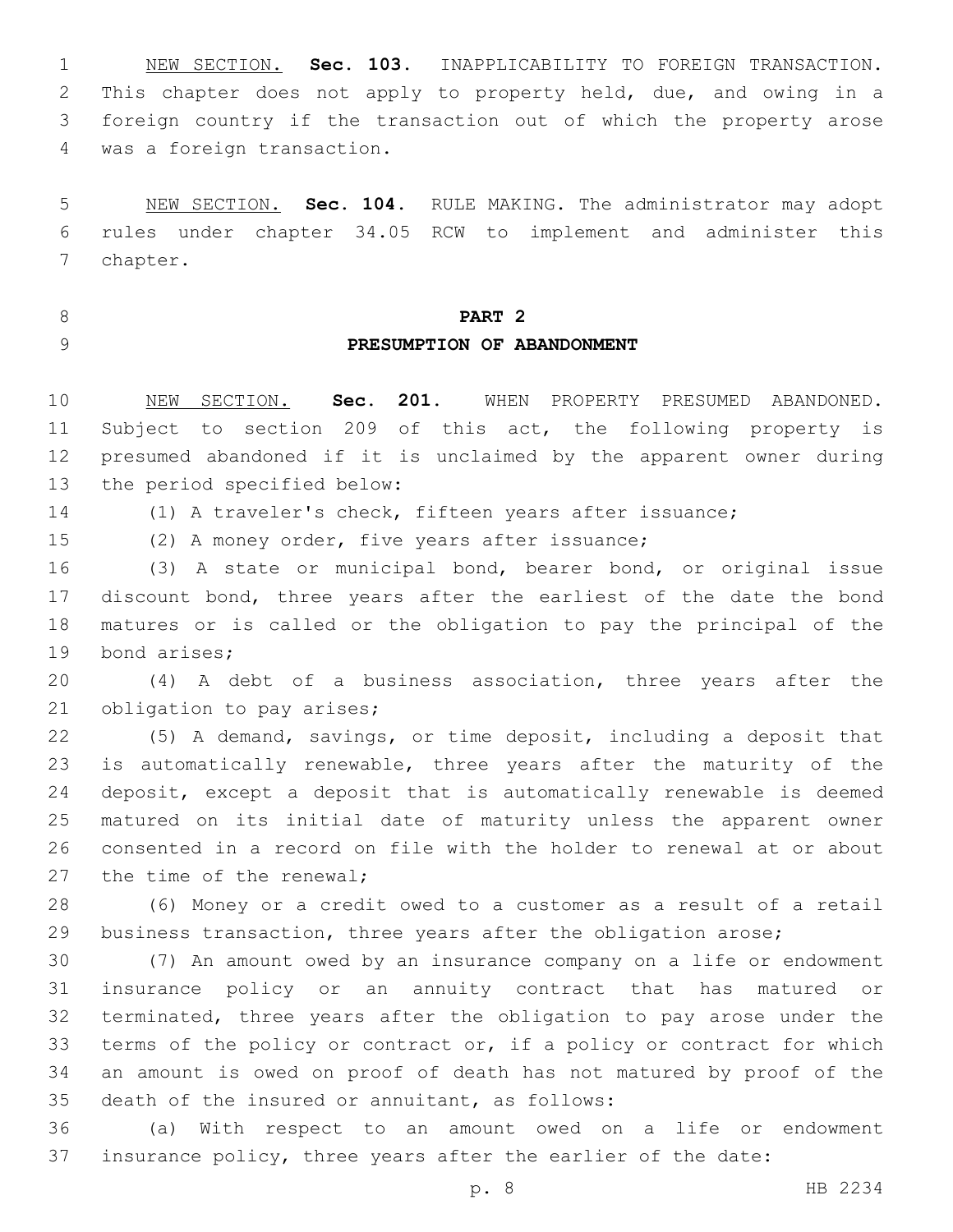(i) The insurance company has knowledge of the death of the 2 insured; or

 (ii) The insured has attained, or would have attained if living, the limiting age under the mortality table on which the reserve for 5 the policy is based; and

 (b) With respect to an amount owed on an annuity contract, three years after the date the insurance company has knowledge of the death 8 of the annuitant;

 (8) Property distributable by a business association in the course of dissolution, one year after the property becomes 11 distributable;

 (9) Property held by a court, including property received as proceeds of a class action, one year after the property becomes 14 distributable;

 (10) Property held by a government or governmental subdivision, 16 agency, or instrumentality, including municipal bond interest and unredeemed principal under the administration of a paying agent or indenture trustee, one year after the property becomes distributable;

 (11) Wages, commissions, bonuses, or reimbursements to which an employee is entitled, or other compensation for personal services, 21 one year after the amount becomes payable;

 (12) A deposit or refund owed to a subscriber by a utility, one year after the deposit or refund becomes payable; and

(13) Payroll card, one year after the amount becomes payable; and

 (14) Property not specified in this section or section 202 through 207 of this act, the earlier of three years after the owner first has a right to demand the property or the obligation to pay or 28 distribute the property arises.

 NEW SECTION. **Sec. 202.** WHEN TAX DEFERRED RETIREMENT ACCOUNT PRESUMED ABANDONED. (1) Subject to section 209 of this act, property held in a pension account or retirement account that qualifies for tax deferral under the income tax laws of the United States is presumed abandoned if it is unclaimed by the apparent owner three years after the later of:

35 (a) The following dates:

 (i) Except as in (a)(ii) of this subsection, the date a second consecutive communication sent by the holder by first-class United States mail to the apparent owner is returned to the holder undelivered by the United States postal service; or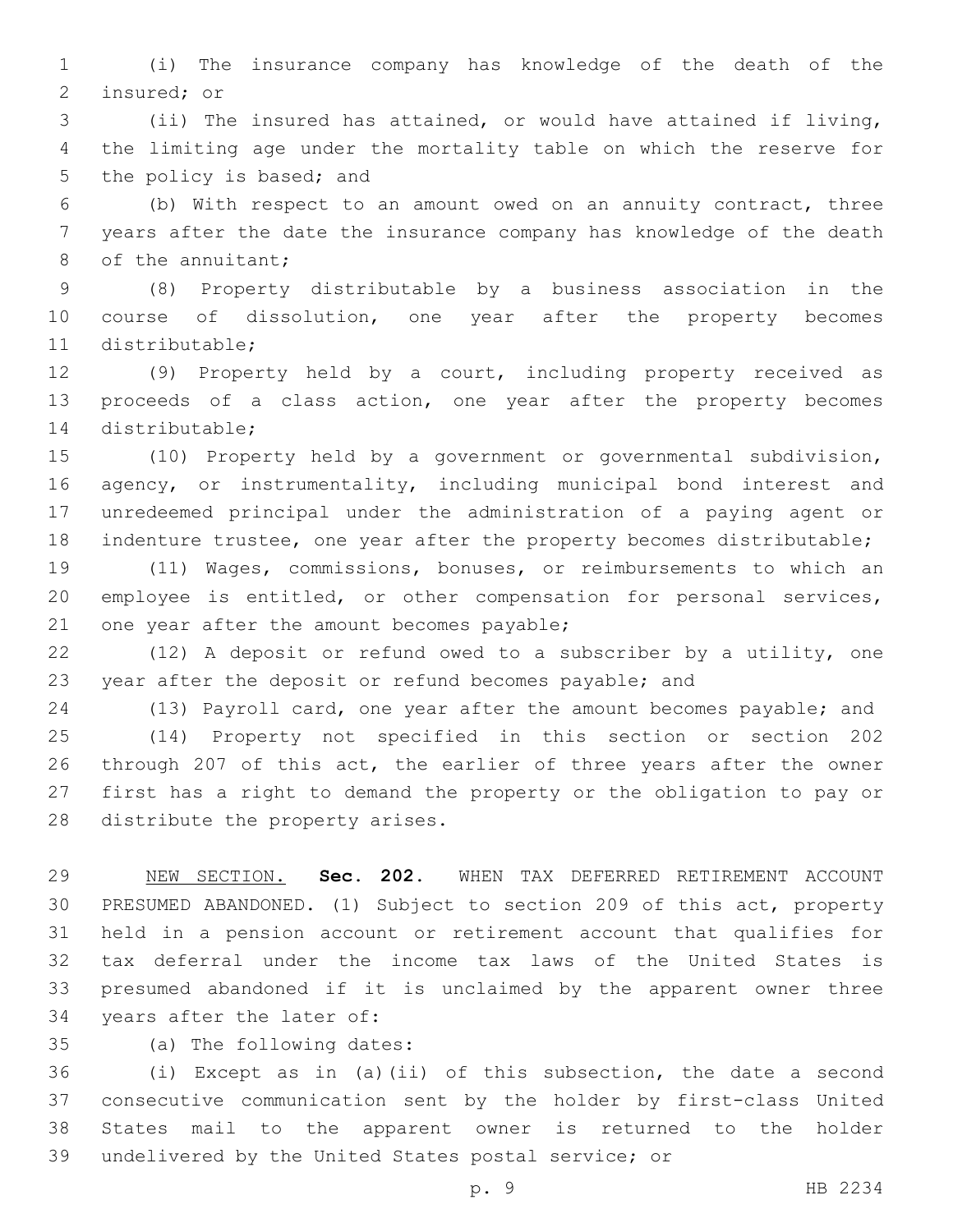(ii) If the second communication is sent later than thirty days after the date the first communication is returned undelivered, the date the first communication was returned undelivered by the United 4 States postal service; or

5 (b) The earlier of the following dates:

 (i) The date the apparent owner becomes seventy and one-half 7 years of age, if determinable by the holder; or

 (ii) If the internal revenue code, as it existed on the effective date of this section, 26 U.S.C. Sec. 1 et seq., requires distribution to avoid a tax penalty, two years after the date the holder:

 (A) Receives confirmation of the death of the apparent owner in 12 the ordinary course of its business; or

 (B) Confirms the death of the apparent owner under subsection (2) 14 of this section.

 (2) If a holder in the ordinary course of its business receives notice or an indication of the death of an apparent owner and subsection (1)(b) of this section applies, the holder shall attempt not later than ninety days after receipt of the notice or indication to confirm whether the apparent owner is deceased.

 (3) If the holder does not send communications to the apparent owner of an account described in subsection (1) of this section by first-class United States mail, the holder shall attempt to confirm the apparent owner's interest in the property by sending the apparent owner an email communication not later than two years after the apparent owner's last indication of interest in the property. However, the holder promptly shall attempt to contact the apparent 27 owner by first-class United States mail if:

 (a) The holder does not have information needed to send the apparent owner an email communication or the holder believes that the apparent owner's email address in the holder's records is not valid;

 (b) The holder receives notification that the email communication 32 was not received; or

 (c) The apparent owner does not respond to the email communication not later than thirty days after the communication was 35 sent.

 (4) If first-class United States mail sent under subsection (3) of this section is returned to the holder undelivered by the United States postal service, the property is presumed abandoned three years 39 after the later of: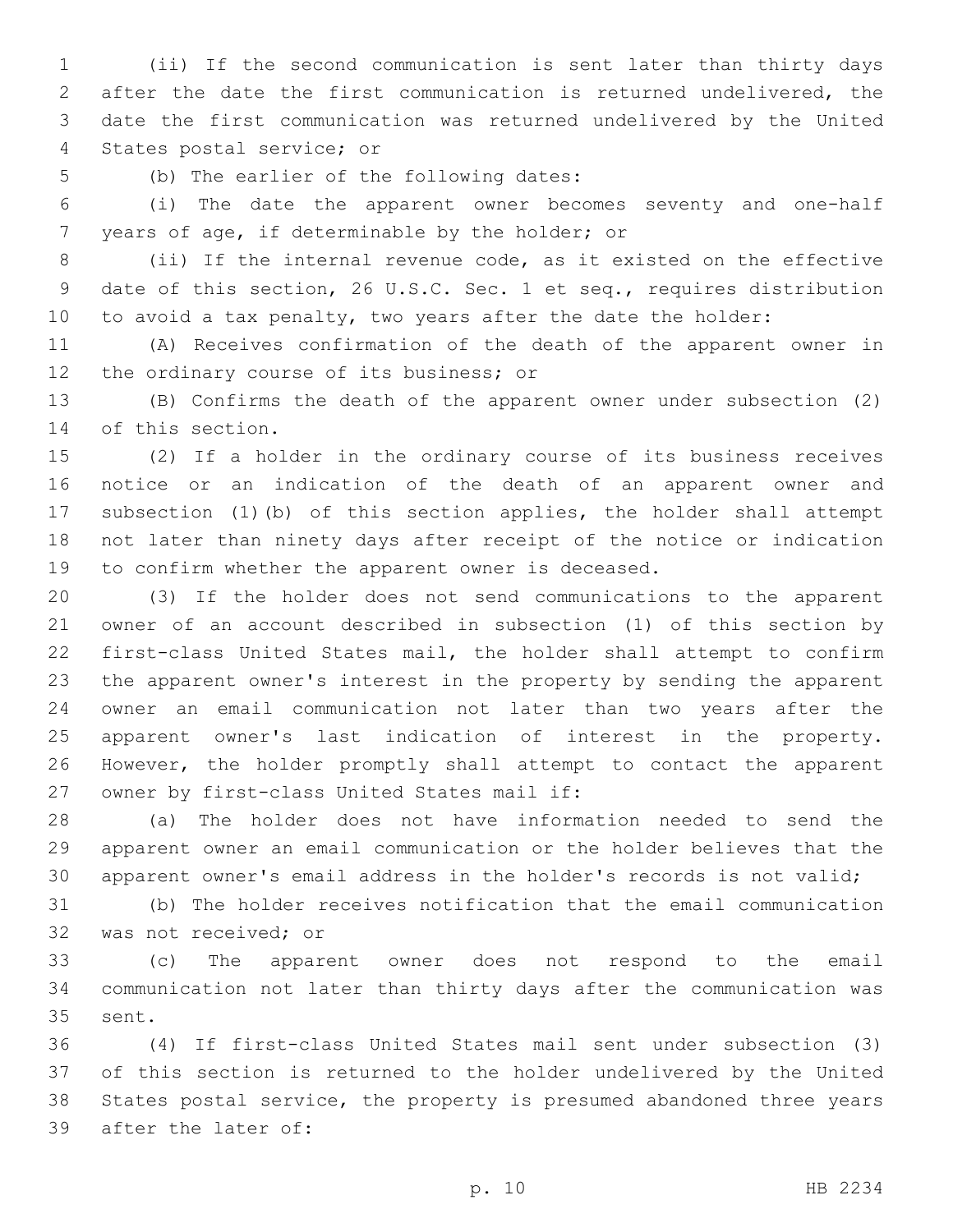(a) Except as in (b) of this subsection, the date a second consecutive communication to contact the apparent owner sent by first-class United States mail is returned to the holder undelivered; (b) If the second communication is sent later than thirty days

 after the date the first communication is returned undelivered, the date the first communication was returned undelivered; or

(c) The date established by subsection (1)(b) of this section.

 NEW SECTION. **Sec. 203.** WHEN OTHER TAX DEFERRED ACCOUNT PRESUMED ABANDONED. Subject to section 209 of this act and except for property described in section 202 of this act and property held in a plan described in section 529A of the internal revenue code, as it existed on the effective date of this section, 26 U.S.C. Sec. 529A, property held in an account or plan, including a health savings account, that qualifies for tax deferral under the income tax laws of the United States is presumed abandoned if it is unclaimed by the apparent owner three years after the earlier of:

 (1) The date, if determinable by the holder, specified in the income tax laws and regulations of the United States by which distribution of the property must begin to avoid a tax penalty, with 20 no distribution having been made; or

(2) Thirty years after the date the account was opened.

 NEW SECTION. **Sec. 204.** WHEN CUSTODIAL ACCOUNT FOR MINOR PRESUMED ABANDONED. (1) Subject to section 209 of this act, property held in an account established under a state's uniform gifts to minors act or uniform transfers to minors act is presumed abandoned if it is unclaimed by or on behalf of the minor on whose behalf the account was opened three years after the later of:

 (a) Except as in (b) of this subsection, the date a second consecutive communication sent by the holder by first-class United States mail to the custodian of the minor on whose behalf the account was opened is returned undelivered to the holder by the United States 32 postal service;

 (b) If the second communication is sent later than thirty days after the date the first communication is returned undelivered, the date the first communication was returned undelivered; or

 (c) The date on which the custodian is required to transfer the property to the minor or the minor's estate in accordance with the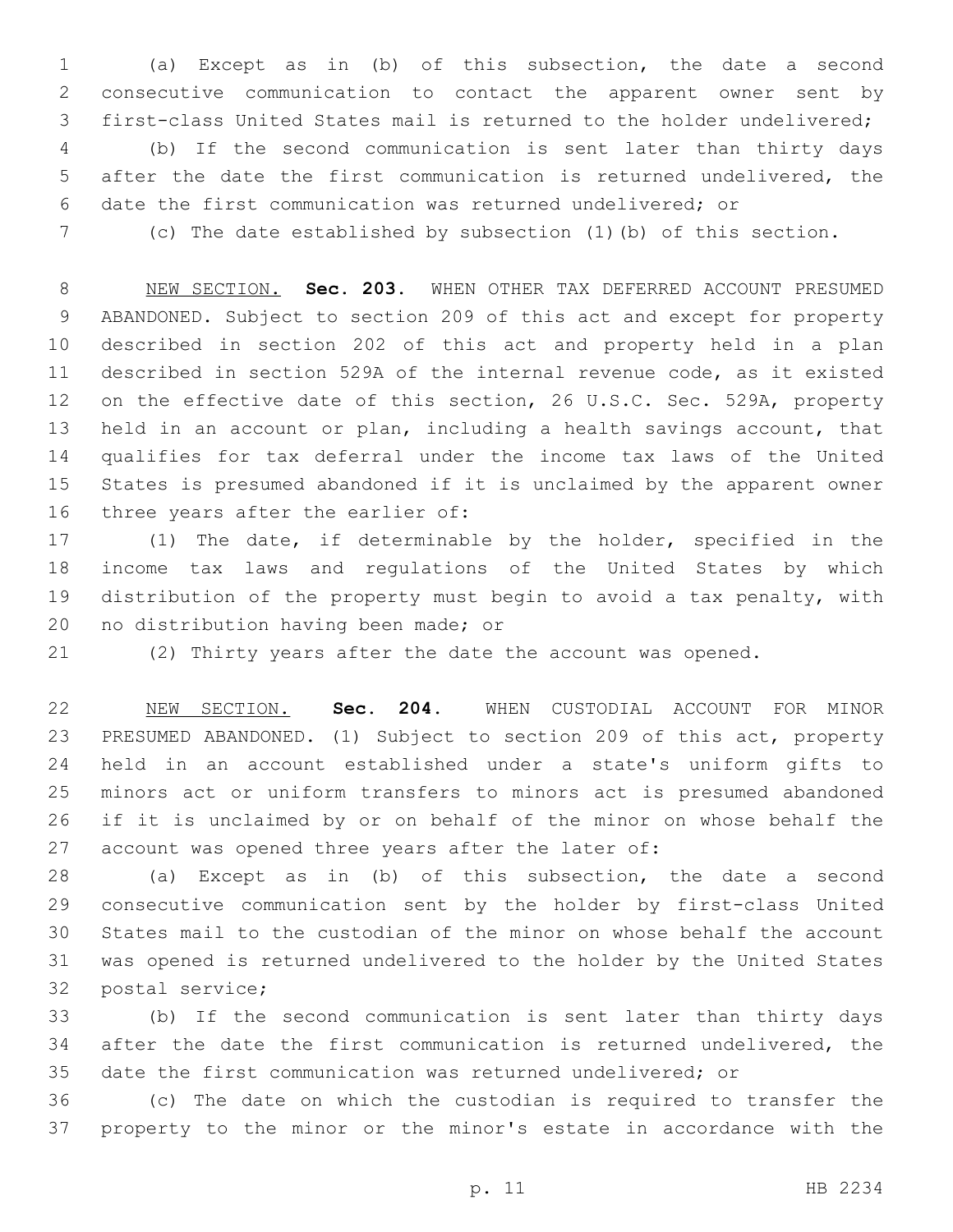uniform gifts to minors act or uniform transfers to minors act of the 2 state in which the account was opened.

 (2) If the holder does not send communications to the custodian of the minor on whose behalf an account described in subsection (1) of this section was opened by first-class United States mail, the holder shall attempt to confirm the custodian's interest in the property by sending the custodian an email communication not later than two years after the custodian's last indication of interest in the property. However, the holder promptly shall attempt to contact the custodian by first-class United States mail if:

 (a) The holder does not have information needed to send the custodian an email communication or the holder believes that the custodian's email address in the holder's records is not valid;

 (b) The holder receives notification that the email communication 15 was not received; or

 (c) The custodian does not respond to the email communication not later than thirty days after the communication was sent.

 (3) If first-class United States mail sent under subsection (2) of this section is returned undelivered to the holder by the United States postal service, the property is presumed abandoned three years 21 after the later of:

 (a) The date a second consecutive communication to contact the custodian by first-class United States mail is returned to the holder undelivered by the United States postal service; or

(b) The date established by subsection (1)(c) of this section.

 (4) When the property in the account described in subsection (1) of this section is transferred to the minor on whose behalf an 28 account was opened or to the minor's estate, the property in the 29 account is no longer subject to this section.

 NEW SECTION. **Sec. 205.** WHEN CONTENTS OF SAFE DEPOSIT BOX PRESUMED ABANDONED. Tangible property held in a safe deposit box and proceeds from a sale of the property by the holder permitted by law of this state other than this chapter are presumed abandoned if the property remains unclaimed by the apparent owner five years after the earlier of the:

(1) Expiration of the lease or rental period for the box; or

 (2) Earliest date when the lessor of the box is authorized by law of this state other than this chapter to enter the box and remove or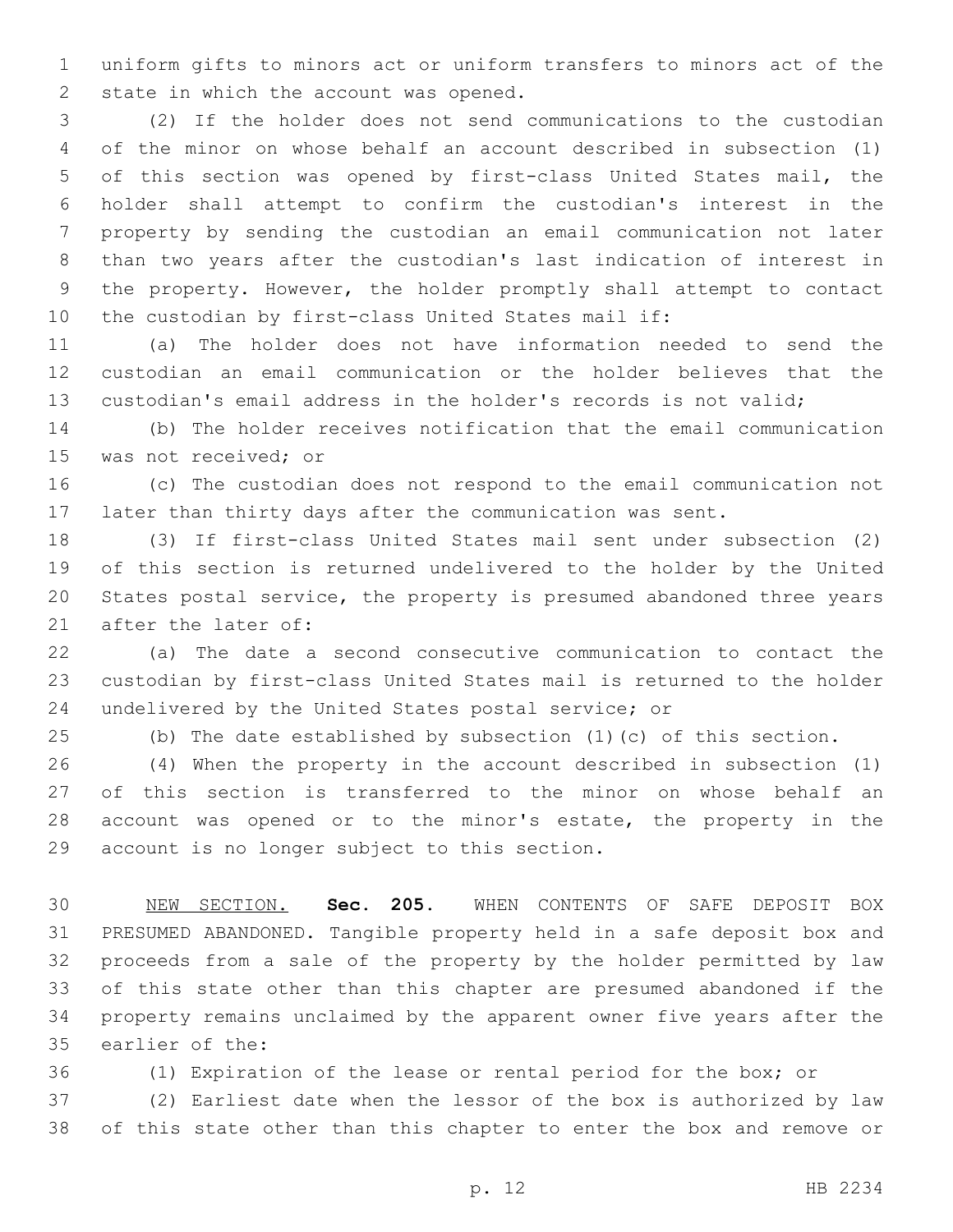dispose of the contents without consent or authorization of the 2 lessee.

 NEW SECTION. **Sec. 206.** WHEN STORED VALUE CARD PRESUMED ABANDONED. (1) Subject to section 209 of this act, the net card value of a stored value card, other than a payroll card, is presumed abandoned on the latest of three years after:

 (a) December 31st of the year in which the card is issued or 8 additional funds are deposited into it;

 (b) The most recent indication of interest in the card by the 10 apparent owner; or

 (c) A verification or review of the balance by or on behalf of 12 the apparent owner.

 (2) The amount presumed abandoned in a stored value card is the net card value at the time it is presumed abandoned.

 NEW SECTION. **Sec. 207.** WHEN SECURITY PRESUMED ABANDONED. (1) Subject to section 209 of this act, a security is presumed abandoned three years after:

 (a) The date a second consecutive communication sent by the holder by first-class United States mail to the apparent owner is returned to the holder undelivered by the United States postal 21 service; or

 (b) If the second communication is made later than thirty days after the first communication is returned, the date the first communication is returned undelivered to the holder by the United 25 States postal service.

 (2) If the holder does not send communications to the apparent owner of a security by first-class United States mail, the holder shall attempt to confirm the apparent owner's interest in the security by sending the apparent owner an email communication not later than two years after the apparent owner's last indication of interest in the security. However the holder promptly shall attempt to contact the apparent owner by first-class United States mail if:

 (a) The holder does not have information needed to send the apparent owner an email communication or the holder believes that the apparent owner's email address in the holder's records is not valid;

 (b) The holder receives notification that the email communication 37 was not received; or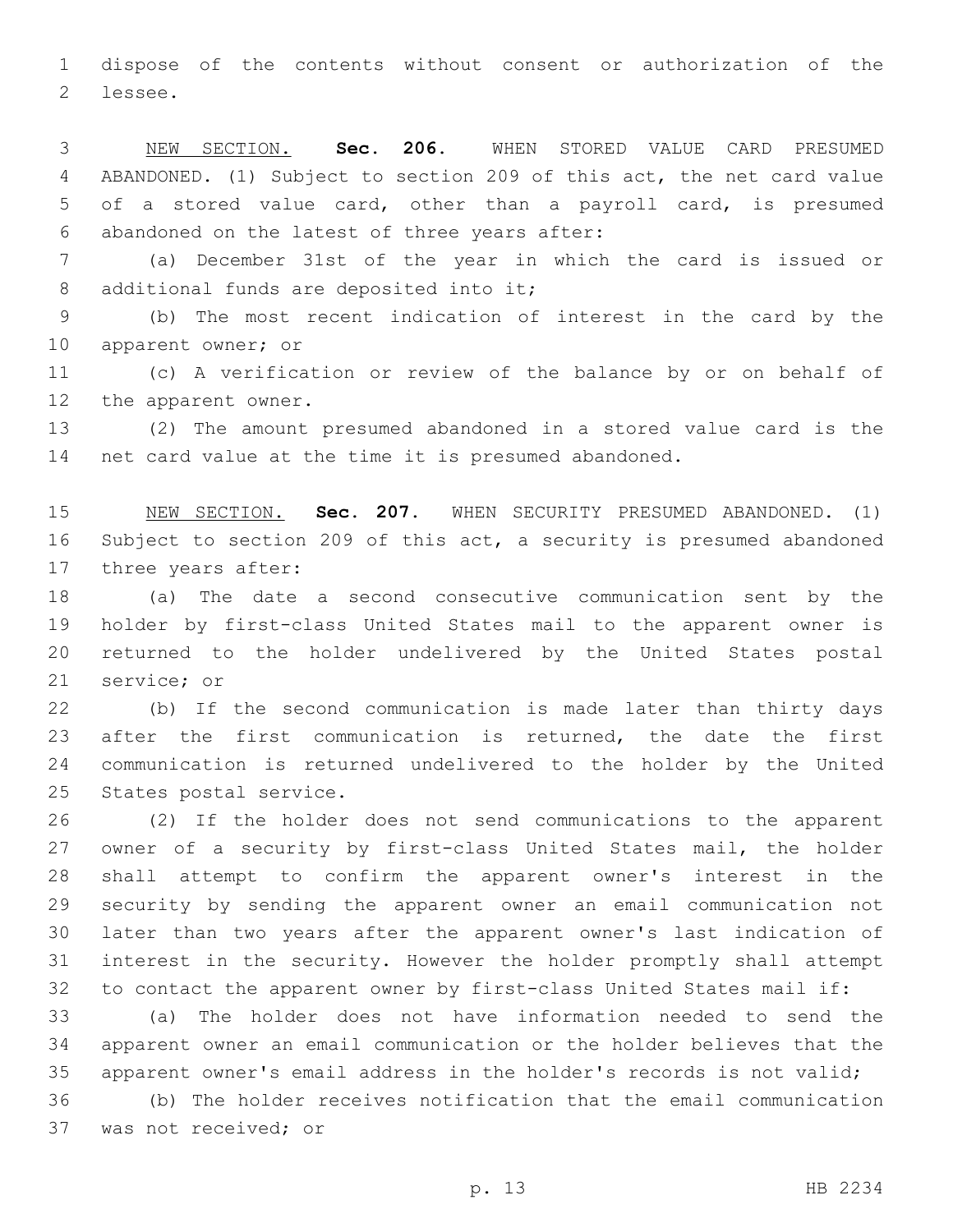(c) The apparent owner does not respond to the email communication not later than thirty days after the communication was 3 sent.

 (3) If first-class United States mail sent under subsection (2) of this section is returned to the holder undelivered by the United States postal service, the security is presumed abandoned three years 7 after the date the mail is returned.

 NEW SECTION. **Sec. 208.** WHEN RELATED PROPERTY PRESUMED ABANDONED. At and after the time property is presumed abandoned under this chapter, any other property right or interest accrued or accruing from the property and not previously presumed abandoned is also presumed abandoned.

 NEW SECTION. **Sec. 209.** INDICATION OF APPARENT OWNER INTEREST IN PROPERTY. (1) The period after which property is presumed abandoned is measured from the later of:

 (a) The date the property is presumed abandoned under this section and sections 201 through 208, 210, and 211 of this act; or (b) The latest indication of interest by the apparent owner in

19 the property.

 (2) Under this chapter, an indication of an apparent owner's 21 interest in property includes:

 (a) A record communicated by the apparent owner to the holder or agent of the holder concerning the property or the account in which 24 the property is held;

 (b) An oral communication by the apparent owner to the holder or agent of the holder concerning the property or the account in which the property is held, if the holder or its agent contemporaneously makes and preserves a record of the fact of the apparent owner's 29 communication;

 (c) Presentment of a check or other instrument of payment of a dividend, interest payment, or other distribution, or evidence of receipt of a distribution made by electronic or similar means, with respect to an account, underlying security, or interest in a business 34 association;

 (d) Activity directed by an apparent owner in the account in which the property is held, including accessing the account or information concerning the account, or a direction by the apparent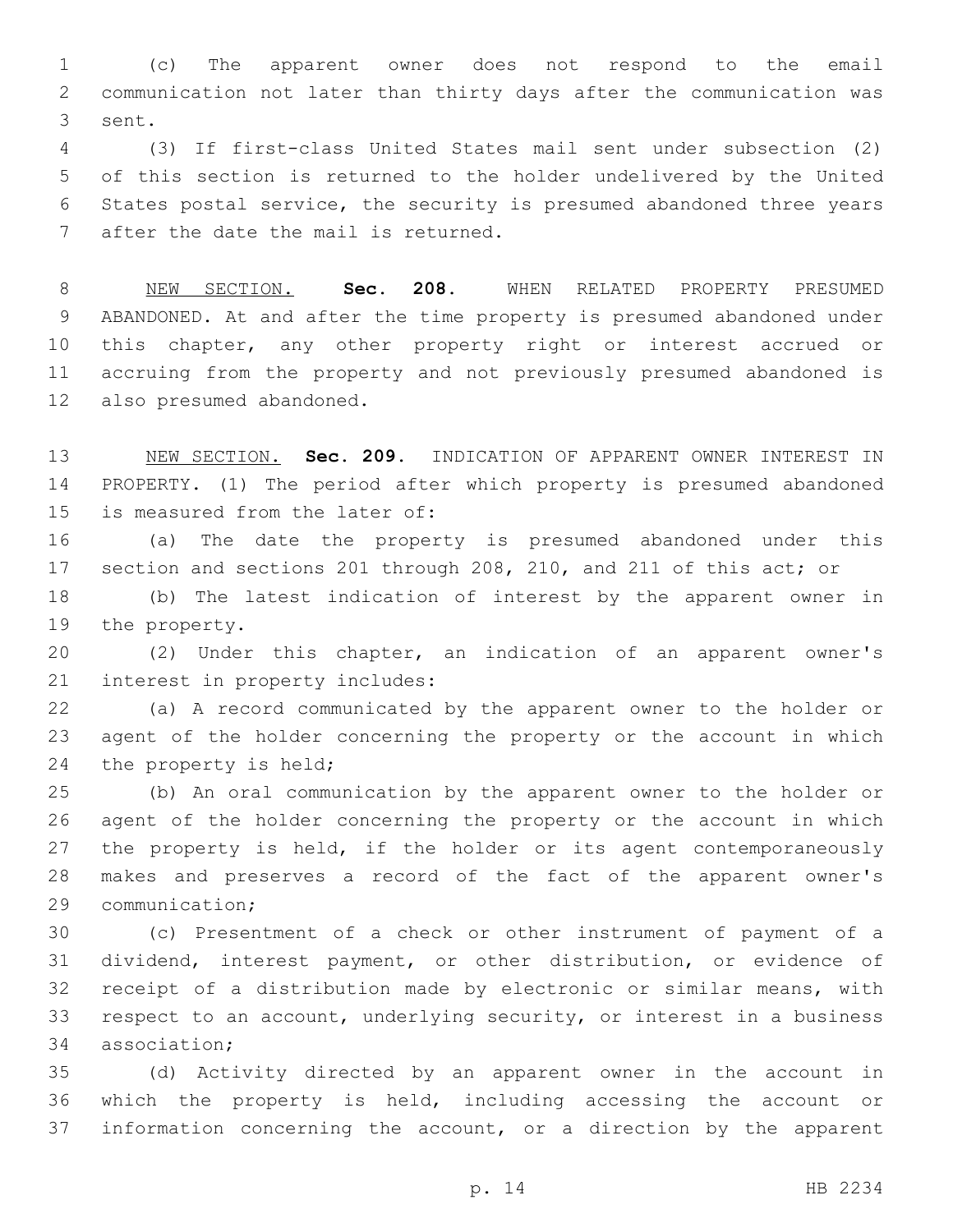owner to increase, decrease, or otherwise change the amount or type 2 of property held in the account;

 (e) A deposit into or withdrawal from an account at a financial organization, including an automatic deposit or withdrawal previously authorized by the apparent owner other than an automatic reinvestment of dividends or interest;6

 (f) Subject to subsection (5) of this section, payment of a 8 premium on an insurance policy; and

 (g) Any other action by the apparent owner which reasonably demonstrates to the holder that the apparent owner knows that the 11 property exists.

 (3) An action by an agent or other representative of an apparent 13 owner, other than the holder acting as the apparent owner's agent, is presumed to be an action on behalf of the apparent owner.

 (4) A communication with an apparent owner by a person other than the holder or the holder's representative is not an indication of interest in the property by the apparent owner unless a record of the communication evidences the apparent owner's knowledge of a right to 19 the property.

 (5) If the insured dies or the insured or beneficiary of an insurance policy otherwise becomes entitled to the proceeds before depletion of the cash surrender value of the policy by operation of an automatic premium loan provision or other nonforfeiture provision contained in the policy, the operation does not prevent the policy 25 from maturing or terminating.

 NEW SECTION. **Sec. 210.** KNOWLEDGE OF DEATH OF INSURED OR ANNUITANT. (1) In this section, "death master file" means the United States social security administration death master file or other database or service that is at least as comprehensive as the United States social security administration death master file for determining that an individual reportedly has died.

 (2) With respect to a life or endowment insurance policy or annuity contract for which an amount is owed on proof of death, but which has not matured by proof of death of the insured or annuitant, the company has knowledge of the death of an insured or annuitant when:36

 (a) The company receives a death certificate or court order determining that the insured or annuitant has died;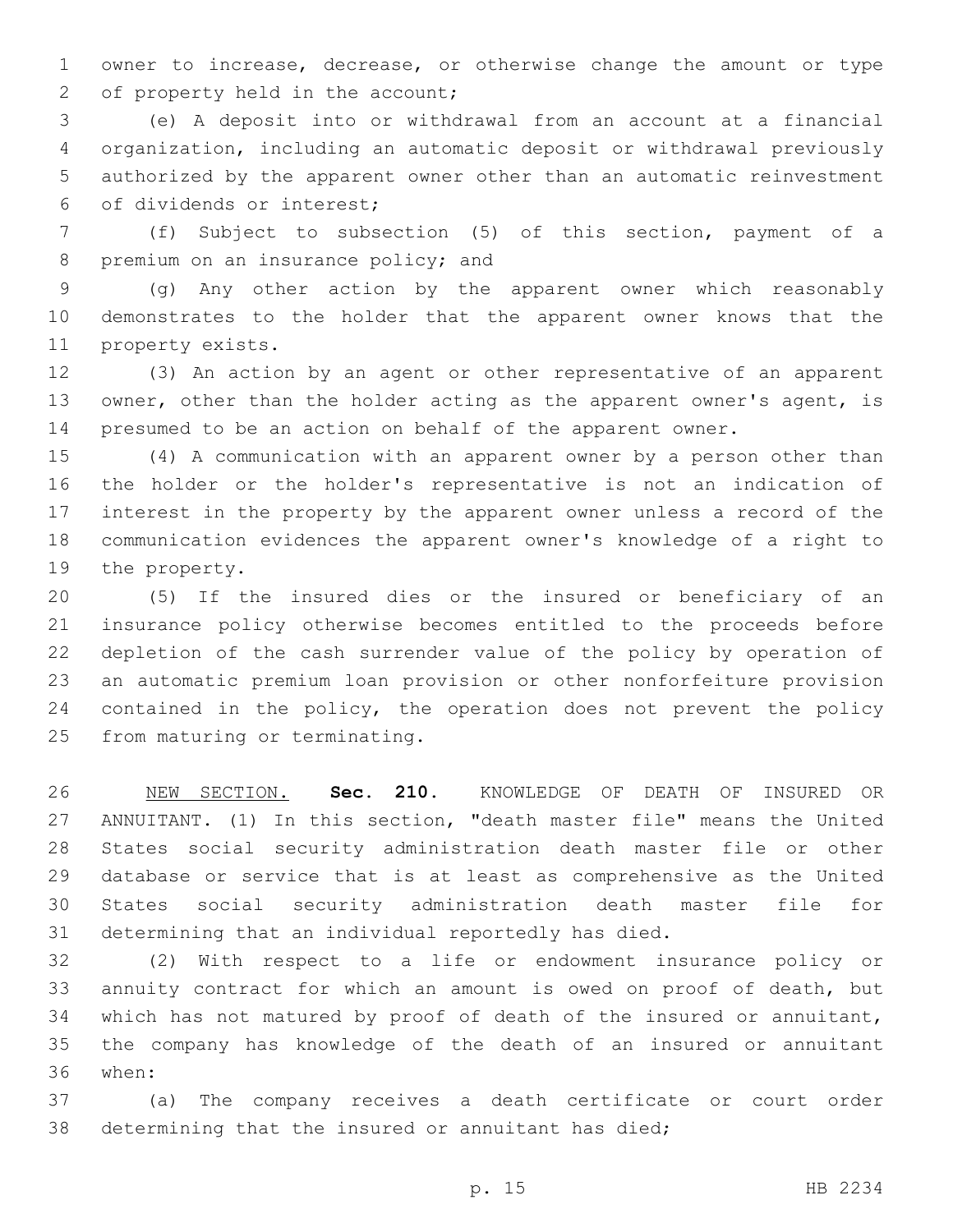(b) Due diligence, performed as required under chapter 48.23 RCW and rules promulgated thereunder to maintain contact with the insured or annuitant or determine whether the insured or annuitant has died, 4 validates the death of the insured or annuitant;

 (c) The company conducts a comparison for any purpose between a death master file and the names of some or all of the company's insureds or annuitants, finds a match that provides notice that the 8 insured or annuitant has died, and validates the death;

 (d) The administrator or the administrator's agent conducts a comparison for the purpose of finding matches during an examination conducted under sections 1001 through 1013 of this act between a death master file and the names of some or all of the company's insureds or annuitants, finds a match that provides notice that the insured or annuitant has died, and the company validates the death; 15 or

16 (e) The company:

 (i) Receives notice of the death of the insured or annuitant from an administrator, beneficiary, policy owner, relative of the insured, or trustee or from a personal representative or other legal representative of the insured's or annuitant's estate; and

(ii) Validates the death of the insured or annuitant.

(3) The following rules apply under this section:

 (a) A death master file match under subsection (2)(c) or (d) of this section occurs if the criteria for an exact or partial match are 25 satisfied as provided by:

(i) Law of this state other than this chapter;

 (ii) A rule or policy adopted by the office of the insurance 28 commissioner; or

 (iii) Absent a law, rule, or policy under (a)(i) or (ii) of this subsection standards in the national conference of insurance legislators' "model unclaimed life insurance benefits act" as 32 published in 2014.

 (b) The death master file match does not constitute proof of death for the purpose of submission to an insurance company of a claim by a beneficiary, annuitant, or owner of the policy or contract for an amount due under an insurance policy or annuity contract.

 (c) The death master file match or validation of the insured's or annuitant's death does not alter the requirements for a beneficiary, annuitant, or owner of the policy or contract to make a claim to receive proceeds under the terms of the policy or contract.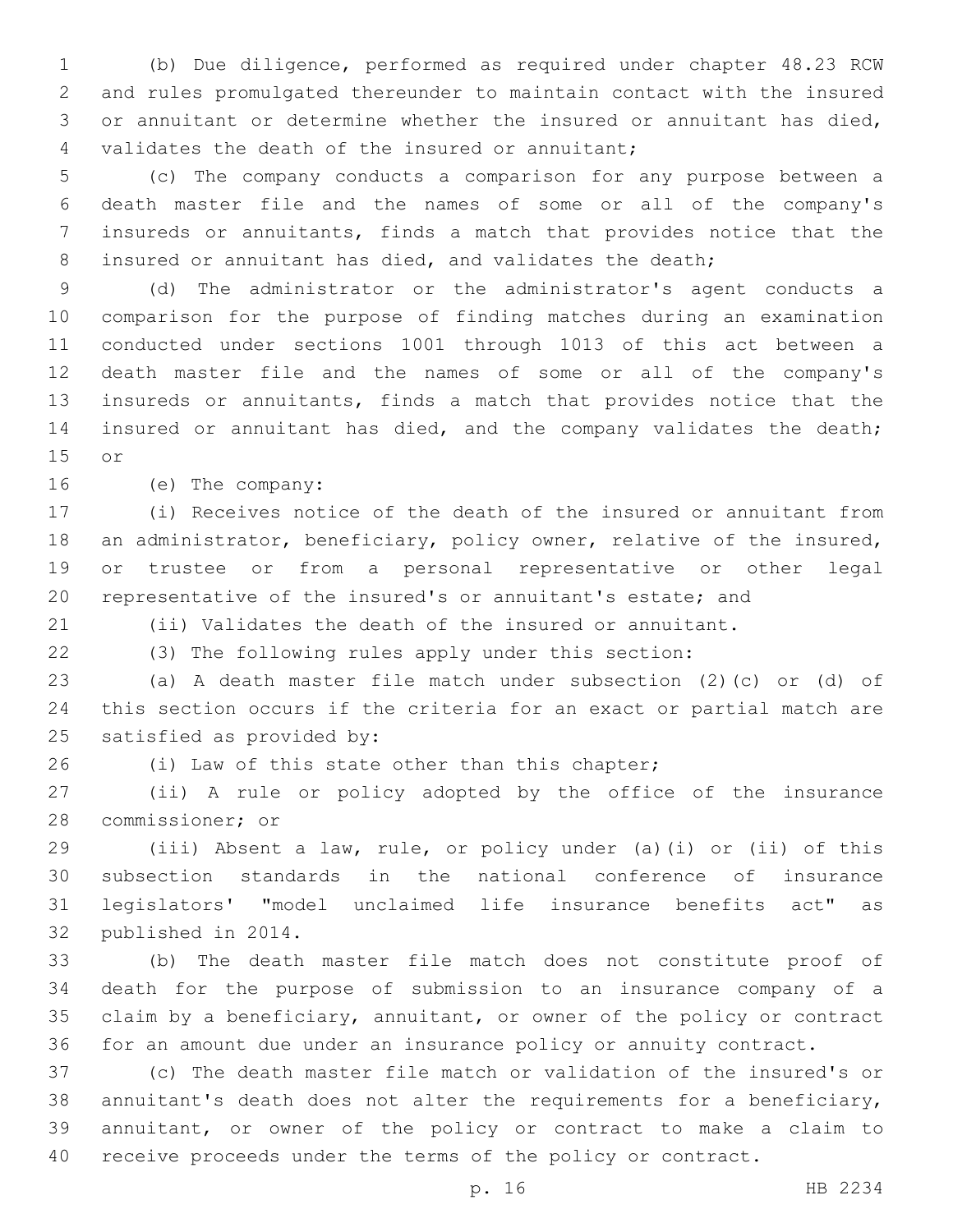(d) If no provision in Title 48 RCW or rules promulgated thereunder establishes a time for validation of a death of an insured or annuitant, the insurance company shall make a good faith effort using other available records and information to validate the death and document the effort taken not later than ninety days after the 6 insurance company has notice of the death.

 (4) This chapter does not affect the determination of the extent to which an insurance company before the effective date of this section had knowledge of the death of an insured or annuitant or was required to conduct a death master file comparison to determine whether amounts owed by the company on a life or endowment insurance policy or annuity contract were presumed abandoned or unclaimed.

 NEW SECTION. **Sec. 211.** DEPOSIT ACCOUNT FOR PROCEEDS OF INSURANCE POLICY OR ANNUITY CONTRACT. If proceeds payable under a life or endowment insurance policy or annuity contract are deposited into an account with check or draft writing privileges for the 17 beneficiary of the policy or contract and, under a supplementary contract not involving annuity benefits other than death benefits, the proceeds are retained by the insurance company or the financial organization where the account is held, the policy or contract includes the assets in the account.

# **PART 3**

# **RULES FOR TAKING CUSTODY OF PROPERTY PRESUMED ABANDONED**

 NEW SECTION. **Sec. 301.** ADDRESS OF APPARENT OWNER TO ESTABLISH PRIORITY. In this section and sections 302 through 307 of this act, the following rules apply:

 (1) The last known address of an apparent owner is any description, code, or other indication of the location of the apparent owner which identifies the state, even if the description, code, or indication of location is not sufficient to direct the delivery of first-class United States mail to the apparent owner.

 (2) If the United States postal zip code associated with the apparent owner is for a post office located in this state, this state is deemed to be the state of the last known address of the apparent owner unless other records associated with the apparent owner specifically identify the physical address of the apparent owner to 37 be in another state.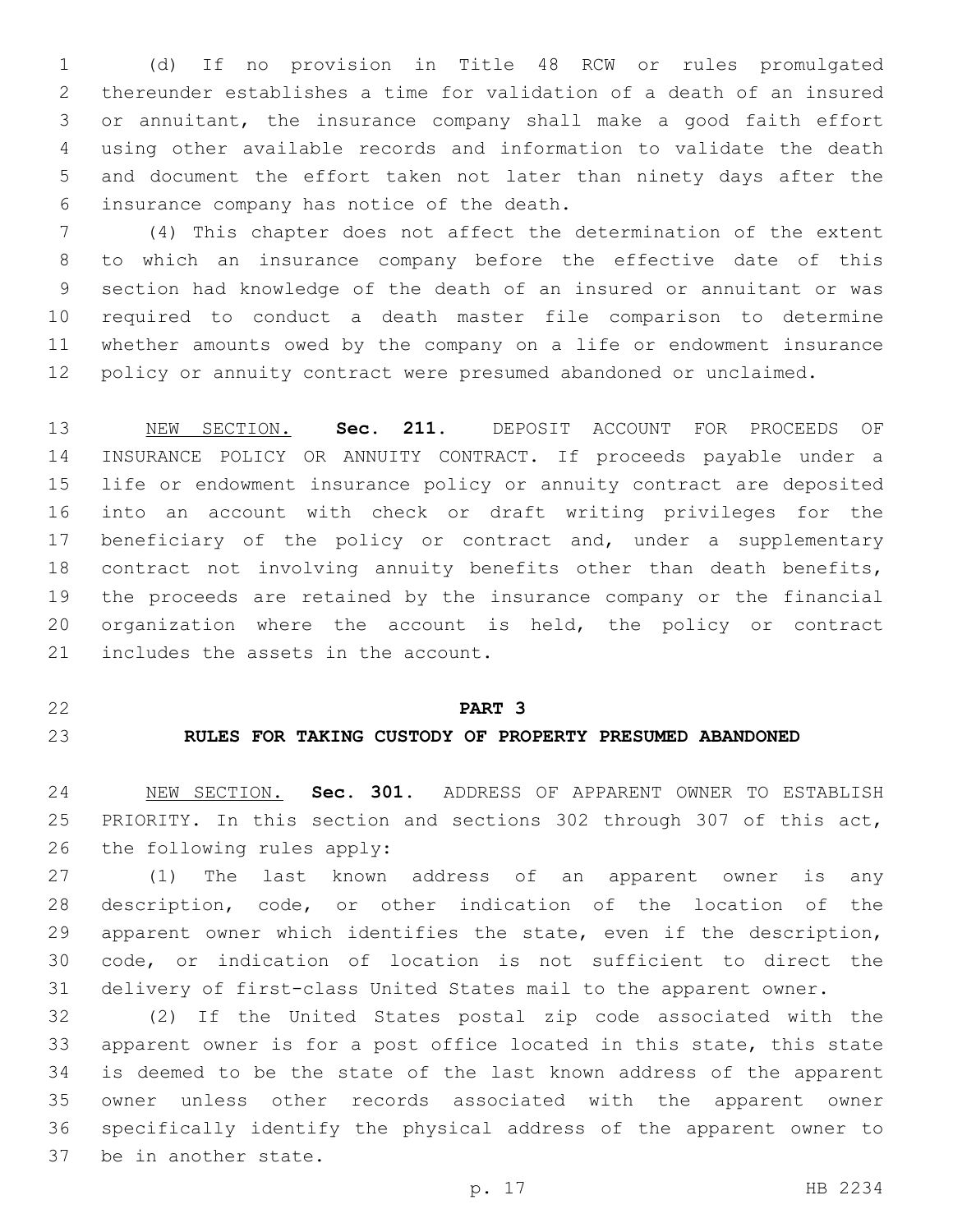(3) If the address under subsection (2) of this section is in another state, the other state is deemed to be the state of the last 3 known address of the apparent owner.

 (4) The address of the apparent owner of a life or endowment insurance policy or annuity contract or its proceeds is presumed to be the address of the insured or annuitant if a person other than the insured or annuitant is entitled to the amount owed under the policy or contract and the address of the other person is not known by the insurance company and cannot be determined under section 302 of this 10 act.

 NEW SECTION. **Sec. 302.** ADDRESS OF APPARENT OWNER IN THIS STATE. The administrator may take custody of property that is presumed abandoned, whether located in this state, another state, or a foreign country if:

 (1) The last known address of the apparent owner in the records 16 of the holder is in this state; or

 (2) The records of the holder do not reflect the identity or last known address of the apparent owner, but the administrator has determined that the last known address of the apparent owner is in 20 this state.

 NEW SECTION. **Sec. 303.** IF RECORDS SHOW MULTIPLE ADDRESSES OF APPARENT OWNER. (1) Except as in subsection (2) of this section, if records of a holder reflect multiple addresses for an apparent owner 24 and this state is the state of the most recently recorded address, this state may take custody of property presumed abandoned, whether located in this state or another state.

 (2) If it appears from records of the holder that the most recently recorded address of the apparent owner under subsection (1) of this section is a temporary address and this state is the state of the next most recently recorded address that is not a temporary address, this state may take custody of the property presumed 32 abandoned.

 NEW SECTION. **Sec. 304.** HOLDER DOMICILED IN THIS STATE. (1) Except as in subsection (2) of this section or section 302 or 303 of this act, the administrator may take custody of property presumed abandoned, whether located in this state, another state, or a foreign country, if the holder is domiciled in this state or is this state or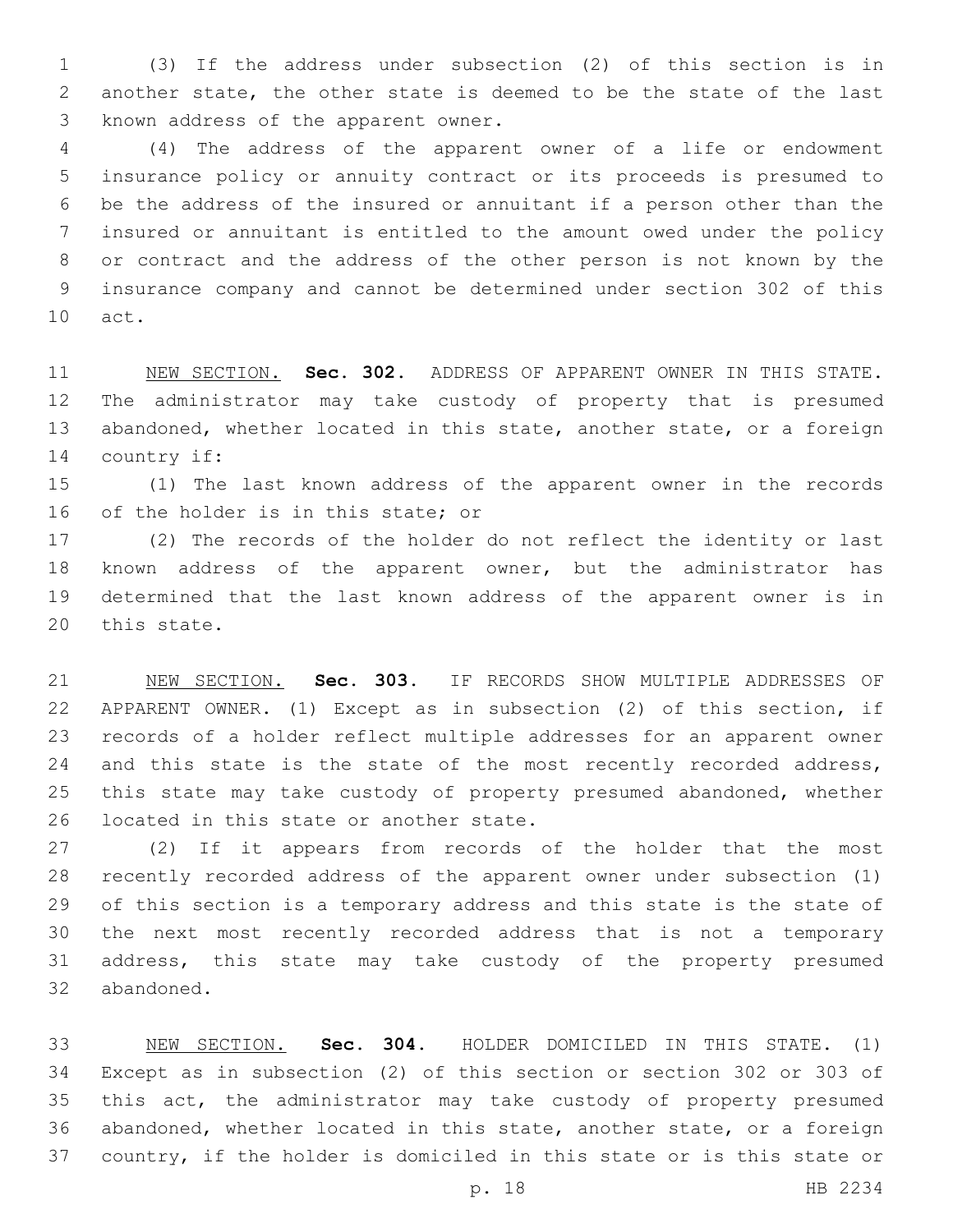a governmental subdivision, agency, or instrumentality of this state, 2 and:

 (a) Another state or foreign country is not entitled to the property because there is no last known address of the apparent owner or other person entitled to the property in the records of the 6 holder; or

 (b) The state or foreign country of the last known address of the apparent owner or other person entitled to the property does not 9 provide for custodial taking of the property.

 (2) Property is not subject to custody of the administrator under subsection (1) of this section if the property is specifically exempt from custodial taking under the law of this state or the state or foreign country of the last known address of the apparent owner.

 (3) If a holder's state of domicile has changed since the time property was presumed abandoned, the holder's state of domicile in this section is deemed to be the state where the holder was domiciled 17 at the time the property was presumed abandoned.

 NEW SECTION. **Sec. 305.** CUSTODY IF TRANSACTION TOOK PLACE IN THIS STATE. Except as in section 302, 303, or 304 of this act, the administrator may take custody of property presumed abandoned whether located in this state or another state if:

 (1) The transaction out of which the property arose took place in 23 this state;

 (2) The holder is domiciled in a state that does not provide for 25 the custodial taking of the property, except that if the property is specifically exempt from custodial taking under the law of the state 27 of the holder's domicile, the property is not subject to the custody 28 of the administrator; and

 (3) The last known address of the apparent owner or other person entitled to the property is unknown or in a state that does not provide for the custodial taking of the property, except that if the property is specifically exempt from custodial taking under the law 33 of the state of the last known address, the property is not subject 34 to the custody of the administrator.

 NEW SECTION. **Sec. 306.** TRAVELER'S CHECK, MONEY ORDER, OR SIMILAR INSTRUMENT. The administrator may take custody of sums payable on a traveler's check, money order, or similar instrument presumed abandoned to the extent permissible under 12 U.S.C. Secs.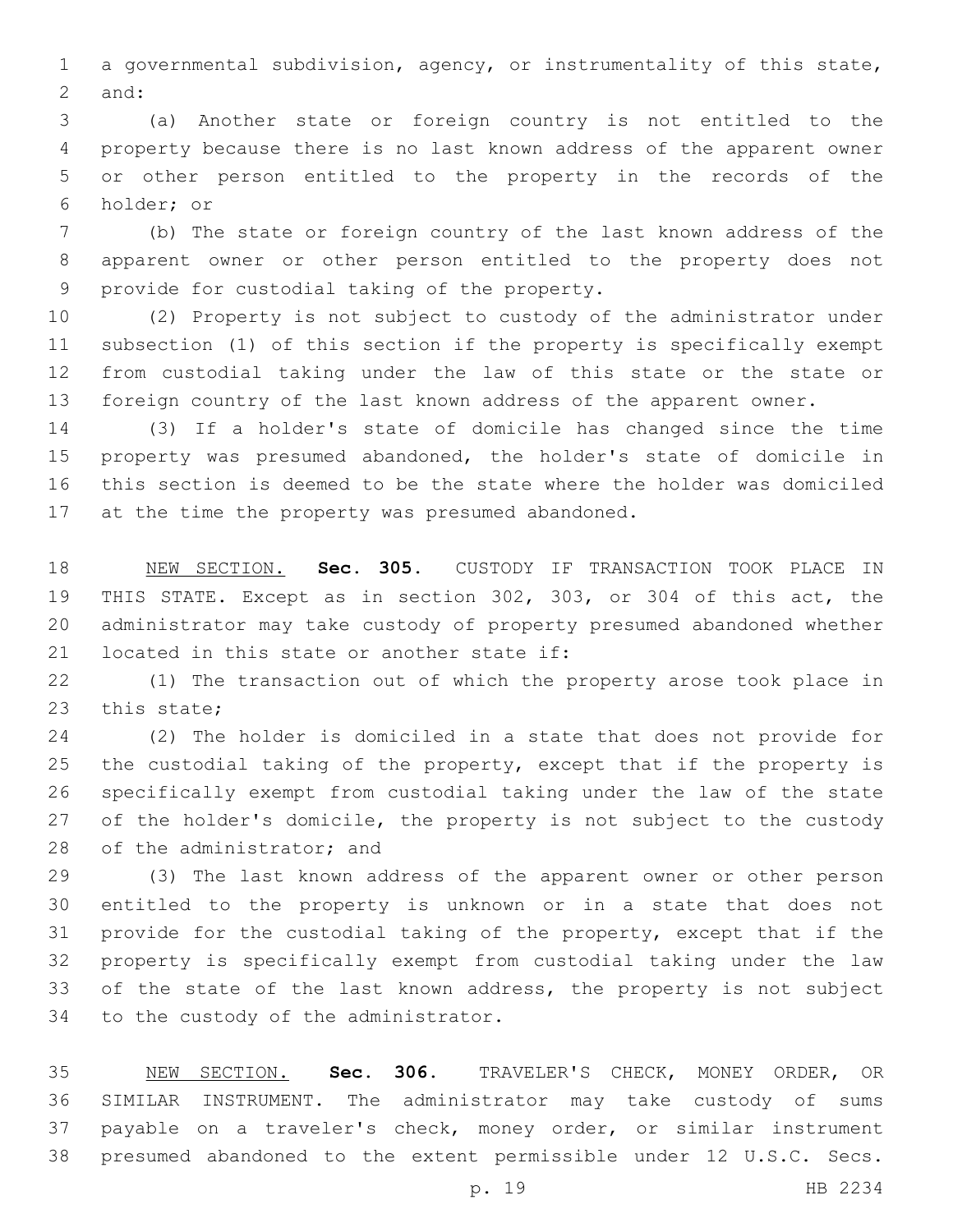2501 through 2503, as it existed on the effective date of this 2 section.

 NEW SECTION. **Sec. 307.** BURDEN OF PROOF TO ESTABLISH ADMINISTRATOR'S RIGHT TO CUSTODY. If the administrator asserts a right to custody of unclaimed property, the administrator has the burden to prove:

- 7 (1) The existence and amount of the property;
- 8 (2) The property is presumed abandoned; and

(3) The property is subject to the custody of the administrator.

# **PART 4 REPORT BY HOLDER**

 NEW SECTION. **Sec. 401.** REPORT REQUIRED BY HOLDER. (1) A holder of property presumed abandoned and subject to the custody of the administrator shall report in a record to the administrator concerning the property.

 (2) A holder may contract with a third party to make the report 17 required under subsection (1) of this section.

 (3) Whether or not a holder contracts with a third party under subsection (2) of this section, the holder is responsible:

 (a) To the administrator for the complete, accurate, and timely 21 reporting of property presumed abandoned; and

 (b) For paying or delivering to the administrator property 23 described in the report.

 (4)(a) Reports due under this section must be filed electronically in a form or manner provided or authorized by the administrator. However, the administrator, upon request or its own initiative, may relieve any holder or class of holders from the electronic filing requirement under this subsection for good cause as 29 determined by the administrator.

(b) For purposes of this subsection, "good cause" means:

 (i) A circumstance or condition exists that, in the administrator's judgment, prevents the holder from electronically 33 filing the report due under this section; or

 (ii) The administrator determines that relief from the electronic filing requirement under this subsection supports the efficient or 36 effective administration of this chapter.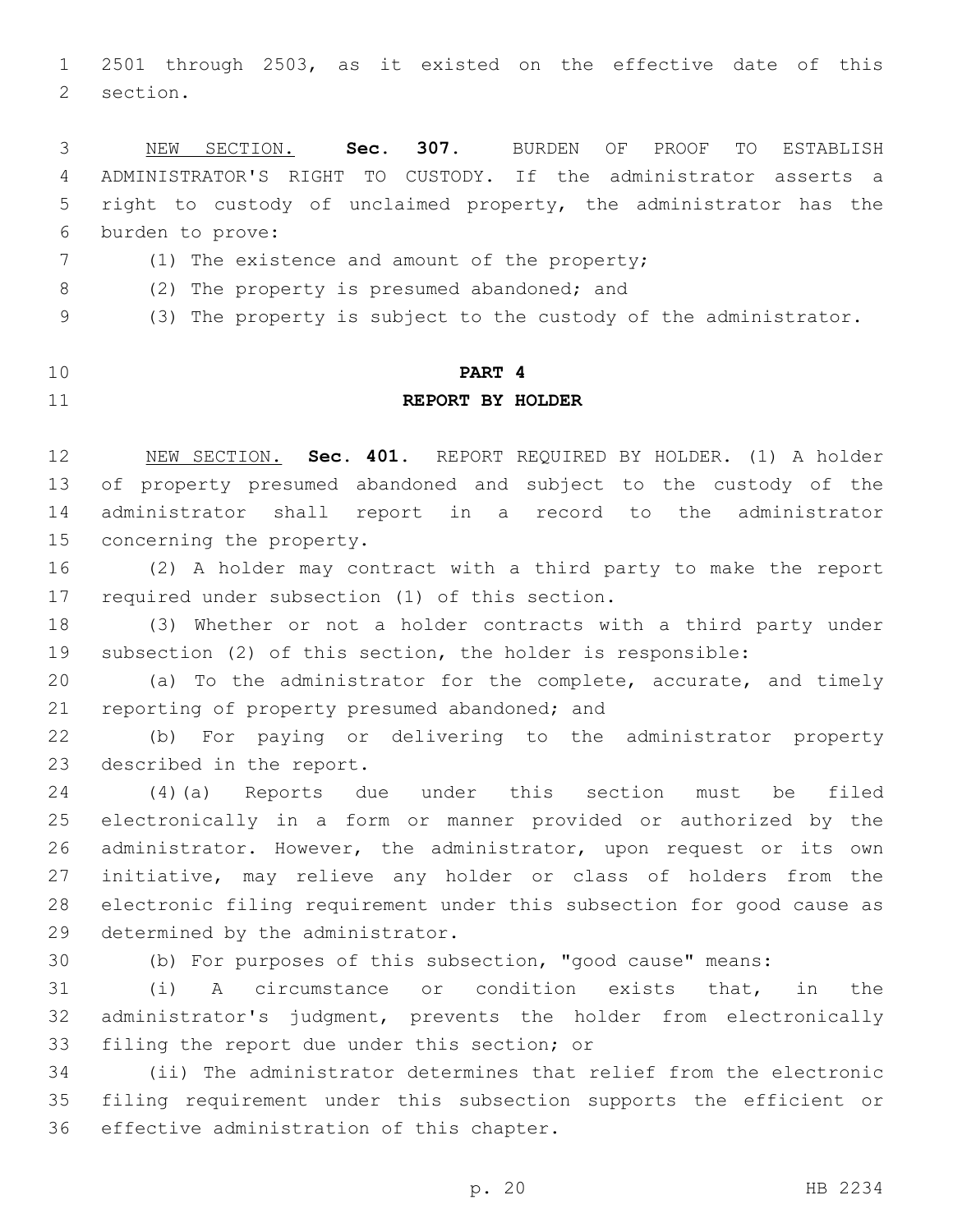NEW SECTION. **Sec. 402.** CONTENT OF REPORT. (1) The report required under section 401 of this act must:

 (a) Be signed by or on behalf of the holder and verified as to 4 its completeness and accuracy;

 (b) If filed electronically, be in a secure format approved by the administrator which protects confidential information of the apparent owner in the same manner as required of the administrator and the administrator's agent under sections 1401 through 1408 of 9 this act:

10 (c) Describe the property;

 (d) Except for a traveler's check, money order, or similar instrument, contain the name, if known, last known address, if known, and social security number or taxpayer identification number, if known or readily ascertainable, of the apparent owner of property 15 with a value of fifty dollars or more;

 (e) For an amount held or owing under a life or endowment insurance policy or annuity contract, contain the name and last known 18 address of the insured, annuitant, or other apparent owner of the 19 policy or contract and of the beneficiary;

 (f) For property held in or removed from a safe deposit box, 21 indicate the location of the property, where it may be inspected by the administrator, and any amounts owed to the holder under section of this act:

 (g) Contain the commencement date for determining abandonment 25 under sections 201 through 211 of this act;

 (h) State that the holder has complied with the notice 27 requirements of section 501 of this act;

 (i) Identify property that is a nonfreely transferable security and explain why it is a nonfreely transferable security; and

 (j) Contain other information the administrator prescribes by 31 rules.

 (2) A report under section 401 of this act may include in the aggregate items valued under fifty dollars each. If the report includes items in the aggregate valued under fifty dollars each, the administrator may not require the holder to provide the name and address of an apparent owner of an item unless the information is necessary to verify or process a claim in progress by the apparent 38 owner.

 (3) A report under section 401 of this act may include personal information as defined in section 1401(1) of this act about the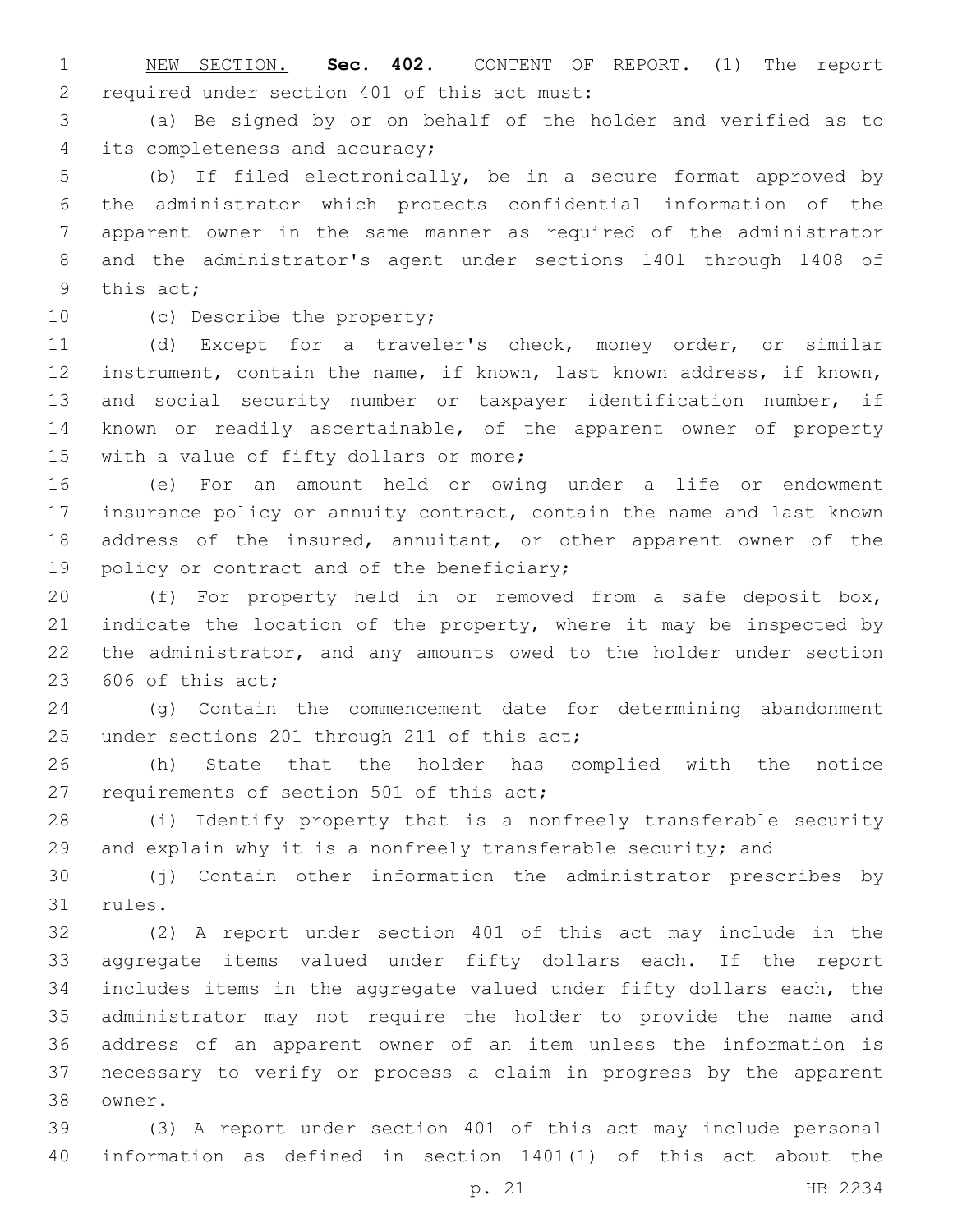apparent owner or the apparent owner's property to the extent not 2 otherwise prohibited by federal law.

 (4) If a holder has changed its name while holding property presumed abandoned or is a successor to another person that previously held the property for the apparent owner, the holder must include in the report under section 401 of this act its former name or the name of the previous holder, if any, and the known name and 8 address of each previous holder of the property.

 NEW SECTION. **Sec. 403.** WHEN REPORT TO BE FILED. (1) Except as otherwise provided in subsection (2) of this section and subject to subsection (3) of this section, the report under section 401 of this act must be filed before November 1st of each year and cover the twelve months preceding July 1st of that year.

 (2) Subject to subsection (3) of this section, the report under section 401 of this act to be filed by an insurance company must be filed before May 1st of each year for the immediately preceding 17 calendar year.

 (3) Before the date for filing the report under section 401 of this act, the holder of property presumed abandoned may request the administrator to extend the time for filing. The administrator may grant an extension. If the extension is granted, the holder may pay or make a partial payment of the amount the holder estimates ultimately will be due. The payment or partial payment terminates 24 accrual of interest on the amount paid.

 NEW SECTION. **Sec. 404.** RETENTION OF RECORDS BY HOLDER. A holder required to file a report under section 401 of this act must retain records for six years after the later of the date the report was filed or the last date a timely report was due to be filed, unless a shorter period is provided by rule of the administrator. The holder may satisfy the requirement to retain records under this section through an agent. The records must contain:

 (1) The information required to be included in the report; (2) The date, place, and nature of the circumstances that gave 34 rise to the property right;

35 (3) The amount or value of the property;

 (4) The last address of the apparent owner, if known to the 37 holder; and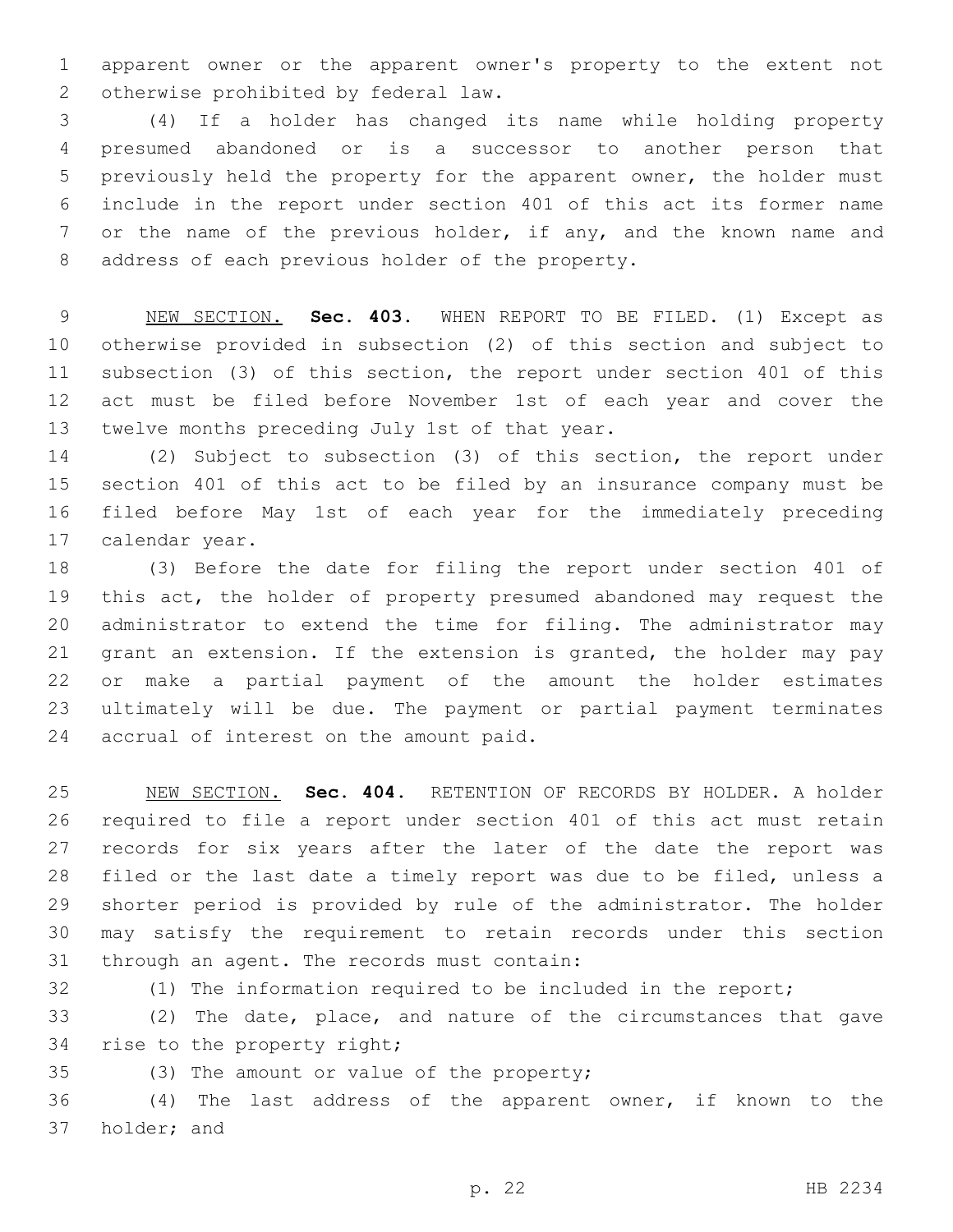(5) If the holder sells, issues, or provides to others for sale or issue in this state traveler's checks, money orders, or similar instruments, other than third-party bank checks, on which the holder is directly liable, a record of the instruments while they remain outstanding indicating the state and date of issue.

 NEW SECTION. **Sec. 405.** PROPERTY REPORTABLE AND PAYABLE OR DELIVERABLE ABSENT OWNER DEMAND. Property is reportable and payable or deliverable under this chapter even if the owner fails to make demand or present an instrument or document otherwise required to obtain payment.

 NEW SECTION. **Sec. 406.** ABANDONED INTANGIBLE PROPERTY HELD BY A LOCAL GOVERNMENT. (1) A local government holding abandoned intangible property that is not forwarded to the department of revenue in subsection (2) of this section is not required to maintain current records of this property for longer than five years after the property is presumed abandoned, and at that time may archive records of this intangible property and transfer the intangible property to its general fund. However, the local government remains liable to pay the intangible property to a person or entity subsequently establishing its ownership of this intangible property.

 (2) Counties, cities, towns, and other municipal and quasi- municipal corporations that hold funds representing warrants canceled pursuant to RCW 36.22.100 and 39.56.040, uncashed checks, and property tax overpayments or refunds may retain the funds until the owner notifies them and establishes ownership as provided in this chapter. Counties, cities, towns, or other municipal and quasi- municipal corporations must provide to the administrator a report of property it is holding pursuant to this section. The report must identify the property and owner in the manner provided in this part 4 and the administrator must publish the information as provided in 31 section 503 of this act.

# **PART 5**

# **NOTICE TO APPARENT OWNER OF PROPERTY PRESUMED ABANDONED**

 NEW SECTION. **Sec. 501.** NOTICE TO APPARENT OWNER BY HOLDER. (1) Subject to subsection (2) of this section, the holder of property presumed abandoned shall send to the apparent owner notice by first-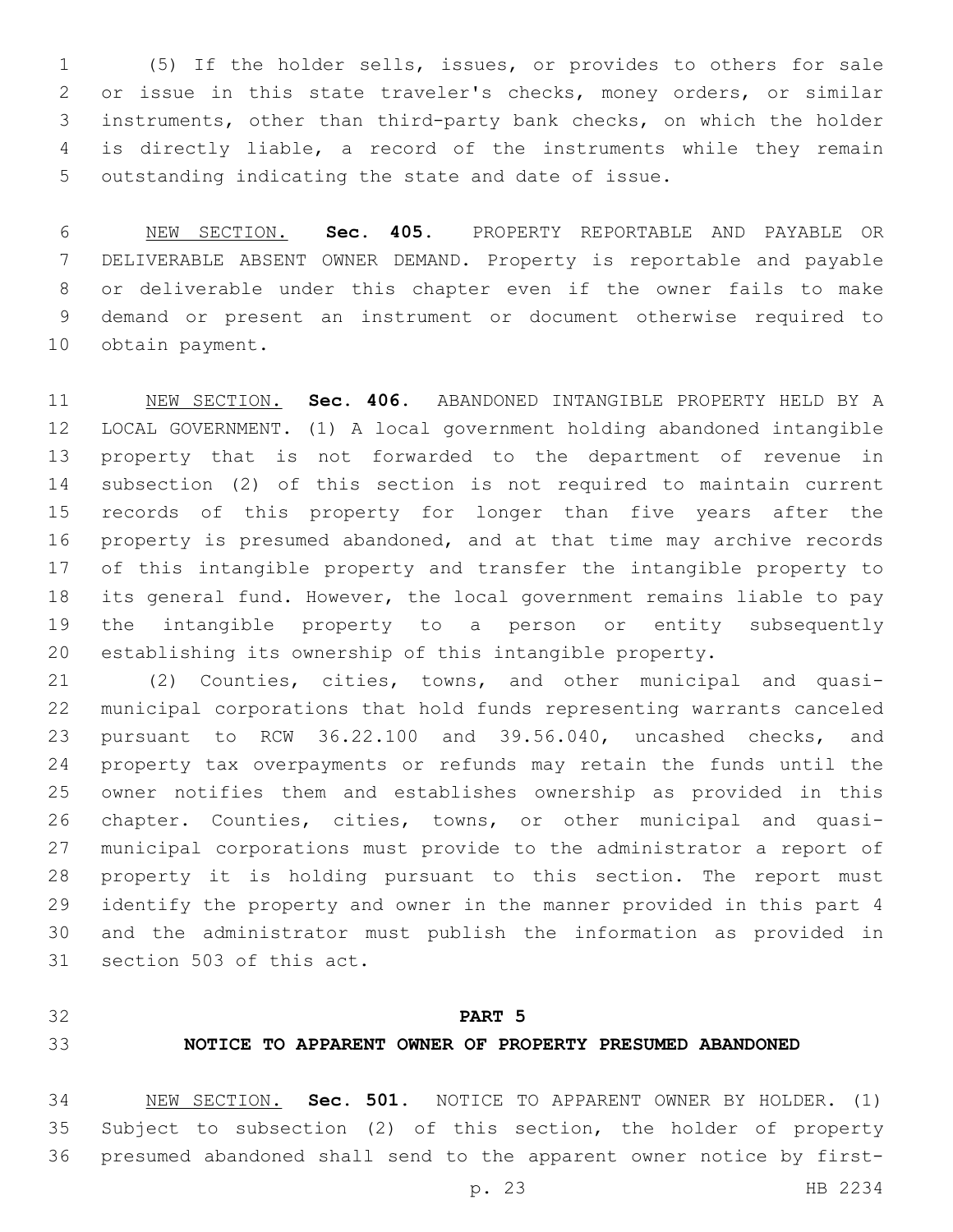class United States mail that complies with section 502 of this act in a format acceptable to the administrator not more than one hundred eighty days nor less than sixty days before filing the report under 4 section 401 of this act if:

 (a) The holder has in its records an address for the apparent owner which the holder's records do not disclose to be invalid and is sufficient to direct the delivery of first-class United States mail 8 to the apparent owner; and

(b) The value of the property is seventy-five dollars or more.

 (2) If an apparent owner has consented to receive email delivery from the holder, the holder shall send the notice described in subsection (1) of this section both by first-class United States mail to the apparent owner's last known mailing address and by email, unless the holder believes that the apparent owner's email address is 15 invalid.

 NEW SECTION. **Sec. 502.** CONTENTS OF NOTICE BY HOLDER. (1) Notice under section 501 of this act must contain a heading that reads substantially as follows:

# 19 The Terms of The Terms of Terms and Terms of Terms and Terms and Terms and Terms and Terms and Terms and Te

 The state of Washington requires us to notify you that your property may be transferred to the custody of the department of revenue if you do not contact us before (insert date that is thirty 23 days after the date of this notice)."

(2) The notice under section 501 of this act must:

 (a) Identify the nature and, except for property that does not have a fixed value, the value of the property that is the subject of 27 the notice;

 (b) State that the property will be turned over to the 29 administrator;

 (c) State that after the property is turned over to the administrator an apparent owner that seeks return of the property 32 must file a claim with the administrator;

 (d) State that property that is not legal tender of the United 34 States may be sold by the administrator; and

 (e) Provide instructions that the apparent owner must follow to prevent the holder from reporting and paying or delivering the 37 property to the administrator.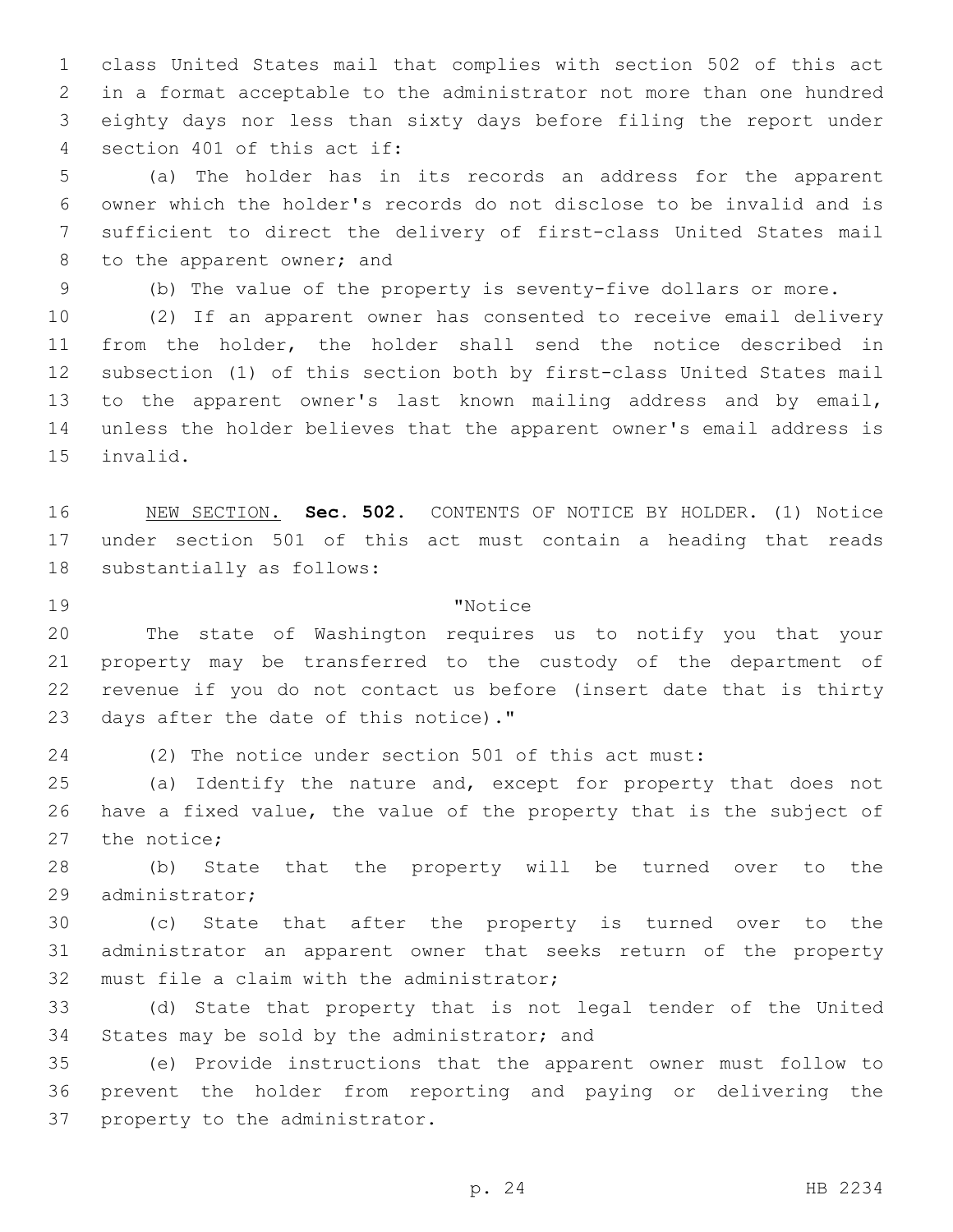NEW SECTION. **Sec. 503.** NOTICE BY ADMINISTRATOR. (1) The administrator shall give notice to an apparent owner that property presumed abandoned and appears to be owned by the apparent owner is held by the administrator under this chapter.

 (2) In providing notice under subsection (1) of this section, the administrator shall:6

 (a) Except as otherwise provided in (b) of this subsection, send written notice by first-class United States mail to each apparent owner of property valued at seventy-five dollars or more held by the administrator, unless the administrator determines that a mailing by first-class United States mail would not be received by the apparent owner, and, in the case of a security held in an account for which the apparent owner had consented to receiving email from the holder, send notice by email if the email address of the apparent owner is known to the administrator instead of by first-class United States 16 mail; or

 (b) Send the notice to the apparent owner's email address if the administrator does not have a valid United States mail address for an apparent owner, but has an email address that the administrator does 20 not know to be invalid.

 (3) In addition to the notice under subsection (2) of this 22 section, the administrator shall:

 (a) Publish every twelve months in the printed or online version 24 of a newspaper of general circulation within this state, which the administrator determines is most likely to give notice to the apparent owner of the property, notice of property held by the 27 administrator which must include:

 (i) The total value of property received by the administrator during the preceding twelve-month period, taken from the reports 30 under section 401 of this act;

 (ii) The total value of claims paid by the administrator during 32 the preceding twelve-month period;

 (iii) The internet web address of the unclaimed property web site 34 maintained by the administrator;

 (iv) A telephone number and email address to contact the administrator to inquire about or claim property; and

 (v) A statement that a person may access the internet by a computer to search for unclaimed property and a computer may be available as a service to the public at a local public library; and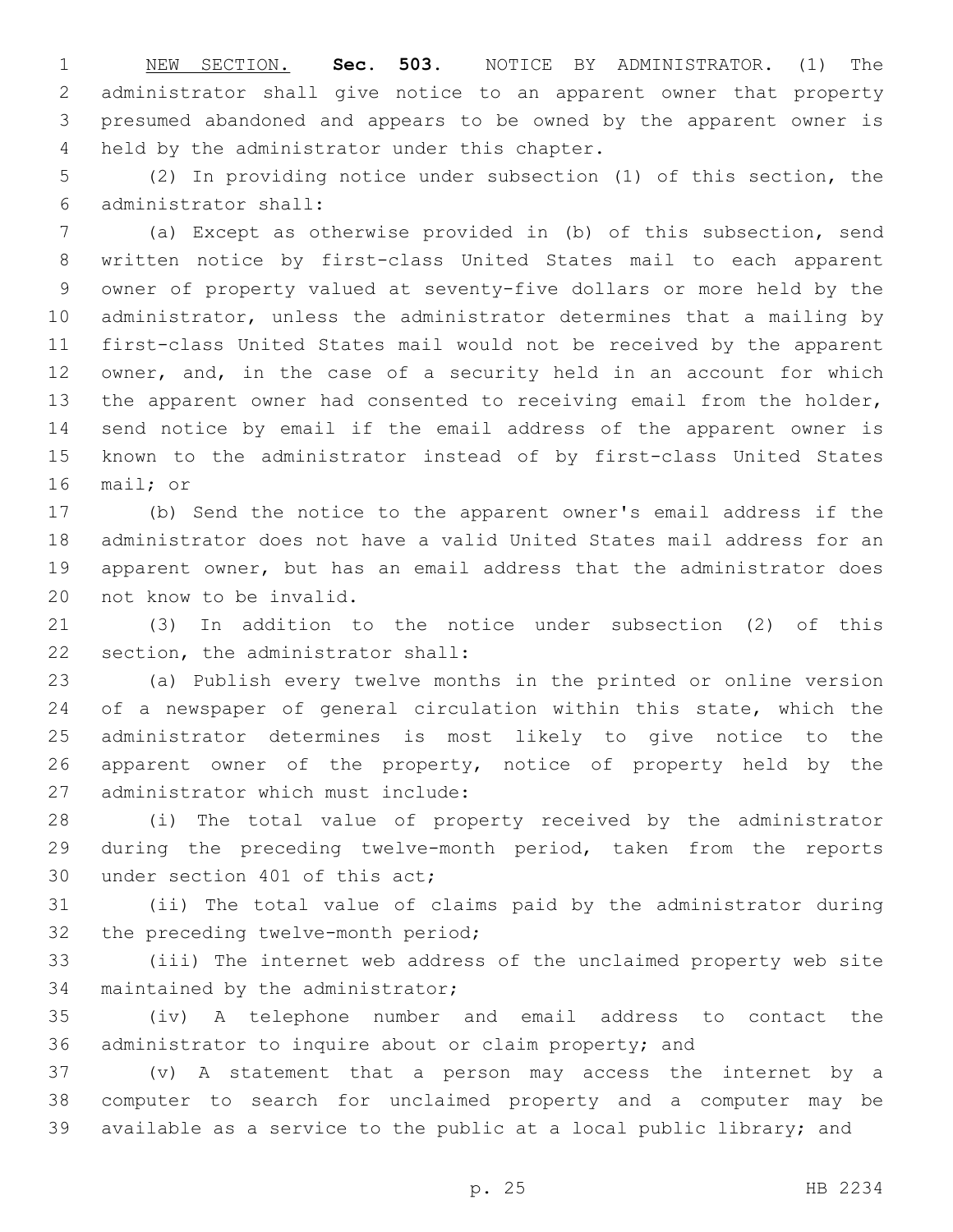(b) Maintain a web site or database accessible by the public and electronically searchable which contains the names reported to the administrator of all apparent owners for whom property is being held 4 by the administrator.

 (4) The web site or database maintained under subsection (3)(b) of this section must include instructions for filing with the administrator a claim to property and a printable claim form with 8 instructions for its use.

 (5) In addition to giving notice under subsection (2) of this section, publishing the information under subsection (3)(a) of this section and maintaining the web site or database under subsection (3)(b) of this section, the administrator may use other printed publication, telecommunications, the internet, or other media to inform the public of the existence of unclaimed property held by the 15 administrator.

 NEW SECTION. **Sec. 504.** COOPERATION AMONG STATE OFFICERS AND AGENCIES TO LOCATE APPARENT OWNER. Unless prohibited by law of this 18 state other than this chapter, on request of the administrator, each officer, agency, board, commission, division, and department of this 20 state, any body politic and corporate created by this state for a public purpose, and each political subdivision of this state shall make its books and records available to the administrator and cooperate with the administrator to determine the current address of an apparent owner of property held by the administrator under this chapter.

#### **PART 6**

# **TAKING CUSTODY OF PROPERTY BY ADMINISTRATOR**

 NEW SECTION. **Sec. 601.** DEFINITION OF GOOD FAITH. In this section and sections 602 through 610 of this act, payment or delivery of property is made in good faith if a holder:

 (1) Had a reasonable basis for believing, based on the facts then known, that the property was required or permitted to be paid or delivered to the administrator under this chapter; or

34 (2) Made payment or delivery:

 (a) In response to a demand by the administrator or 36 administrator's agent; or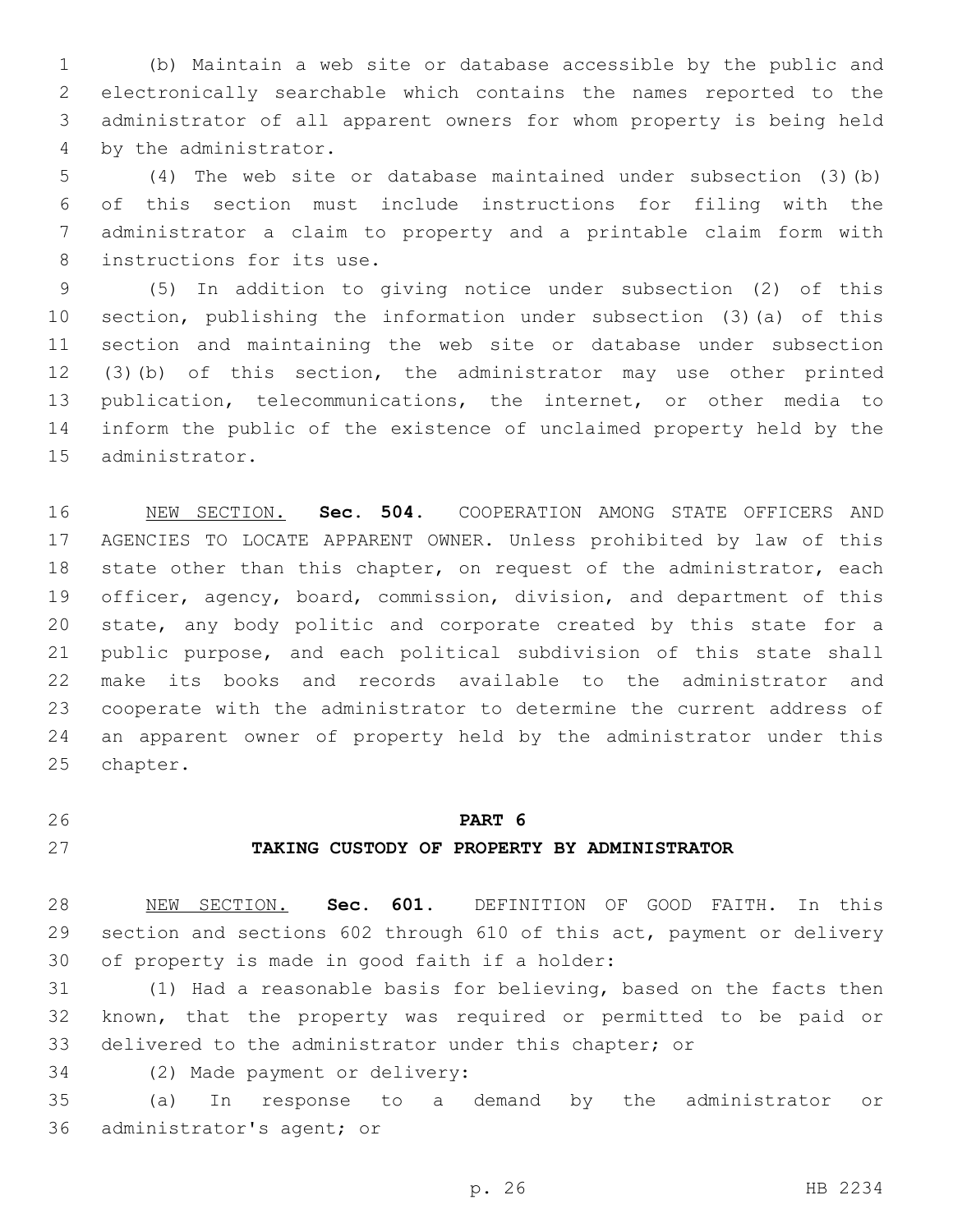(b) Under a guidance or ruling issued by the administrator which the holder reasonably believed required or permitted the property to 3 be paid or delivered.

 NEW SECTION. **Sec. 602.** DORMANCY CHARGE. (1) A holder may deduct a dormancy charge from property required to be paid or delivered to the administrator if:

 (a) A valid contract between the holder and the apparent owner authorizes imposition of the charge for the apparent owner's failure 9 to claim the property within a specified time; and

 (b) The holder regularly imposes the charge and regularly does 11 not reverse or otherwise cancel the charge.

 (2) The amount of the deduction under subsection (1) of this section is limited to an amount that is not unconscionable considering all relevant factors, including the marginal transactional costs incurred by the holder in maintaining the apparent owner's property and any services received by the apparent 17 owner.

 NEW SECTION. **Sec. 603.** PAYMENT OR DELIVERY OF PROPERTY TO ADMINISTRATOR. (1)(a) Except as otherwise provided in this section, on filing a report under section 401 of this act, the holder shall pay or deliver to the administrator the property described in the report. Holders who are required to file a report electronically under this chapter must remit payments under this section by electronic funds transfer or other form of electronic payment acceptable to the administrator. However, the administrator, upon request or its own initiative, may relieve any holder or class of holders from the electronic payment requirement under this subsection for good cause as determined by the administrator.

(b) For purposes of this subsection, "good cause" means:

 (i) A circumstance or condition exists that, in the administrator's judgment, prevents the holder from remitting payments 32 due under this section electronically; or

 (ii) The administrator determines that relief from the electronic payment requirement under this subsection supports the efficient or 35 effective administration of this chapter.

 (2) If property in a report under section 401 of this act is an automatically renewable deposit and a penalty or forfeiture in the payment of interest would result from paying the deposit to the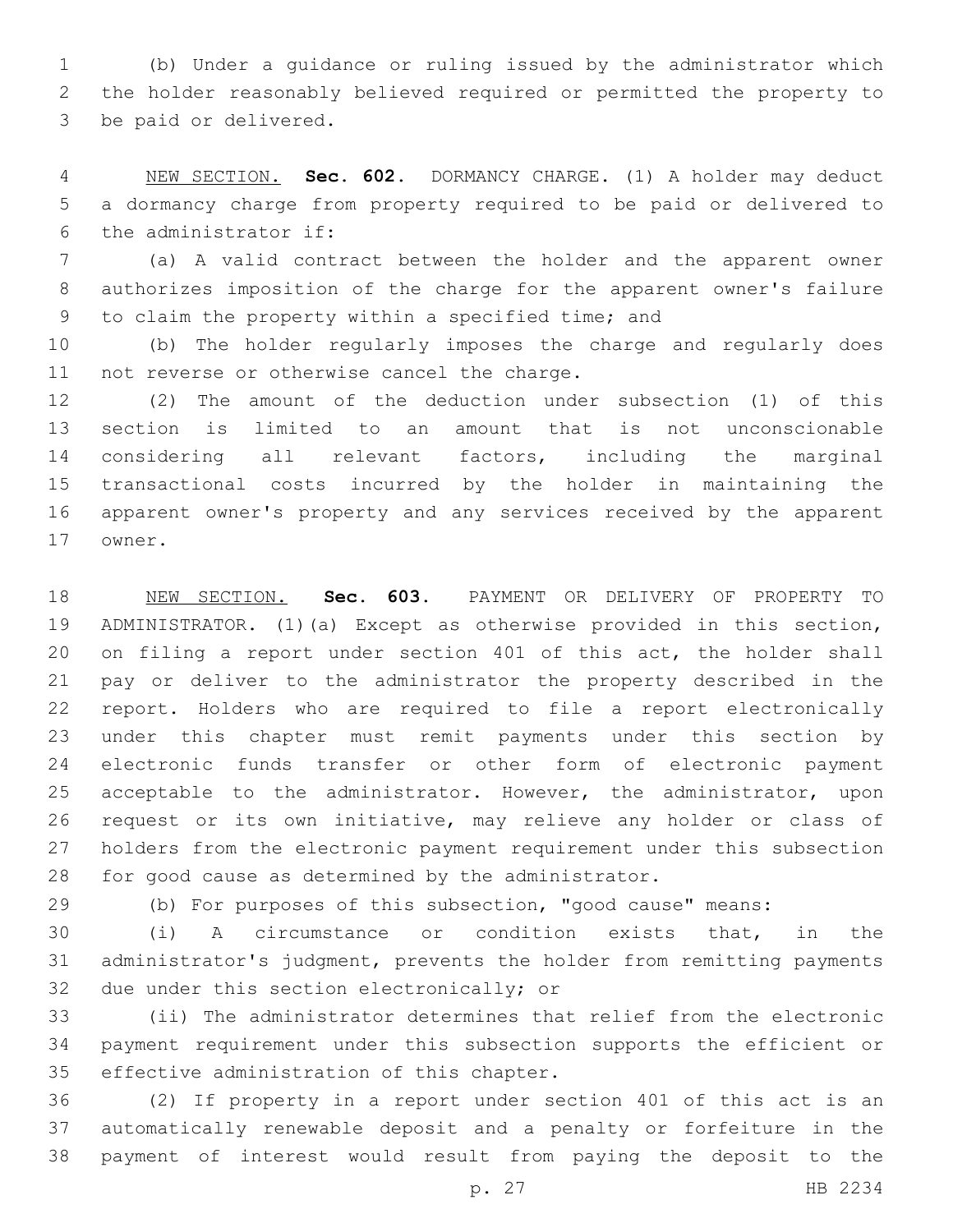administrator at the time of the report, the date for payment of the property to the administrator is extended until a penalty or forfeiture no longer would result from payment, if the holder informs 4 the administrator of the extended date.

 (3) Tangible property in a safe deposit box may not be delivered to the administrator until one hundred eighty days after filing the 7 report under section 401 of this act.

 (4) If property reported to the administrator under section 401 of this act is a security, the administrator may:9

 (a) Make an endorsement, instruction, or entitlement order on 11 behalf of the apparent owner to invoke the duty of the issuer, its transfer agent, or the securities intermediary to transfer the 13 security; or

(b) Dispose of the security under section 702 of this act.

 (5) If the holder of that property reported to the administrator under section 401 of this act is the issuer of a certificated security, the administrator may obtain a replacement certificate in physical or book-entry form under RCW 62A.8-405. An indemnity bond is 19 not required.

 (6) The administrator shall establish procedures for the registration, issuance, method of delivery, transfer, and maintenance of securities delivered to the administrator by a holder.

 (7) An issuer, holder, and transfer agent or other person acting under this section under instructions of and on behalf of the issuer 25 or holder is not liable to the apparent owner for, and must be indemnified by the state against, a claim arising with respect to property after the property has been delivered to the administrator.

 (8) A holder is not required to deliver to the administrator a security identified by the holder as a nonfreely transferable security. If the administrator or holder determines that a security is no longer a nonfreely transferable security, the holder shall deliver the security on the next regular date prescribed for delivery of securities under this chapter. The holder shall make a determination annually whether a security identified in a report filed under section 401 of this act as a nonfreely transferable security is no longer a nonfreely transferable security.

 NEW SECTION. **Sec. 604.** EFFECT OF PAYMENT OR DELIVERY OF PROPERTY TO ADMINISTRATOR. (1) On payment or delivery of property to the administrator under this chapter, the administrator as agent for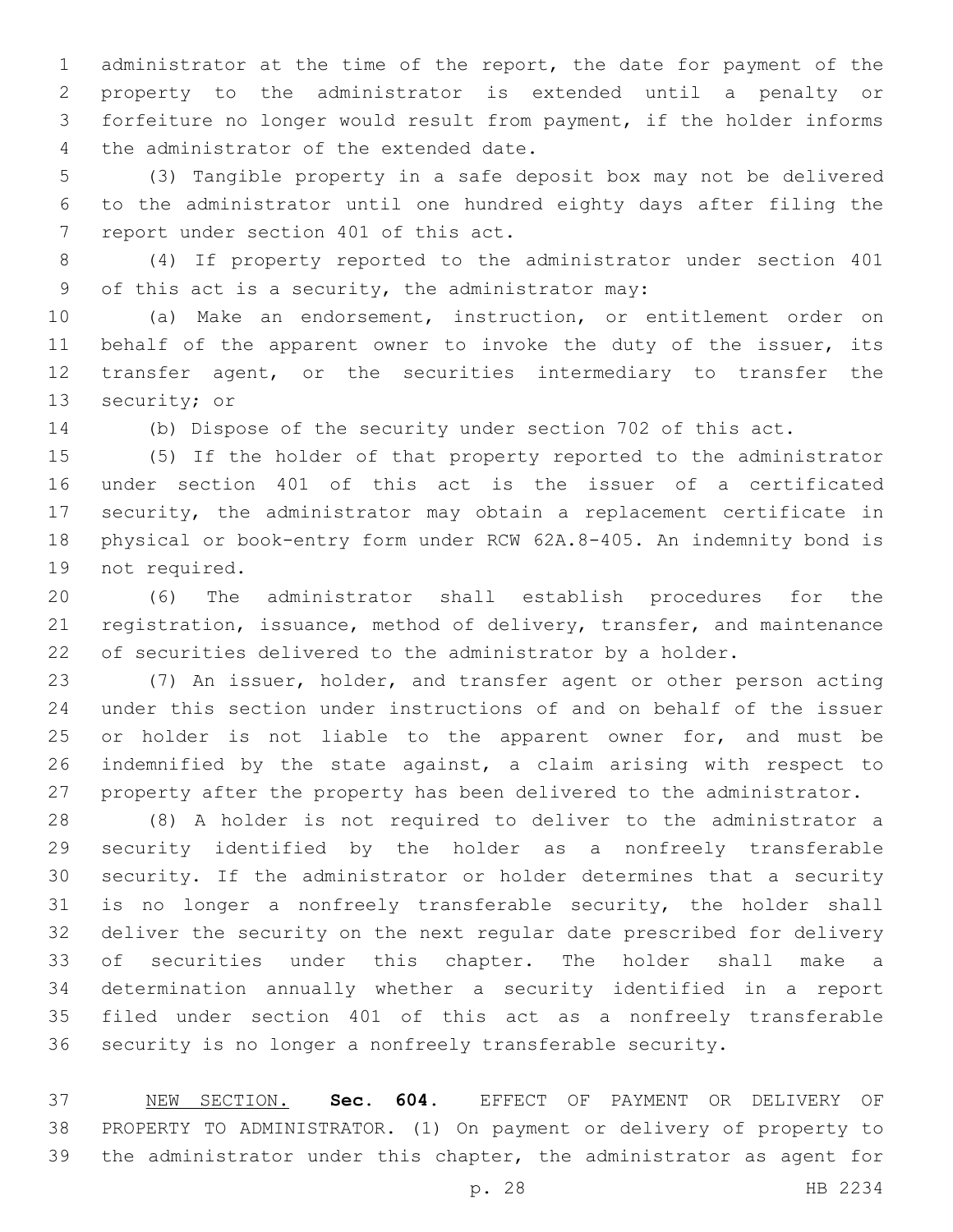the state assumes custody and responsibility for safekeeping the property. A holder that pays or delivers property to the administrator in good faith and substantially complies with sections 501 and 502 of this act is relieved of liability arising thereafter with respect to payment or delivery of the property to the administrator.6

 (2) This state shall defend and indemnify a holder against liability on a claim against the holder resulting from the payment or delivery of property to the administrator made in good faith and after the holder substantially complied with sections 501 and 502 of 11 this act.

 NEW SECTION. **Sec. 605.** RECOVERY OF PROPERTY BY HOLDER FROM ADMINISTRATOR. (1) A holder that under this chapter pays money to the administrator may file a claim for reimbursement from the administrator of the amount paid if the holder:

16 (a) Paid the money in error; or

 (b) After paying the money to the administrator, paid money to a person the holder reasonably believed was entitled to the money.

 (2) If a claim for reimbursement under subsection (1) of this section is made for a payment made on a negotiable instrument, including a traveler's check, money order, or similar instrument, the holder must submit proof that the instrument was presented and payment was made to a person the holder reasonably believed was entitled to payment. The holder may claim reimbursement even if the payment was made to a person whose claim was made after expiration of a period of limitation on the owner's right to receive or recover 27 property, whether specified by contract, statute, or court order.

 (3) If a holder is reimbursed by the administrator under subsection (1)(b) of this section, the holder may also recover from the administrator income or gain under section 607 of this act that would have been paid to the owner if the money had been claimed from the administrator by the owner to the extent the income or gain was 33 paid by the holder to the owner.

 (4) A holder that under this chapter delivers property other than money to the administrator may file a claim for return of the 36 property from the administrator if:

(a) The holder delivered the property in error; or

(b) The apparent owner has claimed the property from the holder.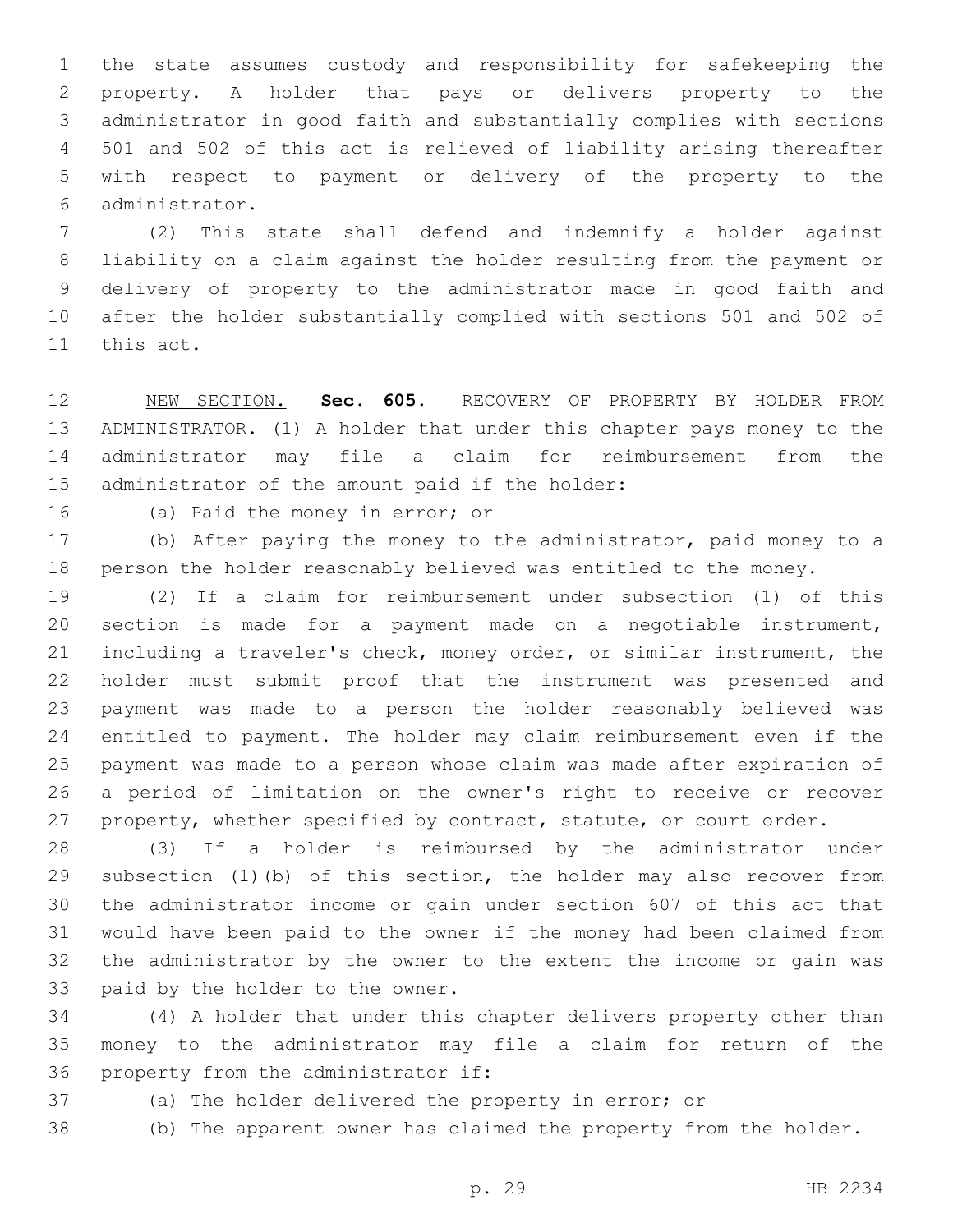(5) If a claim for return of property under subsection (4) of this section is made, the holder shall include with the claim evidence sufficient to establish that the apparent owner has claimed the property from the holder or that the property was delivered by 5 the holder to the administrator in error.

 (6) The administrator may determine that an affidavit submitted by a holder is evidence sufficient to establish that the holder is entitled to reimbursement or to recover property under this section.

 (7) A holder is not required to pay a fee or other charge for reimbursement or return of property under this section.

 (8) Not later than ninety days after a claim is filed under subsection (1) or (4) of this section, the administrator shall allow or deny the claim and give the claimant notice of the decision in a record. If the administrator does not take action on a claim during the ninety day period, the claim is deemed denied.

 (9) Decisions under this section are subject to review under 17 sections 1103 and 1104 of this act.

 NEW SECTION. **Sec. 606.** PROPERTY REMOVED FROM SAFE DEPOSIT BOX. Property removed from a safe deposit box and delivered to the administrator under this chapter is subject to the holder's right to reimbursement for the cost of opening the box and a lien or contract providing reimbursement to the holder for unpaid rent charges for the box. The administrator shall reimburse the holder from the proceeds remaining after deducting the expense incurred by the administrator in selling the property.

 NEW SECTION. **Sec. 607.** CREDITING INCOME OR GAIN TO OWNER'S ACCOUNT. If property other than money is delivered to the administrator, the owner is entitled to receive from the administrator income or gain realized or accrued on the property before the property is sold. If the property was an interest-bearing demand, savings, or time deposit, the administrator shall pay interest at the rate set in RCW 82.32.050(2). Interest begins to accrue when the property is delivered to the administrator and ends on the earlier of the expiration of ten years after its delivery or the date on which payment is made to the owner.

 NEW SECTION. **Sec. 608.** ADMINISTRATOR'S OPTIONS AS TO CUSTODY. (1) The administrator may decline to take custody of property

p. 30 HB 2234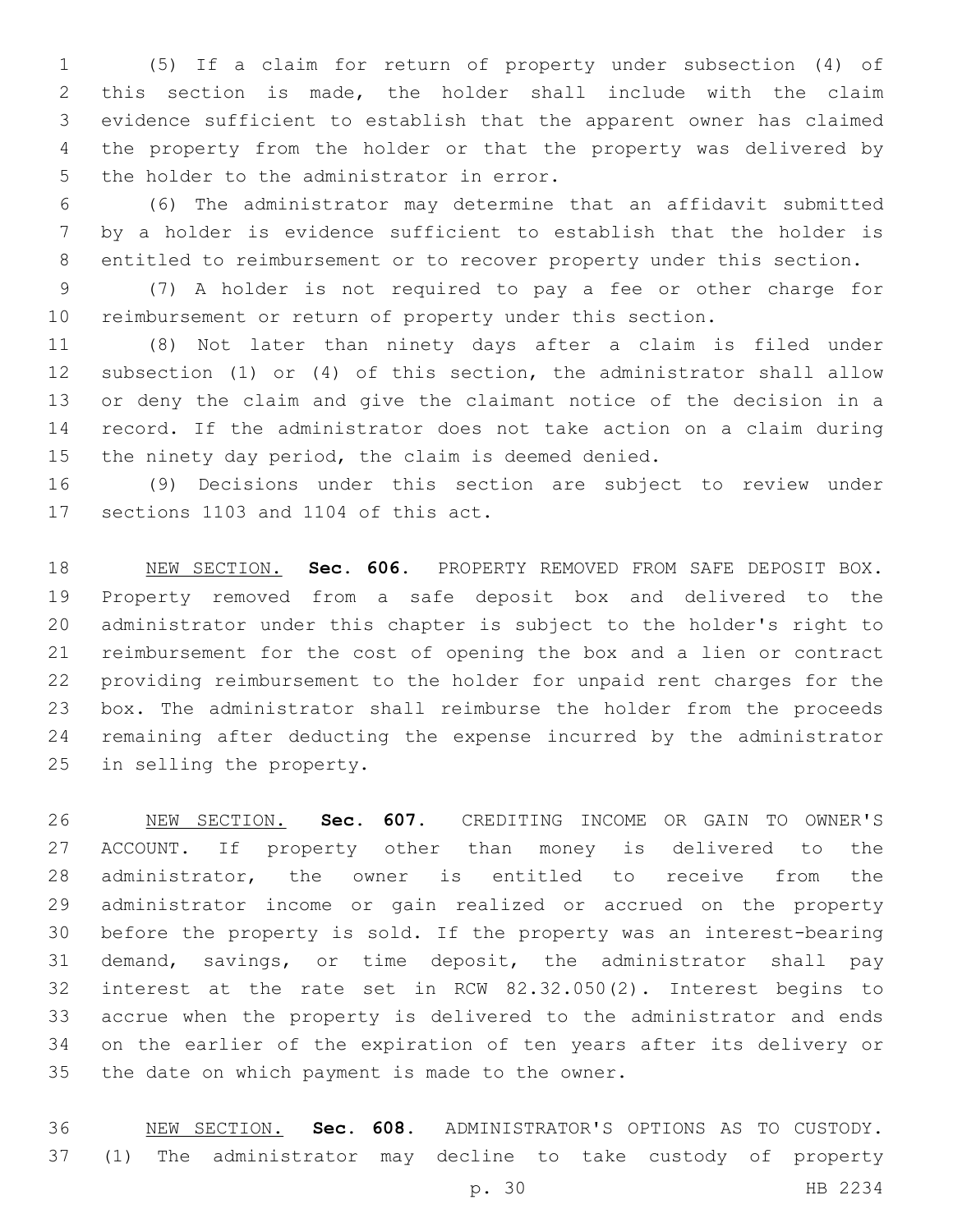reported under section 401 of this act if the administrator 2 determines that:

 (a) The property has a value less than the estimated expenses of 4 notice and sale of the property; or

(b) Taking custody of the property would be unlawful.

 (2) A holder may pay or deliver property to the administrator before the property is presumed abandoned under this chapter if the 8 holder:

 (a) Sends the apparent owner of the property notice required by section 501 of this act and provides the administrator evidence of 11 the holder's compliance with this subsection  $(2)$   $(a)$ ;

 (b) Includes with the payment or delivery a report regarding the 13 property conforming to section 402 of this act; and

 (c) First obtains the administrator's consent in a record to 15 accept payment or delivery.

 (3) A holder's request for the administrator's consent under subsection (2)(c) of this section must be in a record. If the administrator fails to respond to the request not later than thirty days after receipt of the request, the administrator is deemed to consent to the payment or delivery of the property and the payment or delivery is considered to have been made in good faith.

 (4) On payment or delivery of property under subsection (2) of 23 this section, the property is presumed abandoned.

 NEW SECTION. **Sec. 609.** DISPOSITION OF PROPERTY HAVING NO SUBSTANTIAL VALUE—IMMUNITY FROM LIABILITY. (1) If the administrator takes custody of property delivered under this chapter and later determines that the property has no substantial commercial value or that the cost of disposing of the property will exceed the value of the property, the administrator may return the property to the holder or destroy or otherwise dispose of the property.

 (2) An action or proceeding may not be commenced against the 32 state, an agency of the state, the administrator, another officer, employee, or agent of the state, or a holder for or because of an act of the administrator under this section, except for intentional 35 misconduct or malfeasance.

 NEW SECTION. **Sec. 610.** PERIODS OF LIMITATION AND REPOSE. (1) Expiration, before, on, or after the effective date of this section, of a period of limitation on an owner's right to receive or recover

p. 31 HB 2234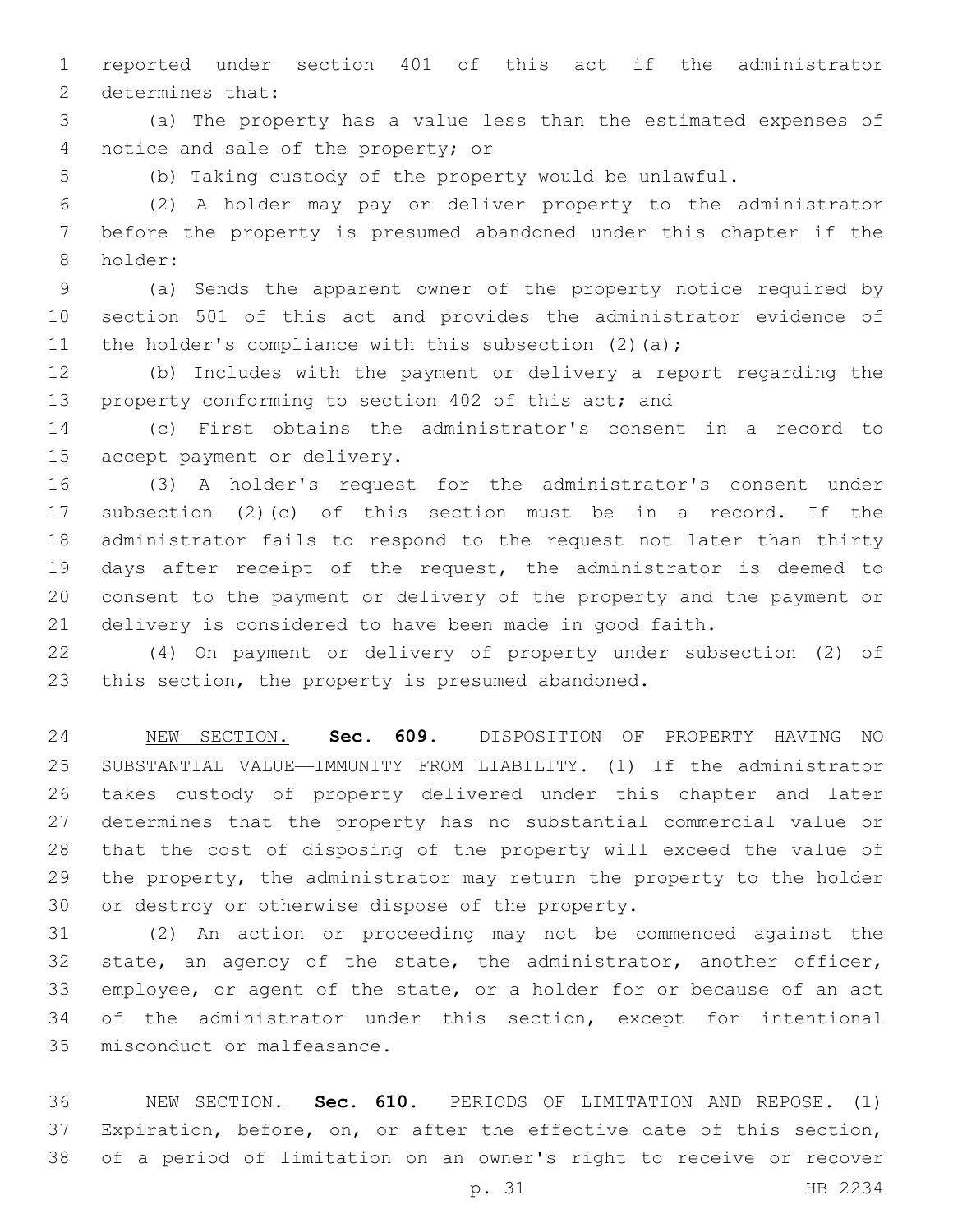property, whether specified by contract, statute, or court order, does not prevent the property from being presumed abandoned or affect the duty of a holder under this chapter to file a report or pay or 4 deliver property to the administrator.

 (2) The administrator may not commence an action or proceeding to enforce this chapter with respect to the reporting, payment, or delivery of property more than five years after the holder filed a nonfraudulent report under section 401 of this act with the administrator. The parties may agree in a record to extend the 10 limitation in this subsection.

 (3) The administrator may not commence an action, proceeding, or examination with respect to a duty of a holder under this chapter 13 more than ten years after the duty arose.

#### **PART 7**

#### **SALE OF PROPERTY BY ADMINISTRATOR**

 NEW SECTION. **Sec. 701.** PUBLIC SALE OF PROPERTY. (1) Except as otherwise provided in section 702 of this act, not earlier than three years after receipt of property presumed abandoned, the administrator may sell the property.

 (2) Before selling property under subsection (1) of this section, the administrator shall give notice to the public of:

22 (a) The date of the sale; and

(b) A reasonable description of the property.

 (3) A sale under subsection (1) of this section must be to the 25 highest bidder:

 (a) At public sale at a location in this state which the administrator determines to be the most favorable market for the 28 property;

29 (b) On the internet; or

 (c) On another forum the administrator determines is likely to 31 yield the highest net proceeds of sale.

 (4) The administrator may decline the highest bid at a sale under this section and reoffer the property for sale if the administrator 34 determines the highest bid is insufficient.

 (5) The administrator must publish at least one notice of the sale, at least three weeks but not more than five weeks before the sale, in a newspaper of general circulation in the county in which 38 the property is sold.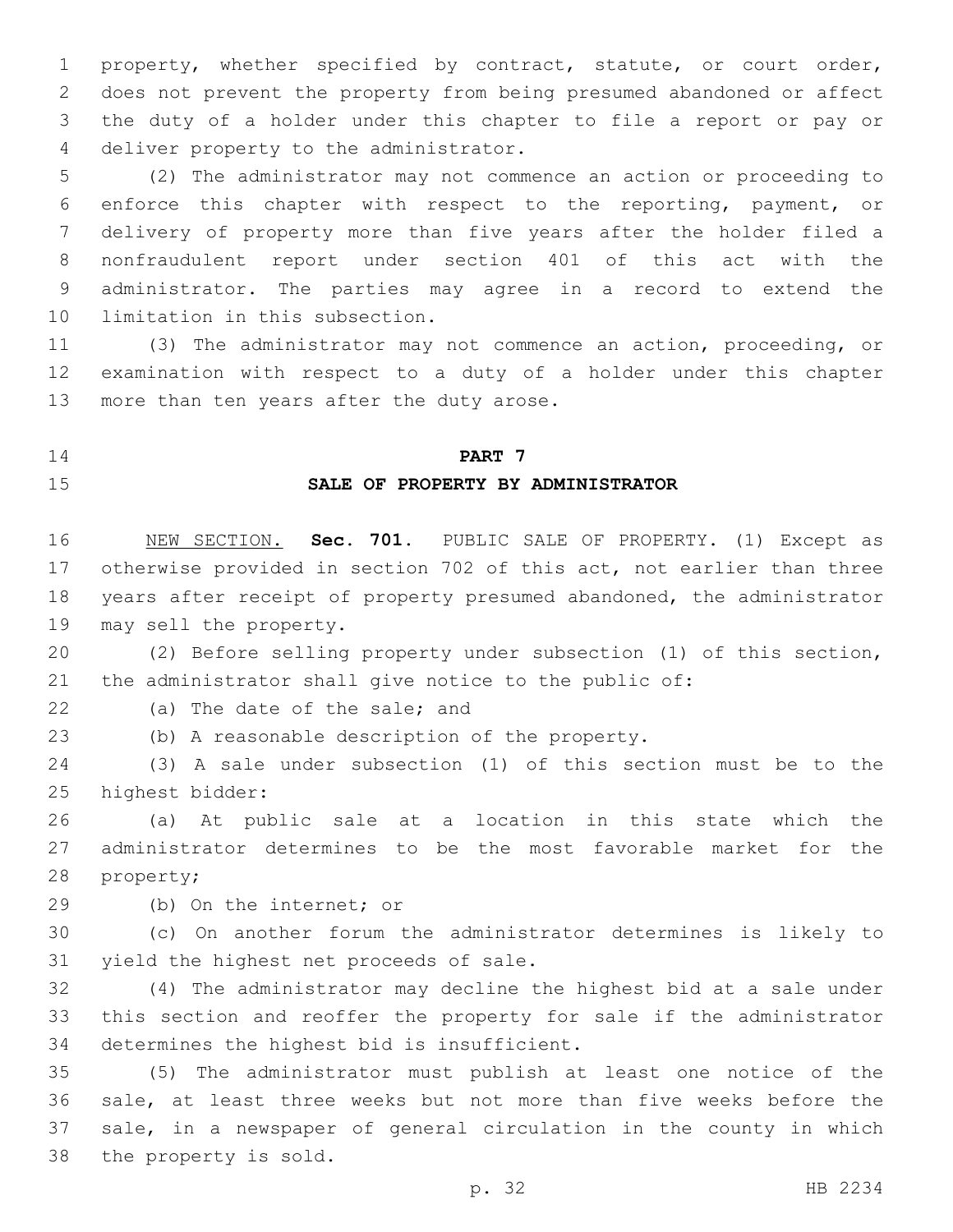NEW SECTION. **Sec. 702.** DISPOSAL OF SECURITIES. (1) Except as otherwise provided in this subsection, the administrator must sell all securities delivered to the administrator as required by this chapter as soon as practicable after taking custody, in the judgment of the administrator, after receipt by the administrator. However, this subsection does not apply with respect to any securities that, in the judgment of the administrator, cannot be sold, are worthless, or are not cost-effective to sell.

 (2) Securities listed on an established stock exchange must be sold at prices prevailing at the time of sale on the exchange. Other securities may be sold over the counter at prices prevailing at the time of sale or by any other method the administrator considers advisable. All securities may be sold over the counter at prices prevailing at the time of the sale, or by any other method the 15 administrator deems advisable.

 NEW SECTION. **Sec. 703.** RECOVERY OF SECURITIES OR VALUE BY OWNER. (1) Except as otherwise provided in this section, a person making a claim under this chapter with respect to securities is only entitled to receive the proceeds received from sale, even if the sale of the securities has not been completed at the time the administrator receives the claim. However, if the administrator receives a claim for securities and the administrator has not ordered those securities to be sold as of the time the claim is received by the administrator, the claimant is entitled to receive either the securities delivered to the administrator by the holder, or the proceeds received from the sale, less any amounts deducted pursuant to section 803 of this act.

 (2) With respect to securities that, in the judgment of the administrator, cannot be sold or are not cost-effective to sell and that remain in the possession of the administrator, a person making a claim under this chapter is only entitled to receive the securities 32 delivered to the administrator by the holder.

 NEW SECTION. **Sec. 704.** PURCHASER OWNS PROPERTY AFTER SALE. A purchaser of property at a sale conducted by the administrator under this chapter takes the property free of all claims of the owner, a previous holder, or a person claiming through the owner or holder. The administrator shall execute documents necessary to complete the transfer of ownership to the purchaser.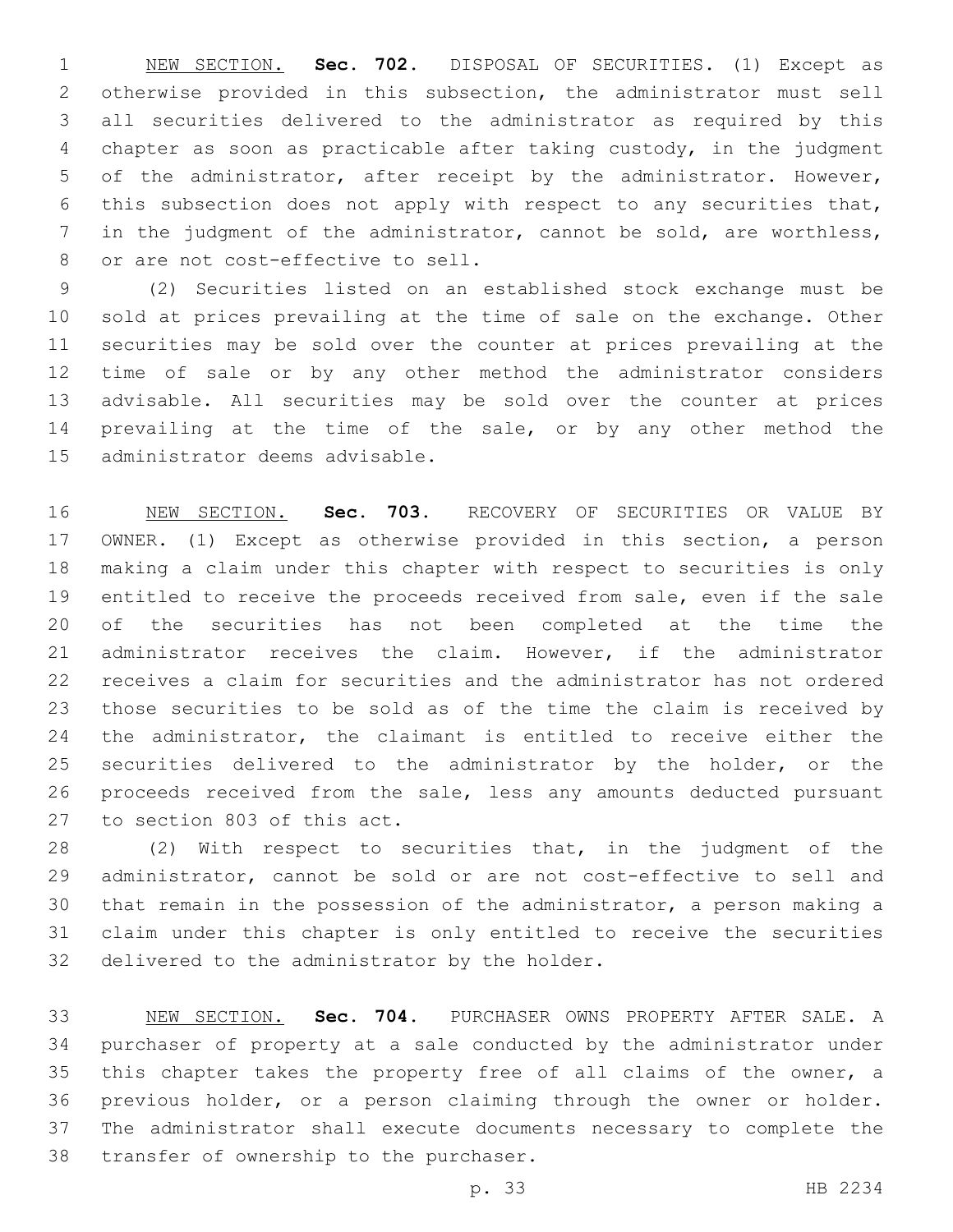NEW SECTION. **Sec. 705.** MILITARY MEDAL OR DECORATION. (1) The administrator may not sell a medal or decoration awarded for military service in the armed forces of the United States.

 (2) The administrator, with the consent of the respective organization under (a) of this subsection, agency under (b) of this subsection, or entity under (c) of this subsection, may deliver a medal or decoration described in subsection (1) of this section to be 8 held in custody for the owner, to:

 (a) A military veterans organization qualified under the internal revenue code, as it existed on the effective date of this section, 26 11 U.S.C. Sec. 501(c)(19);

(b) The agency that awarded the medal or decoration; or

13 (c) A governmental entity.

 (3) On delivery under subsection (2) of this section, the administrator is not responsible for safekeeping the medal or 16 decoration.

# **PART 8 ADMINISTRATION OF PROPERTY**

 NEW SECTION. **Sec. 801.** DEPOSIT OF FUNDS BY ADMINISTRATOR. (1) Except as otherwise provided by this section, the administrator shall promptly deposit in the general fund of this state all funds received under this chapter, including the proceeds from the sale of property under sections 701 through 705 of this act. The administrator shall retain in a separate trust fund, the nonappropriated unclaimed personal property account, an amount not less than seven hundred fifty thousand dollars from which prompt payment of claims duly 27 allowed must be made by the administrator.

 (2) The administrator may pay from the trust fund provided in subsection (1) of this section any costs of administering this chapter including those costs set forth in section 803 of this act. Such amounts may be expended without appropriation.

 (3) The treasurer may periodically transfer from the general fund of this state to the unclaimed personal property account amounts necessary to accommodate the requirements of this section.

 NEW SECTION. **Sec. 802.** ADMINISTRATOR TO RETAIN RECORDS OF PROPERTY. The administrator shall: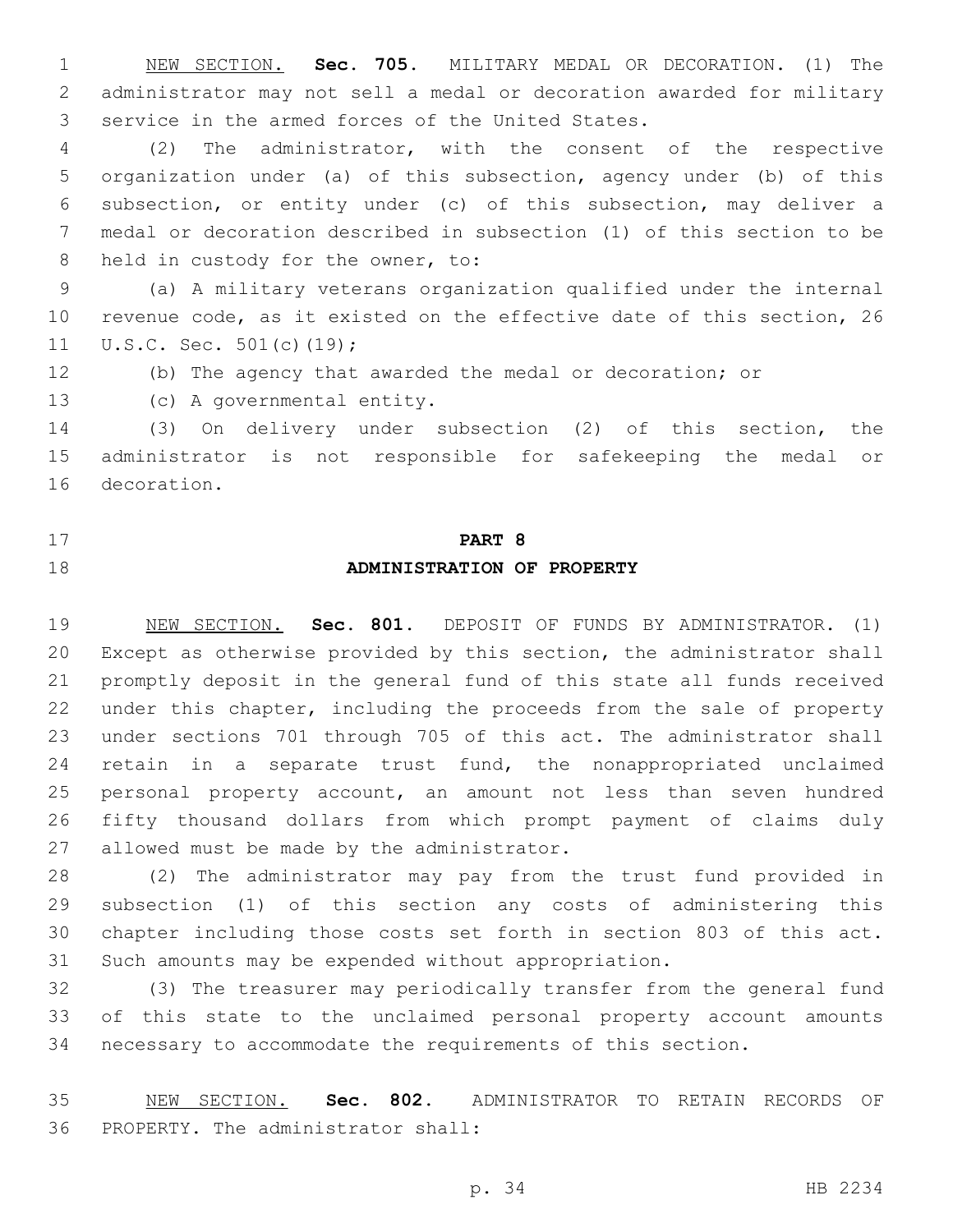(1) Record and retain the name and last known address of each person shown on a report filed under section 401 of this act to be the apparent owner of property delivered to the administrator;

 (2) Record and retain the name and last known address of each insured or annuitant and beneficiary shown on the report;

 (3) For each policy of insurance or annuity contract listed in the report of an insurance company, record and retain the policy or 8 account number, the name of the company, and the amount due or paid; 9 and

 (4) For each apparent owner listed in the report, record and retain the name of the holder that filed the report and the amount 12 due or paid.

 NEW SECTION. **Sec. 803.** EXPENSES AND SERVICE CHARGES OF ADMINISTRATOR. The administrator may expend from the unclaimed personal property account for the following purposes:

 (1) Expenses of disposition of property delivered to the 17 administrator under this chapter;

 (2) Costs of mailing and publication in connection with property delivered to the administrator under this chapter;

20 (3) Reasonable service charges; and

 (4) Expenses incurred in examining records of or collecting 22 property from a putative holder or holder.

 NEW SECTION. **Sec. 804.** ADMINISTRATOR HOLDS PROPERTY AS CUSTODIAN FOR OWNER. Property received by the administrator under this chapter is held in custody for the benefit of the owner and is not owned by the state.

# **PART 9**

#### **CLAIM TO RECOVER PROPERTY FROM ADMINISTRATOR**

 NEW SECTION. **Sec. 901.** CLAIM OF ANOTHER STATE TO RECOVER PROPERTY. (1) If the administrator knows that property held by the administrator under this chapter is subject to a superior claim of another state, the administrator shall:

 (a) Report and pay or deliver the property to the other state; or (b) Return the property to the holder so that the holder may pay

35 or deliver the property to the other state.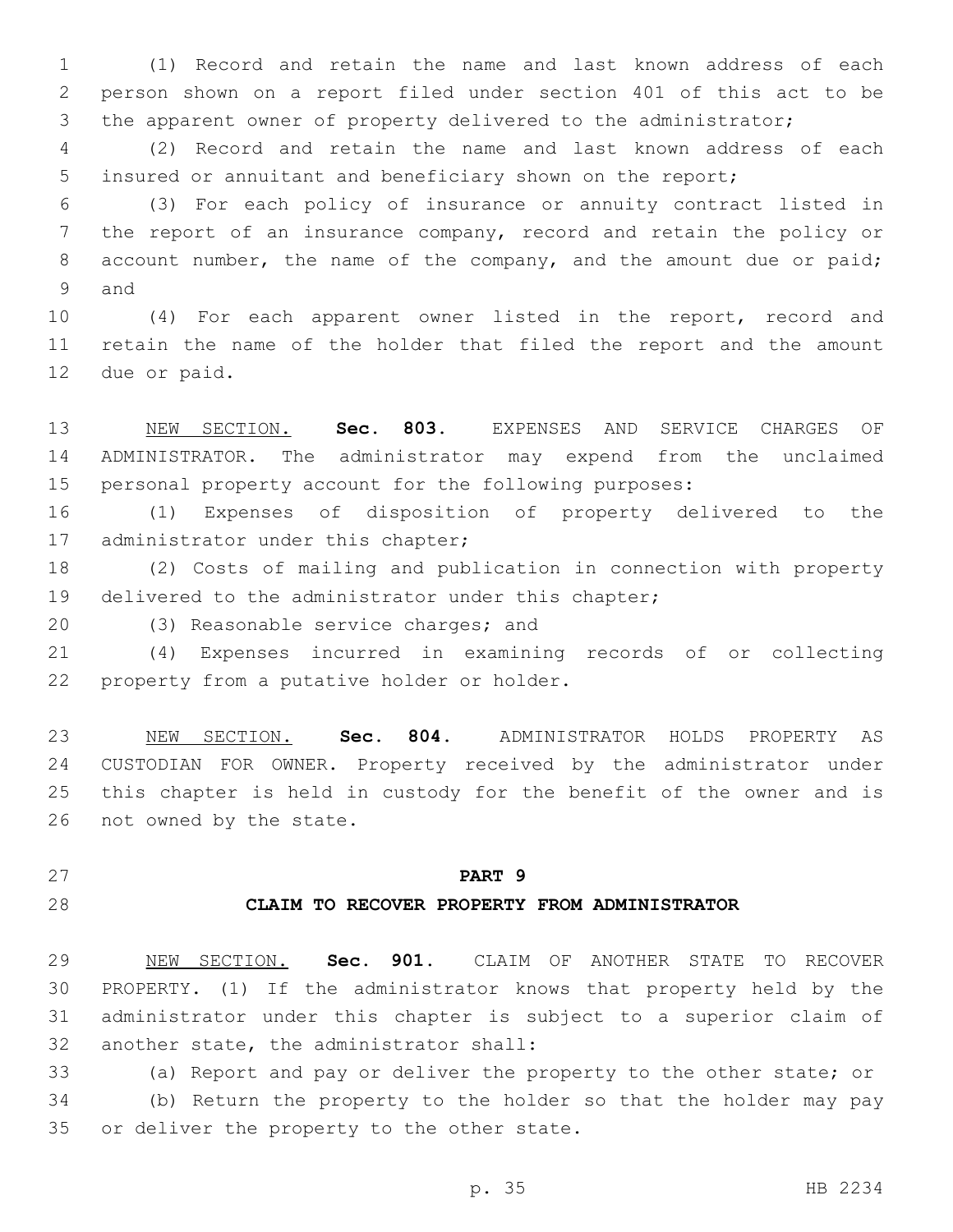(2) The administrator is not required to enter into an agreement to transfer property to the other state under subsection (1) of this 3 section.

 NEW SECTION. **Sec. 902.** WHEN PROPERTY SUBJECT TO RECOVERY BY ANOTHER STATE. (1) Property held under this chapter by the administrator is subject to the right of another state to take custody of the property if:

 (a) The property was paid or delivered to the administrator because the records of the holder did not reflect a last known address in the other state of the apparent owner and:

 (i) The other state establishes that the last known address of the apparent owner or other person entitled to the property was in 13 the other state; or

 (ii) Under the law of the other state, the property has become subject to a claim by the other state of abandonment;

 (b) The records of the holder did not accurately identify the 17 owner of the property, the last known address of the owner was in 18 another state, and, under the law of the other state, the property 19 has become subject to a claim by the other state of abandonment;

 (c) The property was subject to the custody of the administrator of this state under section 305 of this act and, under the law of the state of domicile of the holder, the property has become subject to a claim by the state of domicile of the holder of abandonment; or

(d) The property:24

 (i) Is a sum payable on a traveler's check, money order, or similar instrument that was purchased in the other state and 27 delivered to the administrator under section 306 of this act; and

 (ii) Under the law of the other state, has become subject to a 29 claim by the other state of abandonment.

 (2) A claim by another state to recover property under this section must be presented in a form prescribed by the administrator, unless the administrator waives presentation of the form.

 (3) The administrator shall decide a claim under this section not later than ninety days after it is presented. If the administrator determines that the other state is entitled under subsection (1) of this section to custody of the property, the administrator shall allow the claim and pay or deliver the property to the other state.

 (4) The administrator may require another state, before recovering property under this section, to agree to indemnify this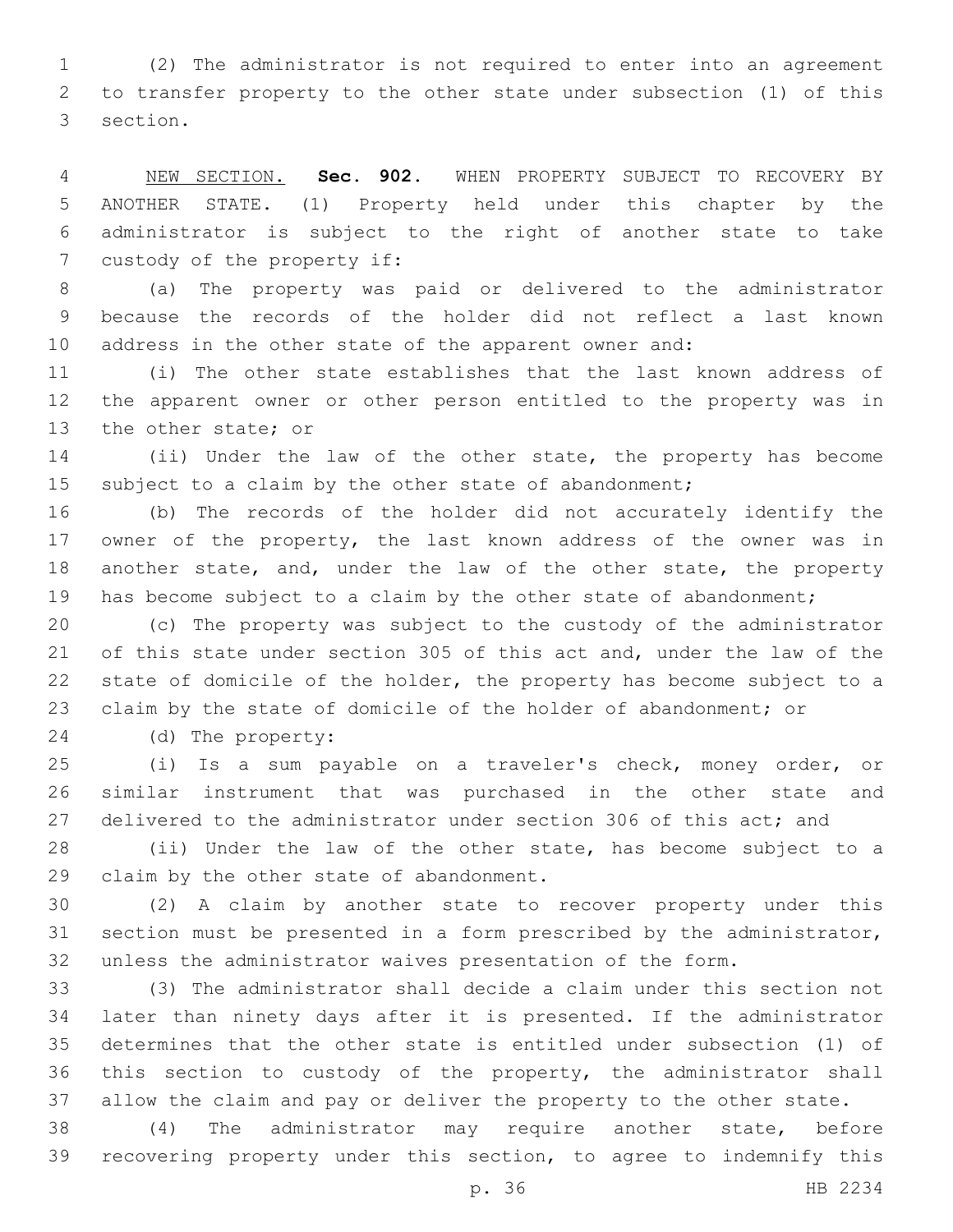state and its agents, officers, and employees against any liability 2 on a claim to the property.

 NEW SECTION. **Sec. 903.** CLAIM FOR PROPERTY BY PERSON CLAIMING TO BE OWNER. (1) A person claiming to be the owner of property held under this chapter by the administrator may file a claim for the property on a form prescribed by the administrator. The claimant must verify the claim as to its completeness and accuracy.

 (2) The administrator may waive the requirement in subsection (1) of this section and may pay or deliver property directly to a person if:10

 (a) The person receiving the property or payment is shown to be the apparent owner included on a report filed under section 401 of 13 this act;

 (b) The administrator reasonably believes the person is entitled 15 to receive the property or payment; and

 (c) The property has a value of less than two hundred fifty 17 dollars.

 NEW SECTION. **Sec. 904.** WHEN ADMINISTRATOR MUST HONOR CLAIM FOR PROPERTY. (1) The administrator shall pay or deliver property to a claimant under section 903(1) of this act if the administrator receives evidence sufficient to establish to the satisfaction of the administrator that the claimant is the owner of the property.

 (2) Not later than ninety days after a claim is filed under section 903(1) of this act, the administrator shall allow or deny the claim and give the claimant notice in a record of the decision.

(3) If the claim is denied under subsection (2) of this section:

 (a) The administrator shall inform the claimant of the reason for the denial and specify what additional evidence, if any, is required 29 for the claim to be allowed;

 (b) The claimant may file an amended claim with the administrator or commence an action under section 906 of this act; and

 (c) The administrator shall consider an amended claim filed under 33 (b) of this subsection as an initial claim.

 (4) If the administrator does not take action on a claim during the ninety-day period following the filing of a claim under section  $903(1)$  of this act, the claim is deemed denied.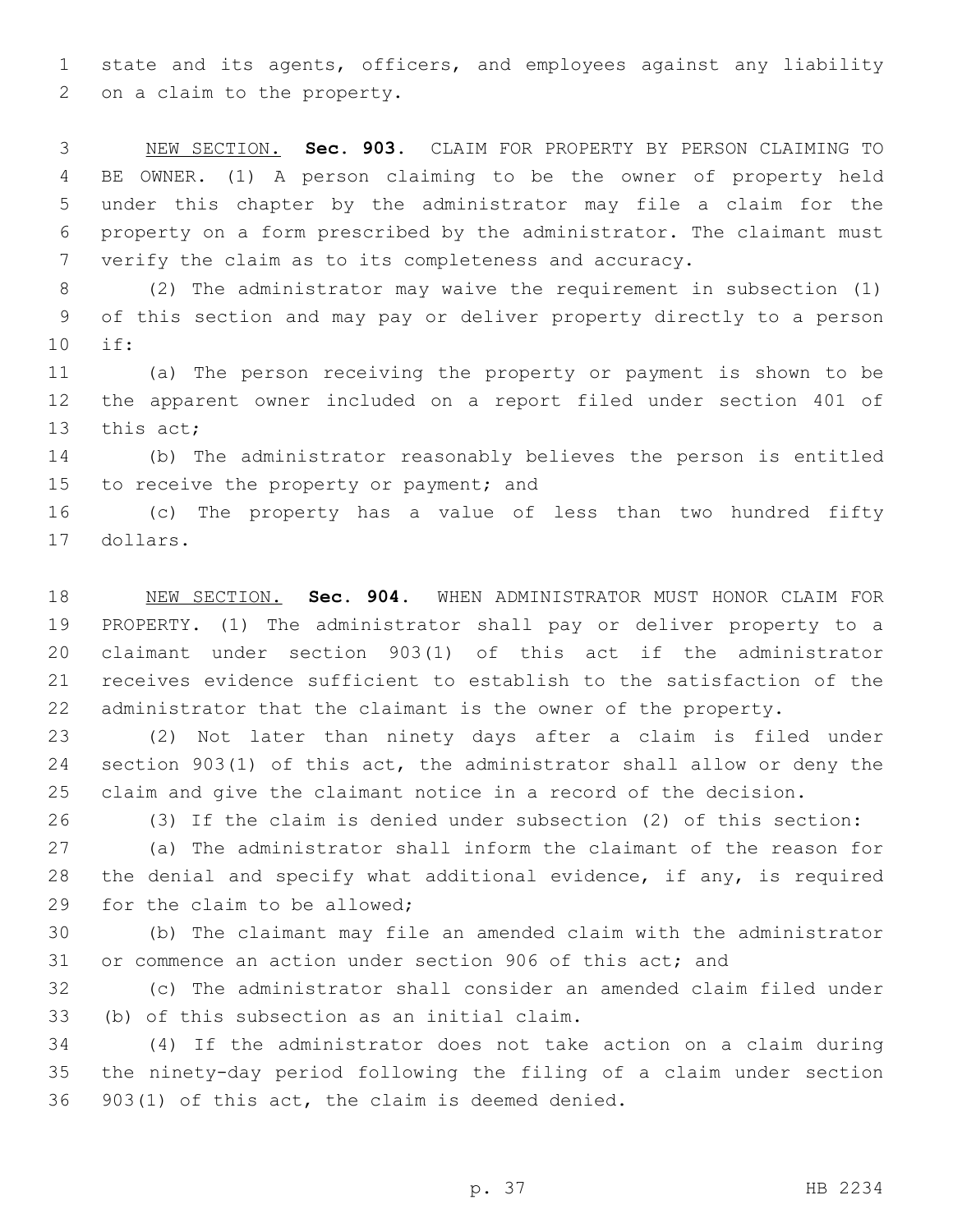NEW SECTION. **Sec. 905.** ALLOWANCE OF CLAIM FOR PROPERTY. (1) Not later than thirty days after a claim is allowed under section 904(2) of this act, the administrator shall pay or deliver to the owner the property or pay to the owner the net proceeds of a sale of the property, together with income or gain to which the owner is entitled under section 607 of this act. On request of the owner, the administrator may sell or liquidate a security and pay the net proceeds to the owner, even if the security had been held by the administrator for less than three years or the administrator has not complied with the notice requirements under section 702 of this act.

 (2) Property held under this chapter by the administrator is subject to a claim for the payment of an enforceable debt the owner 13 owes in this state for:

 (a) Child support arrearages, including child support collection costs and child support arrearages that are combined with 16 maintenance;

 (b) A civil or criminal fine or penalty, court costs, a surcharge, or restitution imposed by a final order of an administrative agency or a final court judgment; or

 (c) State or local taxes, penalties, and interest that have been 21 determined to be delinquent.

 (3) Before delivery or payment to an owner under subsection (1) of this section of property or payment to the owner of net proceeds 24 of a sale of the property, the administrator first shall apply the property or net proceeds to a debt under subsection (2) of this section the administrator determines is owed by the owner. The administrator shall pay the amount to the appropriate state or local 28 agency and notify the owner of the payment.

 (4) The administrator may make periodic inquiries of state and local agencies in the absence of a claim filed under section 903 of this act to determine whether an apparent owner included in the unclaimed property records of this state has enforceable debts described in subsection (2) of this section. The administrator first shall apply the property or net proceeds of a sale of property held by the administrator to a debt under subsection (2) of this section of an apparent owner which appears in the records of the administrator and deliver the amount to the appropriate state or local agency. The administrator shall notify the apparent owner of 39 the payment.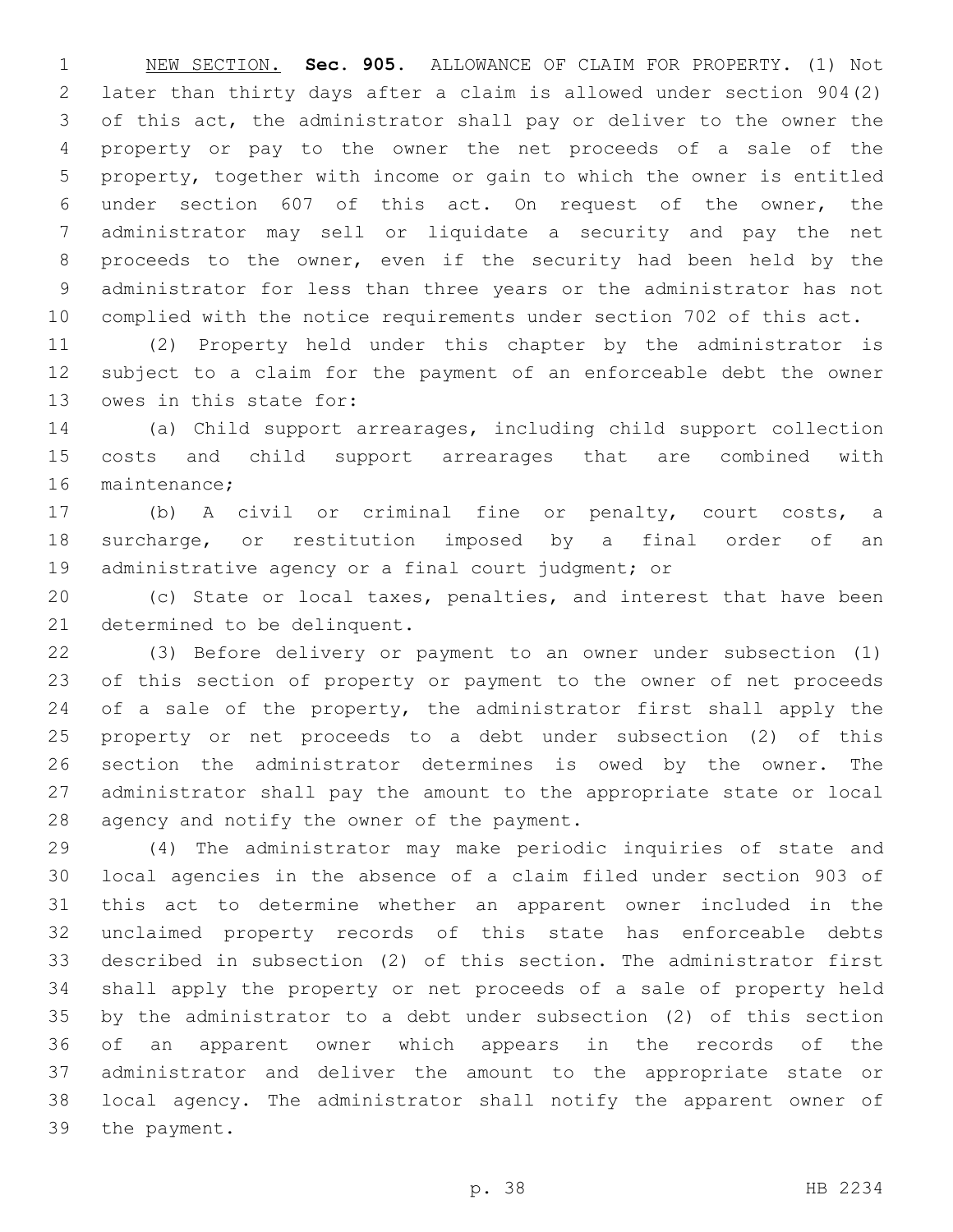NEW SECTION. **Sec. 906.** ACTION BY PERSON WHOSE CLAIM IS DENIED. Not later than one year after filing a claim under section 904(1) of this act, the claimant may commence an action against the administrator in Thurston county superior court to establish a claim that has been denied or deemed denied under section 904 of this act.

# **PART 10**

## **VERIFIED REPORT OF PROPERTY—EXAMINATION OF RECORDS**

 NEW SECTION. **Sec. 1001.** VERIFIED REPORT OF PROPERTY. If a person does not file a report required by section 401 of this act or the administrator believes that a person may have filed an inaccurate, incomplete, or false report, the administrator may require the person to file a verified report in a form prescribed by the administrator. The verified report must:

 (1) State whether the person is holding property reportable under 15 this chapter;

 (2) Describe property not previously reported or about which the 17 administrator has inquired;

 (3) Specifically identify property described under subsection (2) of this section about which there is a dispute whether it is 20 reportable under this section; and

(4) State the amount or value of the property.

 NEW SECTION. **Sec. 1002.** EXAMINATION OF RECORDS TO DETERMINE COMPLIANCE. The administrator, at reasonable times and on reasonable notice, may:

 (1) Examine the records of a person, including examination of appropriate records in the possession of an agent of the person under examination, if the records are reasonably necessary to determine whether the person has complied with this chapter;

 (2) Issue an administrative subpoena requiring the person or agent of the person to make records available for examination; and (3) Bring an action seeking judicial enforcement of the subpoena.

 NEW SECTION. **Sec. 1003.** RULES FOR CONDUCTING EXAMINATION. (1) The administrator shall adopt rules governing procedures and standards for an examination under section 1002 of this act, including rules for use of an estimation, extrapolation, and statistical sampling in conducting an examination.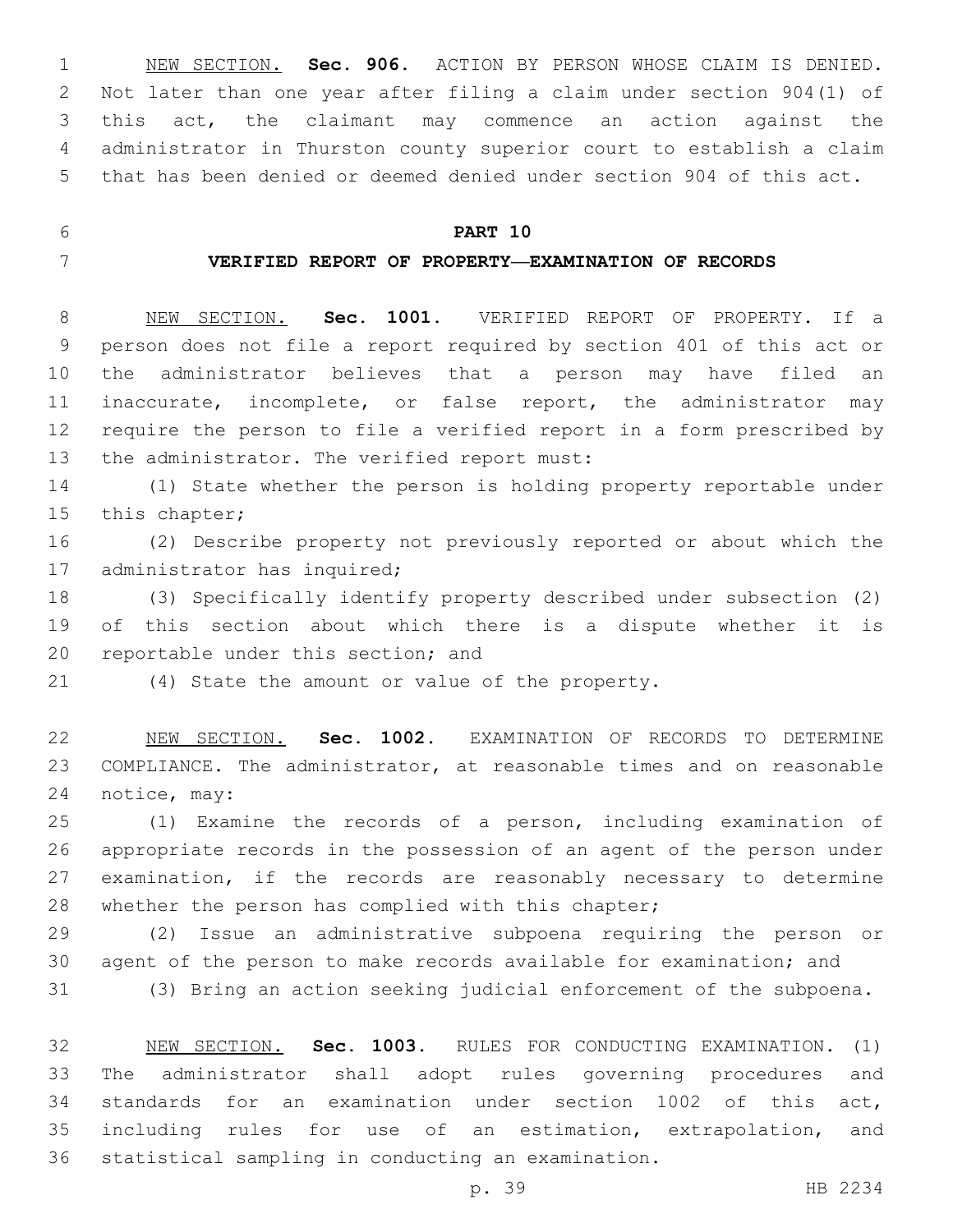(2) An examination under section 1002 of this act must be performed under rules adopted under subsection (1) of this section and with generally accepted examination practices and standards 4 applicable to an unclaimed property examination.

 (3) If a person subject to examination under section 1002 of this act has filed the reports required under sections 401 and 1001 of this act and has retained the records required by section 404 of this 8 act, the following rules apply:

 (a) The examination must include a review of the person's 10 records.

 (b) The examination may not be based on an estimate unless the person expressly consents in a record to the use of an estimate or the person has failed to make its records available to the 14 administrator for examination.

 (c) The person conducting the examination shall consider the evidence presented in good faith by the person in preparing the findings of the examination under section 1007 of this act.

 NEW SECTION. **Sec. 1004.** RECORDS OBTAINED IN EXAMINATION. Records obtained and records, including work papers, compiled by the administrator in the course of conducting an examination under section 1002 of this act:

 (1) Are subject to the confidentiality and security provisions of sections 1401 through 1408 of this act and are not public records;

 (2) May be used by the administrator in an action to collect 25 property or otherwise enforce this chapter;

 (3) May be used in a joint examination conducted with another state, the United States, a foreign country or subordinate unit of a foreign country, or any other governmental entity if the governmental entity conducting the examination is legally bound to maintain the confidentiality and security of information obtained from a person subject to examination in a manner substantially equivalent to 32 sections 1401 through 1408 of this act;

 (4) Must be disclosed, on request, to the person that administers the unclaimed property law of another state for that state's use in circumstances equivalent to circumstances described in this section and sections 1001 through 1003 and 1005 through 1013 of this act, if the other state is required to maintain the confidentiality and security of information obtained in a manner substantially equivalent 39 to sections 1401 through 1408 of this act;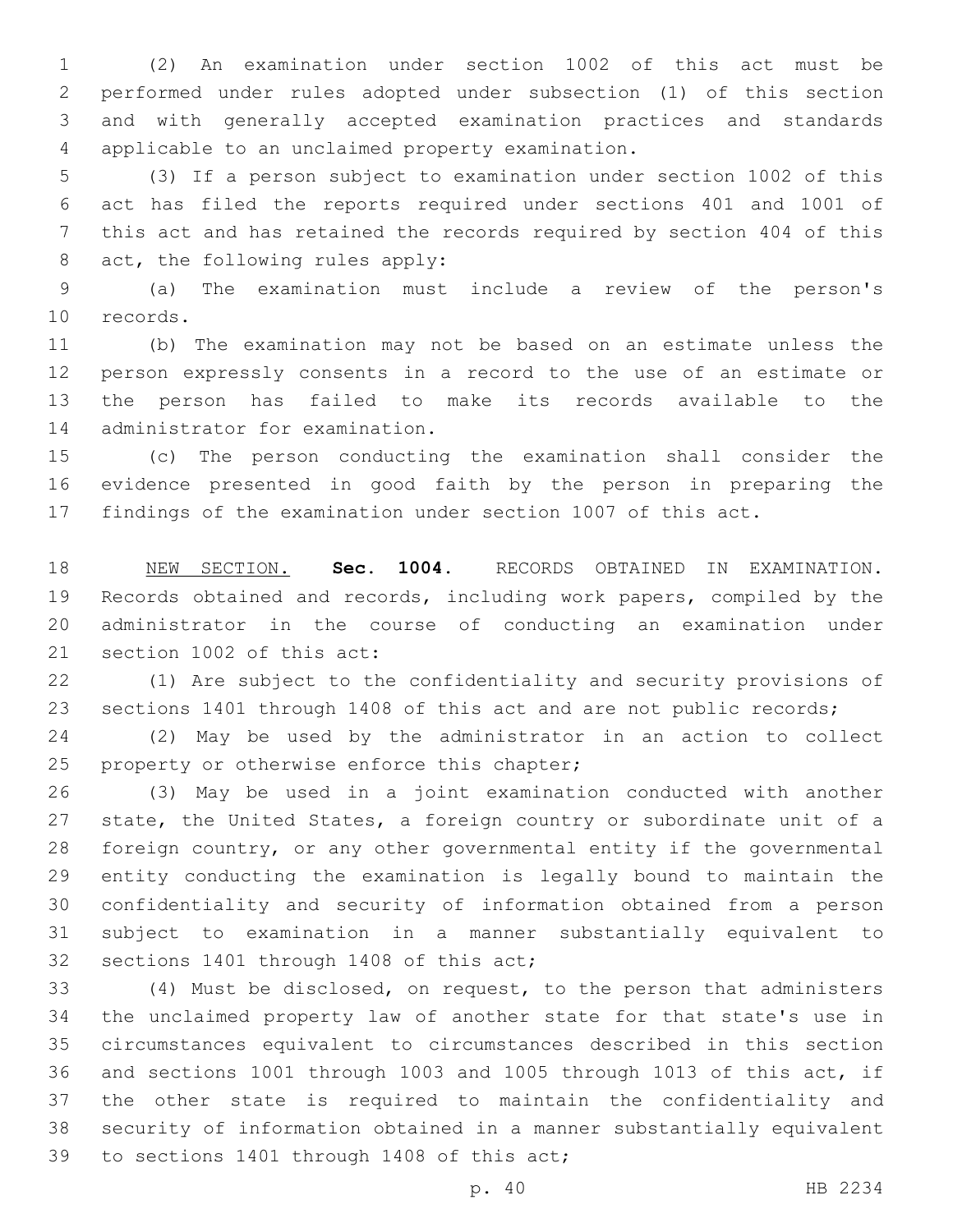(5) Must be produced by the administrator under an administrative or judicial subpoena or administrative or court order; and

 (6) Must be produced by the administrator on request of the person subject to the examination in an administrative or judicial 5 proceeding relating to the property.

 NEW SECTION. **Sec. 1005.** EVIDENCE OF UNPAID DEBT OR UNDISCHARGED OBLIGATION. (1) A record of a putative holder showing an unpaid debt or undischarged obligation is prima facie evidence of the debt or obligation.

 (2) A putative holder may establish by a preponderance of the evidence that there is no unpaid debt or undischarged obligation for a debt or obligation described in subsection (1) of this section or 13 that the debt or obligation was not, or no longer is, a fixed and 14 certain obligation of the putative holder.

 (3) A putative holder may overcome prima facie evidence under subsection (1) of this section by establishing by a preponderance of 17 the evidence that a check, draft, or similar instrument was:

 (a) Issued as an unaccepted offer in settlement of an 19 unliquidated amount;

 (b) Issued but later was replaced with another instrument because the earlier instrument was lost or contained an error that was 22 corrected:

(c) Issued to a party affiliated with the issuer;

24 (d) Paid, satisfied, or discharged;

(e) Issued in error;25

26 (f) Issued without consideration;

(g) Issued but there was a failure of consideration;

 (h) Voided within a reasonable time after issuance for a valid business reason set forth in a contemporaneous record; or

 (i) Issued but not delivered to the third-party payee for a sufficient reason recorded within a reasonable time after issuance.

 (4) In asserting a defense under this section, a putative holder may present evidence of a course of dealing between the putative holder and the apparent owner or of custom and practice.

 NEW SECTION. **Sec. 1006.** FAILURE OF PERSON EXAMINED TO RETAIN RECORDS. If a person subject to examination under section 1002 of this act does not retain the records required by section 404 of this act, the administrator may determine the value of property due using

p. 41 HB 2234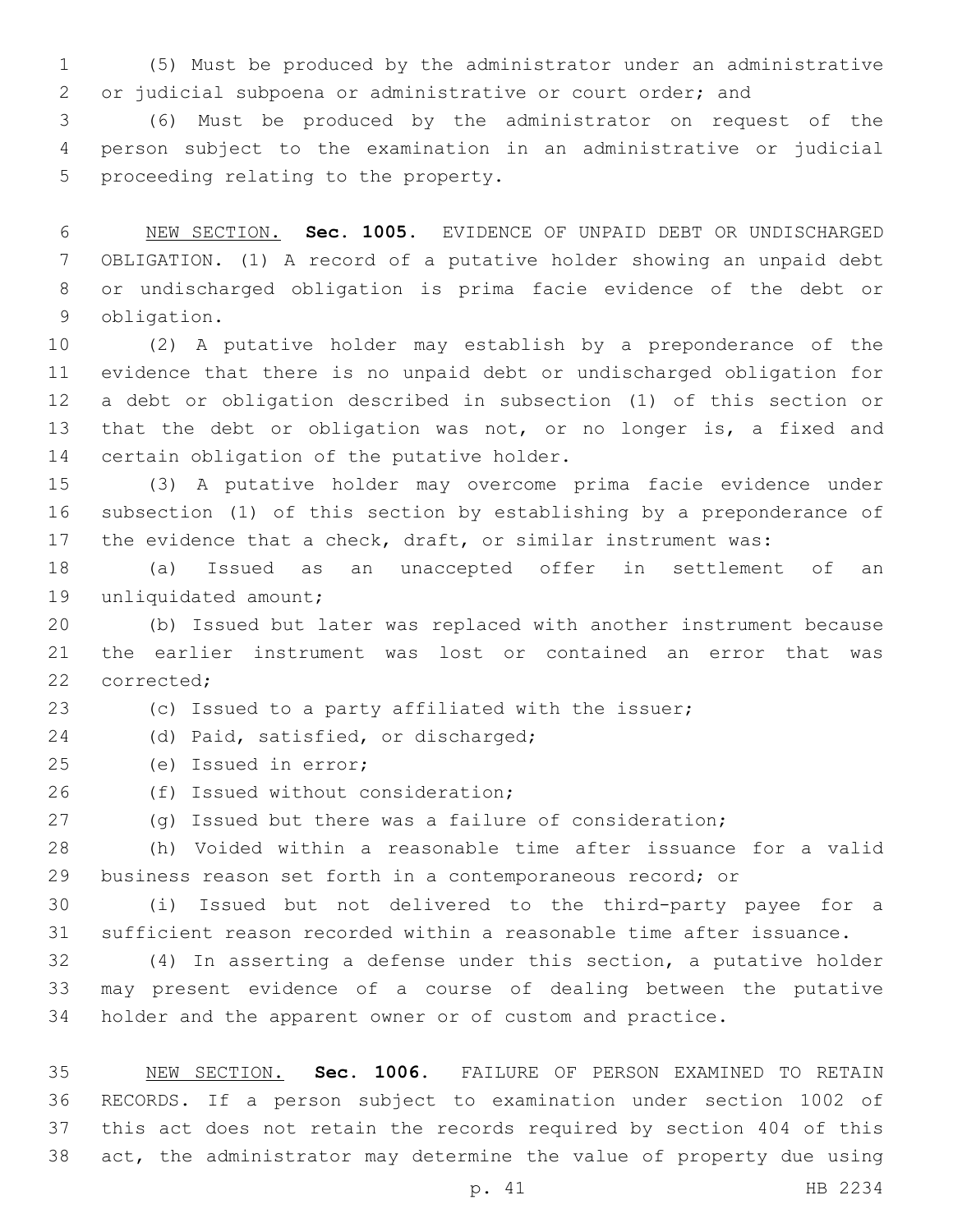a reasonable method of estimation based on all information available to the administrator, including extrapolation and use of statistical sampling when appropriate and necessary, consistent with examination procedures and standards adopted under section 1003(1) of this act and in accordance with section 1003(2) of this act.

 NEW SECTION. **Sec. 1007.** REPORT TO PERSON WHOSE RECORDS WERE EXAMINED. At the conclusion of an examination under section 1002 of this act, the administrator shall provide to the person whose records were examined a complete and unredacted examination report that specifies:

11 (1) The work performed;

12 (2) The property types reviewed;

 (3) The methodology of any estimation technique, extrapolation, 14 or statistical sampling used in conducting the examination;

 (4) Each calculation showing the value of property determined to 16 be due; and

(5) The findings of the person conducting the examination.

 NEW SECTION. **Sec. 1008.** COMPLAINT TO ADMINISTRATOR ABOUT CONDUCT OF PERSON CONDUCTING EXAMINATION. (1) If a person subject to examination under section 1002 of this act believes the person conducting the examination has made an unreasonable or unauthorized request or is not proceeding expeditiously to complete the examination, the person in a record may ask the administrator to intervene and take appropriate remedial action, including countermanding the request of the person conducting the examination, imposing a time limit for completion of the examination, or reassigning the examination to another person.

 (2) If a person in a record requests a conference with the administrator to present matters that are the basis of a request under subsection (1) of this section, the administrator shall hold the conference not later than thirty days after receiving the request. The administrator may hold the conference in person, by 33 telephone, or by electronic means.

 (3) If a conference is held under subsection (2) of this section, 35 not later than thirty days after the conference ends, the administrator shall provide a report in a record of the conference to 37 the person that requested the conference.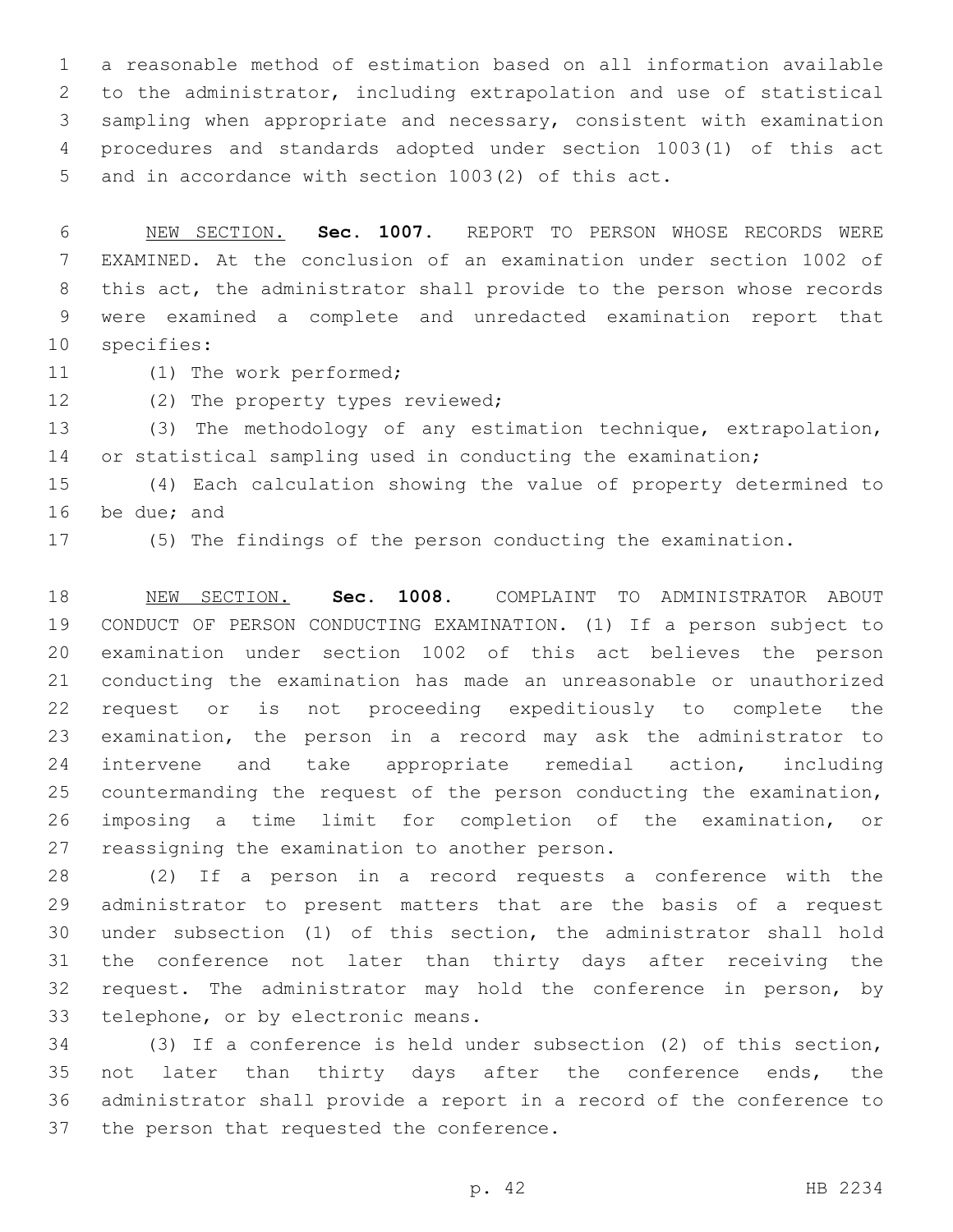NEW SECTION. **Sec. 1009.** ADMINISTRATOR'S CONTRACT WITH ANOTHER TO CONDUCT EXAMINATION. (1) In this section, "related to the administrator" refers to an individual who is:

 (a) The administrator's spouse, partner in a civil union, 5 domestic partner, or reciprocal beneficiary;

 (b) The administrator's child, stepchild, grandchild, parent, stepparent, sibling, stepsibling, half-sibling, aunt, uncle, niece, 8 or nephew;

 (c) A spouse, partner in a civil union, domestic partner, or reciprocal beneficiary of an individual under (b) of this subsection; 11 or

(d) Any individual residing in the administrator's household.

 (2) The administrator may contract with a person to conduct an examination under this section and sections 1001 through 1008 and 1010 through 1013 of this act. The contract may be awarded only under 16 chapter 39.26 RCW.

 (3) If the person with which the administrator contracts under 18 subsection (2) of this section is:

 (a) An individual, the individual may not be related to the 20 administrator; or

 (b) A business entity, the entity may not be owned in whole or in part by the administrator or an individual related to the 23 administrator.

 (4) At least sixty days before assigning a person under contract with the administrator under subsection (2) of this section to conduct an examination, the administrator shall demand in a record that the person to be examined submit a report and deliver property 28 that is previously unreported.

 (5) If the administrator contracts with a person under subsection (2) of this section:30

 (a) The contract may provide for compensation of the person based 32 on a fixed fee, hourly fee, or contingent fee;

 (b) A contingent fee arrangement may not provide for a payment that exceeds ten percent of the amount or value of property paid or 35 delivered as a result of the examination; and

 (c) On request by a person subject to examination by a contractor, the administrator shall deliver to the person a complete 38 and unredacted copy of the contract.

 (6) A contract under subsection (2) of this section is subject to public disclosure without redaction under chapter 42.56 RCW.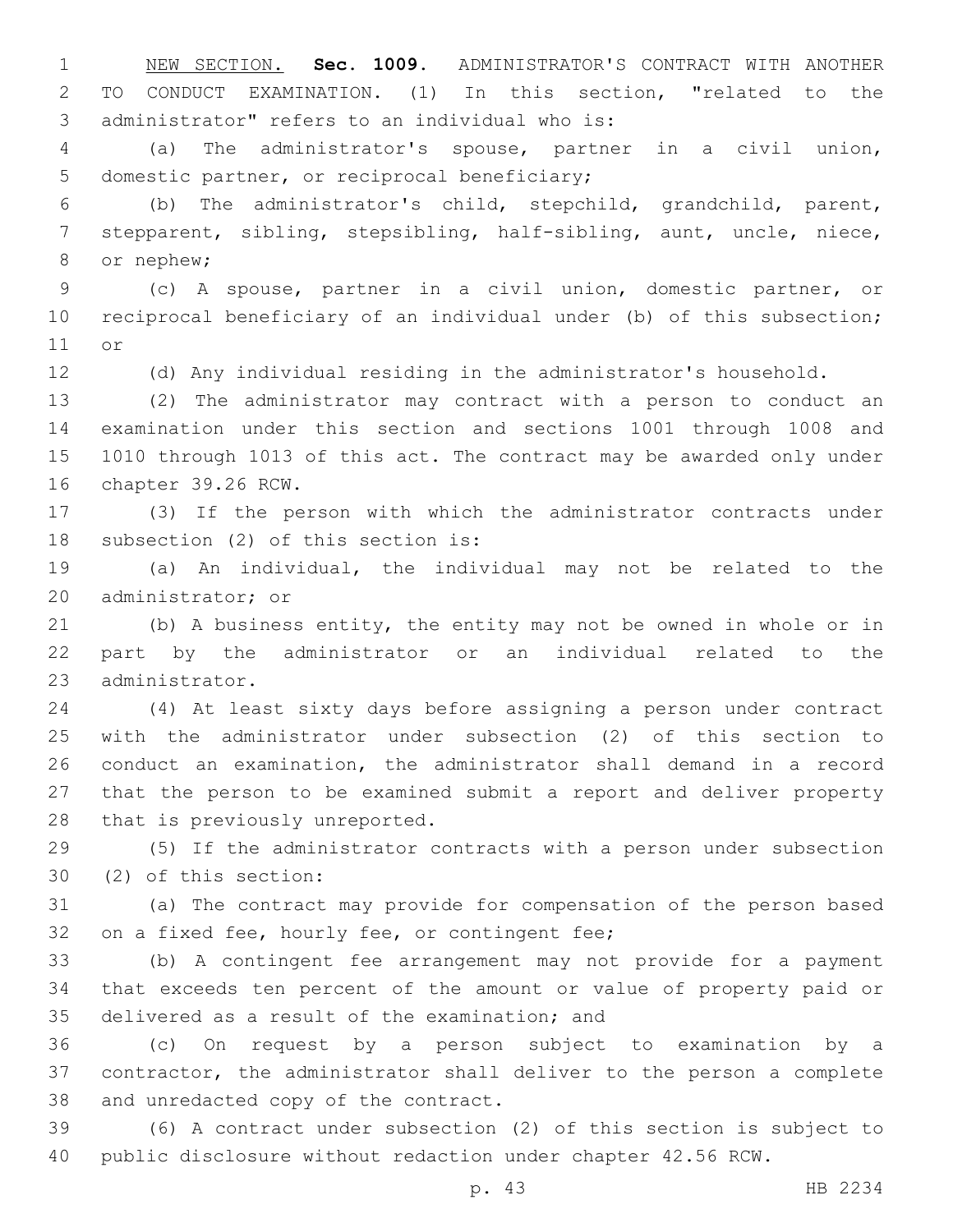NEW SECTION. **Sec. 1010.** LIMIT ON FUTURE EMPLOYMENT. The administrator or an individual employed by the administrator who participates in, recommends, or approves the award of a contract under section 1009(2) of this act on or after the effective date of this section may not be employed by, contracted with, or compensated in any capacity by the contractor or an affiliate of the contractor for two years after the latest of participation in, recommendation of, or approval of the award or conclusion of the contract.

 NEW SECTION. **Sec. 1011.** REPORT BY ADMINISTRATOR TO STATE OFFICIAL. (1) Not later than three months after the end of the state fiscal year, the administrator shall compile and submit a report to the governor and legislature. The report must contain the following information about property presumed abandoned for the preceding fiscal year for the state:

 (a) The total amount and value of all property paid or delivered under this chapter to the administrator, separated into:

(i) The part voluntarily paid or delivered; and

 (ii) The part paid or delivered as a result of an examination under section 1002 of this act, separated into the part recovered as 20 a result of an examination conducted by:

21 (A) A state employee; and

(B) A contractor under section 1009 of this act;

 (b) The name of and amount paid to each contractor under section 1009 of this act and the percentage the total compensation paid to all contractors under section 1009 of this act bears to the total amount paid or delivered to the administrator as a result of all examinations performed under section 1009 of this act;

 (c) The total amount and value of all property paid or delivered by the administrator to persons that made claims for property held by the administrator under this chapter and the percentage the total payments made and value of property delivered to claimants bears to the total amounts paid and value delivered to the administrator; and

 (d) The total amount of claims made by persons claiming to be owners which:34

(i) Were denied;35

36 (ii) Were allowed; and

37 (iii) Are pending.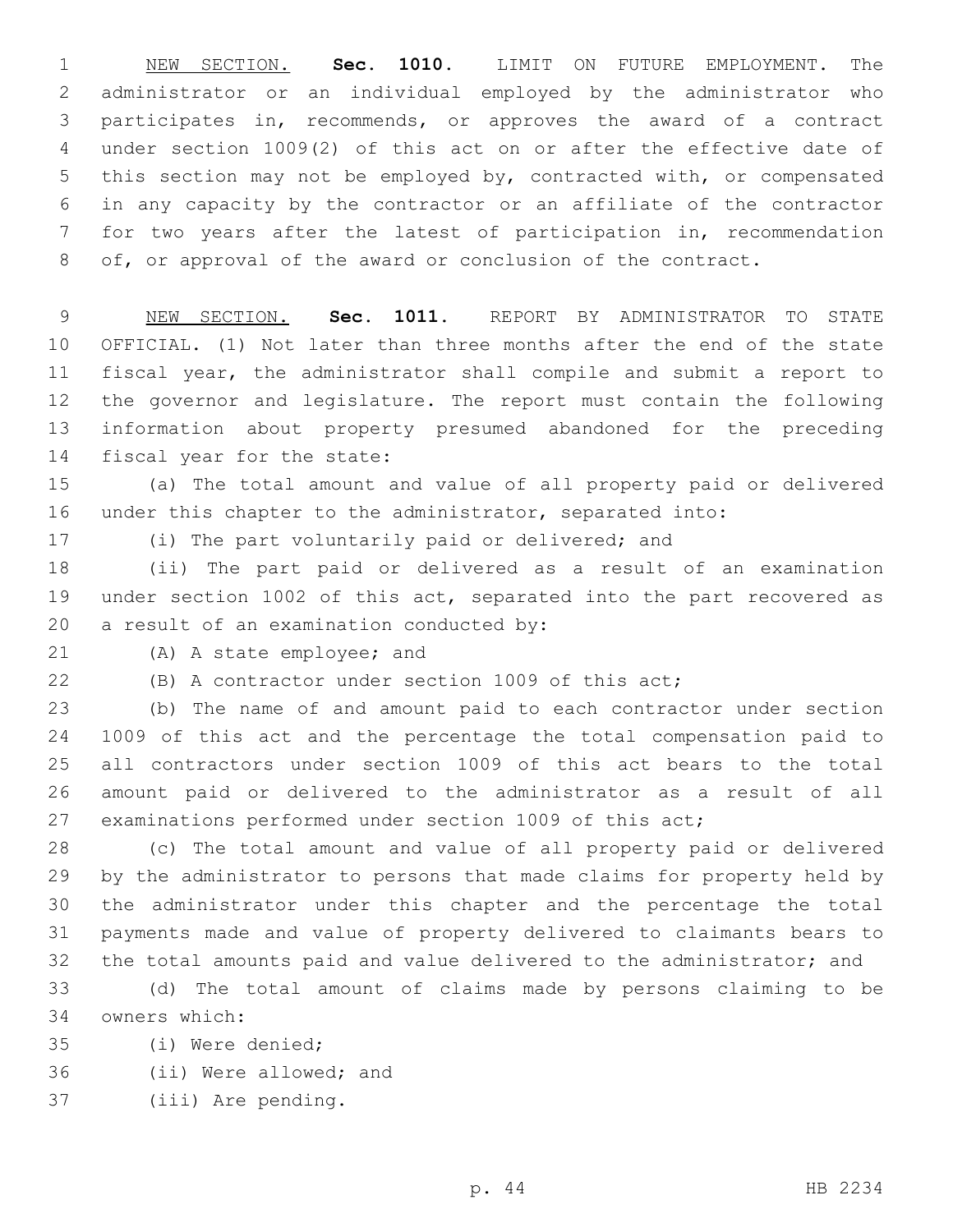(2) The report under subsection (1) of this section is a public record subject to public disclosure without redaction under chapter 3 42.56 RCW.

 NEW SECTION. **Sec. 1012.** DETERMINATION OF LIABILITY FOR UNREPORTED REPORTABLE PROPERTY. If the administrator determines from an examination conducted under section 1002 of this act that a putative holder failed or refused to pay or deliver to the administrator property which is reportable under this chapter, the administrator shall issue a determination of the putative holder's liability to pay or deliver and give notice in a record to the putative holder of the determination.

 NEW SECTION. **Sec. 1013.** INTEREST AND PENALTIES. (1) A person who fails to pay or deliver property when due is required to pay to the administrator interest at the rate as computed under RCW 82.32.050(1)(c) and set under RCW 82.32.050(2). However, the administrator must waive or cancel interest imposed under this subsection if:

 (a) The administrator finds that the failure to pay or deliver the property within the time prescribed by this chapter was the result of circumstances beyond the person's control sufficient for waiver or cancellation of interest under RCW 82.32.105;

 (b) The failure to timely pay or deliver the property within the time prescribed by this chapter was the direct result of written instructions given to the person by the administrator; or

 (c) The extension of a due date for payment or delivery under an assessment issued by the administrator was not at the person's request and was for the sole convenience of the administrator.

 (2) If a person fails to file any report or to pay or deliver any amounts or property when due under a report required under this chapter, there is assessed a penalty equal to ten percent of the amount unpaid and the value of any property not delivered.

 (3) If an examination results in an assessment for amounts unpaid or property not delivered, there is assessed a penalty equal to ten percent of the amount unpaid and the value of any property not delivered.35

 (4) If a person fails to pay or deliver to the administrator by the due date any amounts or property due under an assessment issued by the administrator to the person, there is assessed an additional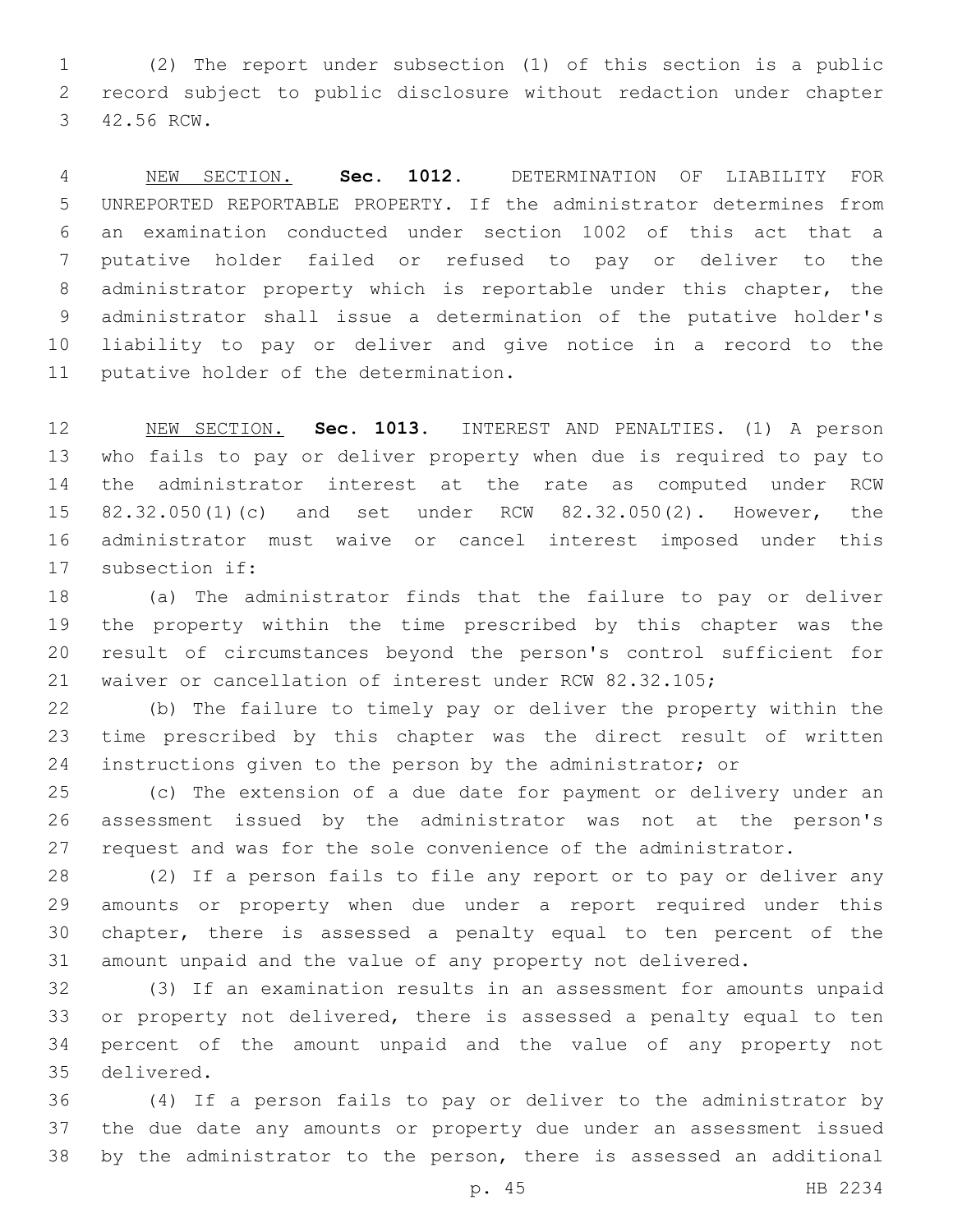penalty of five percent of the amount unpaid and the value of any 2 property not delivered.

 (5) If a holder makes a fraudulent report under this chapter, the administrator may require the holder to pay the administrator, in addition to interest under this section, a civil penalty of one thousand dollars for each day from the date the report was made until corrected, up to a cumulative maximum amount of twenty-five thousand dollars, plus twenty-five percent of the amount or value of any property that should have been reported or was underreported.

 (6) Penalties under subsections (2) through (4) of this section may be waived or canceled only if the administrator finds that the failure to pay or deliver within the time prescribed by this chapter was the result of circumstances beyond the person's control sufficient for waiver or cancellation of penalties under RCW 15 82.32.105.

 (7) If a person willfully fails to file a report or to provide written notice to apparent owners as required under this chapter, the administrator may assess a civil penalty of one hundred dollars for 19 each day the report is withheld or the notice is not sent, but not 20 more than five thousand dollars.

 (8) If a holder, having filed a report, failed to file the report electronically as required by RCW 63.29.170, or failed to pay electronically any amounts due under the report as required by RCW 63.29.190, the administrator must assess a penalty equal to five 25 percent of the amount payable or deliverable under the report, unless the administrator grants the taxpayer relief from the electronic filing and payment requirements. Total penalties assessed under this subsection may not exceed five percent of the amount payable and 29 value of property deliverable under the report.

 (9) If a holder enters into a contract or other arrangement for the purpose of evading an obligation under this chapter or otherwise willfully fails to perform a duty imposed on the holder under this chapter, the administrator may require the holder to pay the administrator, in addition to interest as provided in this section, a civil penalty of one thousand dollars for each day the obligation is evaded or the duty not performed, up to a cumulative maximum amount of twenty-five thousand dollars, plus twenty-five percent of the amount or value of property that should have been but was not reported, paid, or delivered as a result of the evasion or failure to 40 perform.

p. 46 HB 2234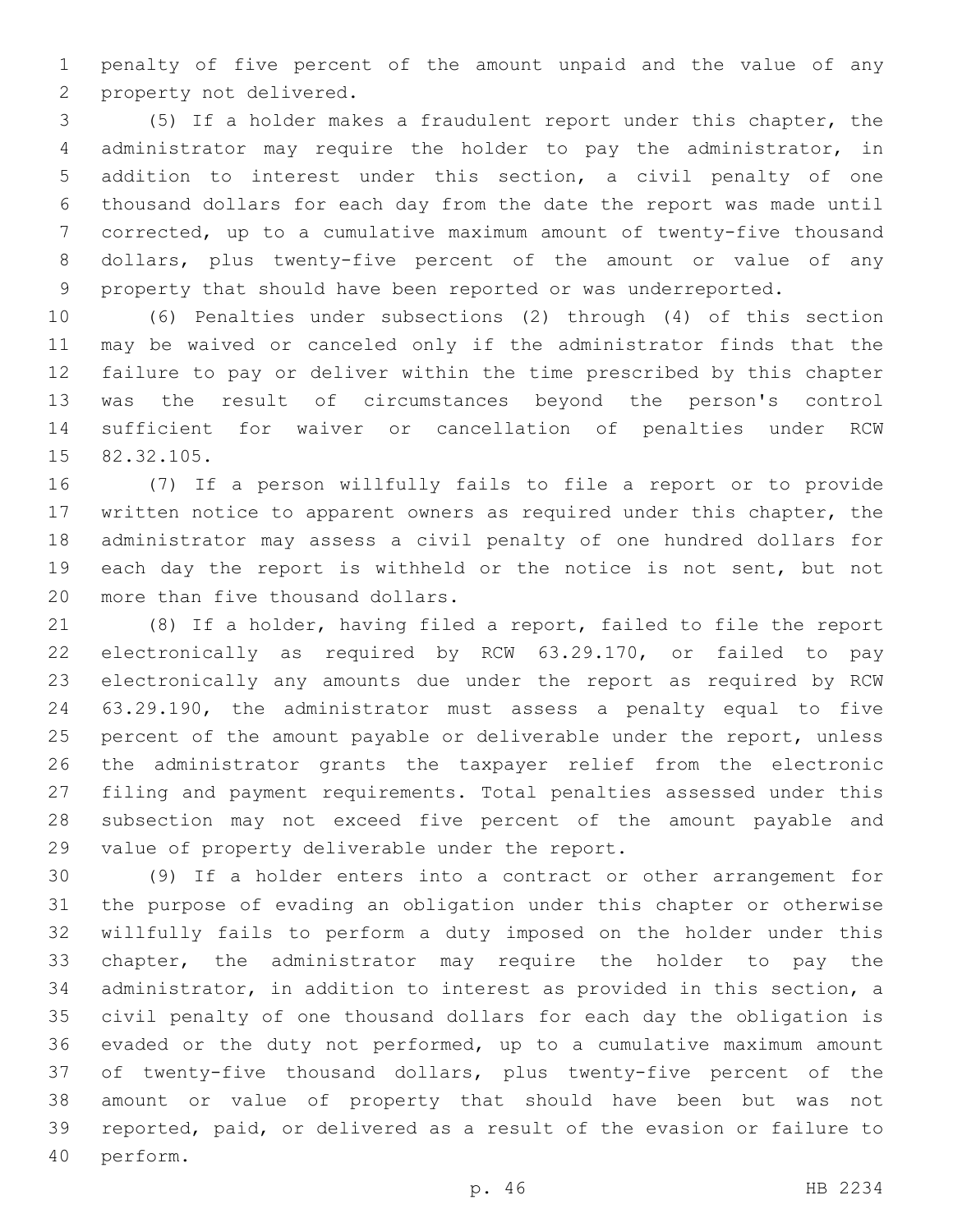(10) The penalties imposed in this section are cumulative.

 NEW SECTION. **Sec. 1014.** The administrator may waive, in whole and in part, interest under section 1013 of this act and penalties under section 1013 (5) and (9) of this act.

# **PART 11**

#### **DETERMINATION OF LIABILITY—PUTATIVE HOLDER REMEDIES**

 NEW SECTION. **Sec. 1101.** INFORMAL CONFERENCE. (1) Not later than thirty days after receipt of a notice under section 1012 of this act, the putative holder may request an informal conference with the administrator to review the determination. Except as otherwise provided in this section, the administrator may designate an employee 12 to act on behalf of the administrator.

 (2) If a putative holder makes a timely request under subsection 14 (1) of this section for an informal conference:

 (a) Not later than twenty days after the date of the request, the administrator shall set the time and place of the conference;

 (b) The administrator shall give the putative holder notice in a 18 record of the time and place of the conference;

 (c) The conference may be held in person, by telephone, or by electronic means, as determined by the administrator;

 (d) The request tolls the ninety-day period under sections 1103 and 1104 of this act until notice of a decision under (g) of this subsection has been given to the putative holder or the putative 24 holder withdraws the request for the conference;

 (e) The conference may be postponed, adjourned, and reconvened as 26 the administrator determines appropriate;

 (f) The administrator or administrator's designee with the approval of the administrator may modify a determination made under 29 section 1012 of this act or withdraw it; and

 (g) The administrator shall issue a decision in a record and provide a copy of the record to the putative holder and examiner not 32 later than twenty days after the conference ends.

 (3) A conference under subsection (2) of this section is not an administrative remedy and is not a contested case subject to chapter 34.05 RCW. An oath is not required and rules of evidence do not apply 36 in the conference.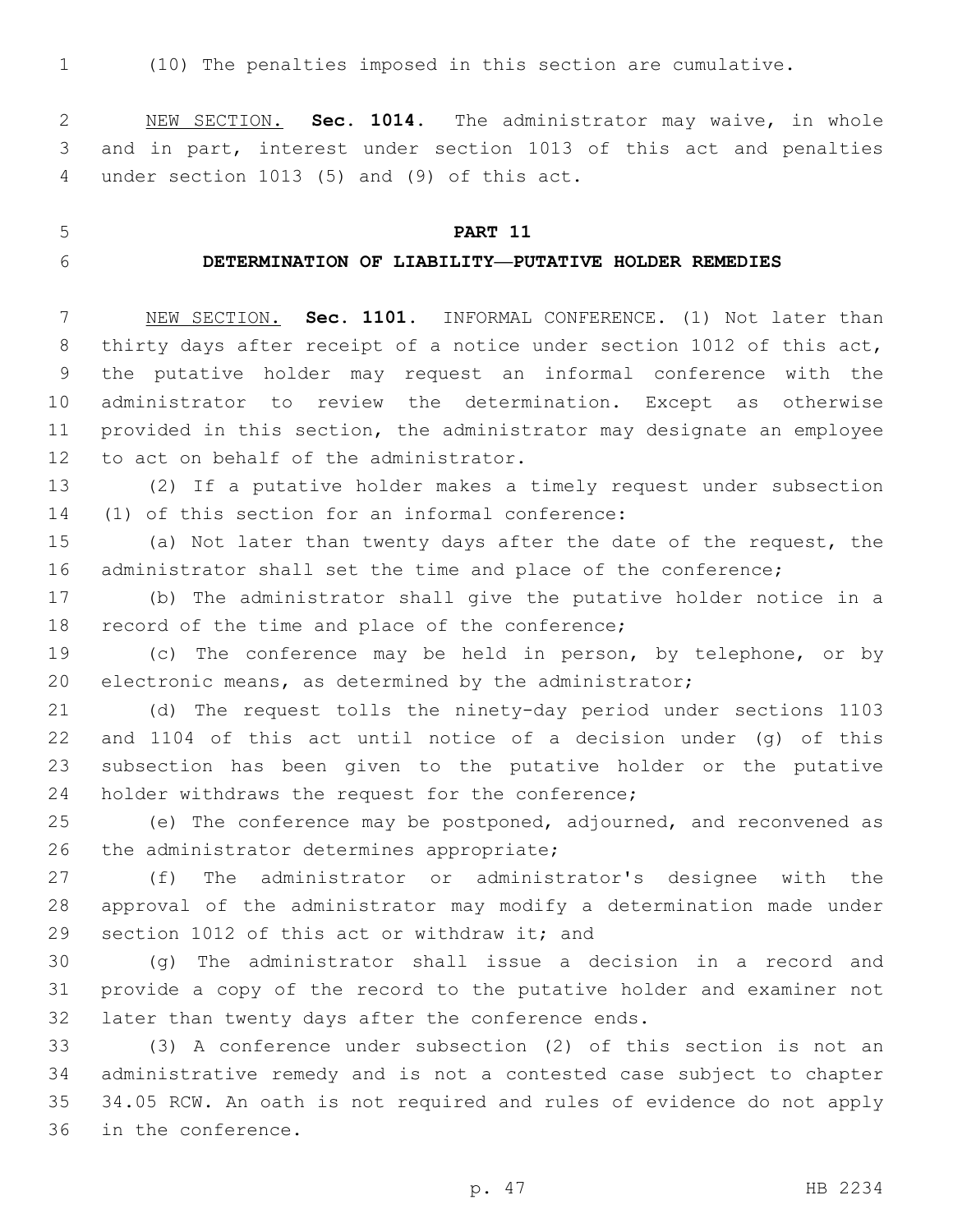(4) At a conference under subsection (2) of this section, the putative holder must be given an opportunity to confer informally with the administrator and the person that examined the records of 4 the putative holder to:

 (a) Discuss the determination made under section 1012 of this 6 act; and

 (b) Present any issue concerning the validity of the 8 determination.

 (5) If the administrator fails to act within the period prescribed in subsection (2)(a) or (g) of this section, the failure 11 does not affect a right of the administrator, except that interest does not accrue on the amount for which the putative holder was determined to be liable under section 1012 of this act during the period in which the administrator failed to act until the earlier of:

 (a) The date under section 1103 of this act the putative holder initiates administrative review or files an action under section 1104 17 of this act; or

 (b) Ninety days after the putative holder received notice of the administrator's determination under section 1012 of this act if no review was initiated under section 1103 of this act and no action was 21 filed under section 1104 of this act.

 (6) The administrator may hold an informal conference with a putative holder about a determination under section 1012 of this act without a request at any time before the putative holder initiates administrative review under section 1103 of this act or files an 26 action under section 1104 of this act.

 (7) Interest and penalties under section 1013 of this act continue to accrue on property not reported, paid, or delivered as required by this chapter after the initiation, and during the pendency, of an informal conference under this section.

 NEW SECTION. **Sec. 1102.** REVIEW OF ADMINISTRATOR'S DETERMINATION. A putative holder may seek relief from a determination under section 1012 of this act by:

(1) Administrative review under section 1103 of this act; or

(2) Judicial review under section 1104 of this act.

 NEW SECTION. **Sec. 1103.** ADMINISTRATIVE REVIEW. Any person having been issued an assessment by the administrator, or a denial of 38 an application for a refund or return of property, under the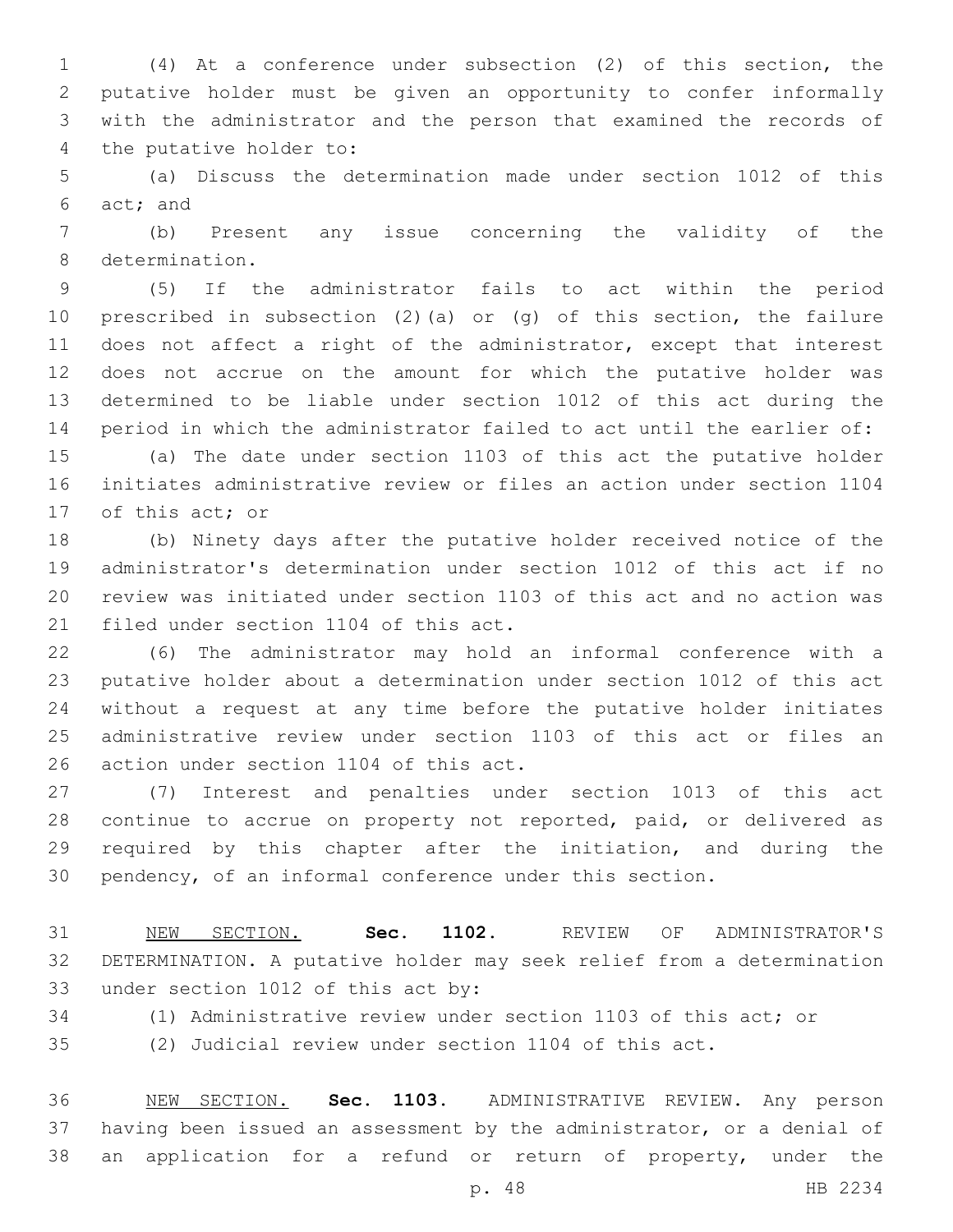provisions of this chapter is entitled to a review by the administrator conducted in accordance with the provisions of RCW 34.05.410 through 34.05.494, subject to judicial review under RCW 34.05.510 through 34.05.598. A petition for review under this section is timely if received in writing by the administrator before the due date of the assessment, including any extension of the due date granted by the administrator, or in the case of a refund or return application, thirty days after the administrator rejects the application in writing, regardless of any subsequent action by the administrator to reconsider its initial decision. The period for filing a petition for review under this section may be extended as provided in a rule adopted by the administrator under chapter 34.05 RCW or upon a written agreement signed by the holder and the 14 administrator.

 NEW SECTION. **Sec. 1104.** JUDICIAL REMEDY. (1) Any person who has paid or delivered property to the administrator under the provisions 17 of this chapter, except one who has failed to keep and preserve records as required in this chapter, feeling aggrieved by such payment or delivery, may appeal to the Thurston county superior court. The person filing a notice of appeal under this section is deemed the plaintiff, and the administrator, the defendant.

 (2) An appeal under this section must be made within thirty days after the administrator rejects in writing an application for refund 24 or return of property, regardless of any subsequent action by the 25 administrator to reconsider its initial decision.

 (3)(a) In an appeal filed under this section, the plaintiff must 27 set forth the amount or property, if any, payable or deliverable on the report or assessment that the plaintiff is contesting, which the holder concedes to be the correct amount payable or deliverable, and the reason why the amount payable or deliverable should be reduced or 31 abated.

 (b) The appeal is perfected only by serving a copy of the notice of appeal upon the administrator and filing the original with proof 34 of service with the clerk of the superior court of Thurston county, within the time specified in subsection (2) of this section.

 (4)(a) The trial in the superior court on appeal must be de novo and without the necessity of any pleadings other than the notice of appeal. At trial, the burden is on the plaintiff to (i) prove that the amount paid by that person is incorrect, either in whole or in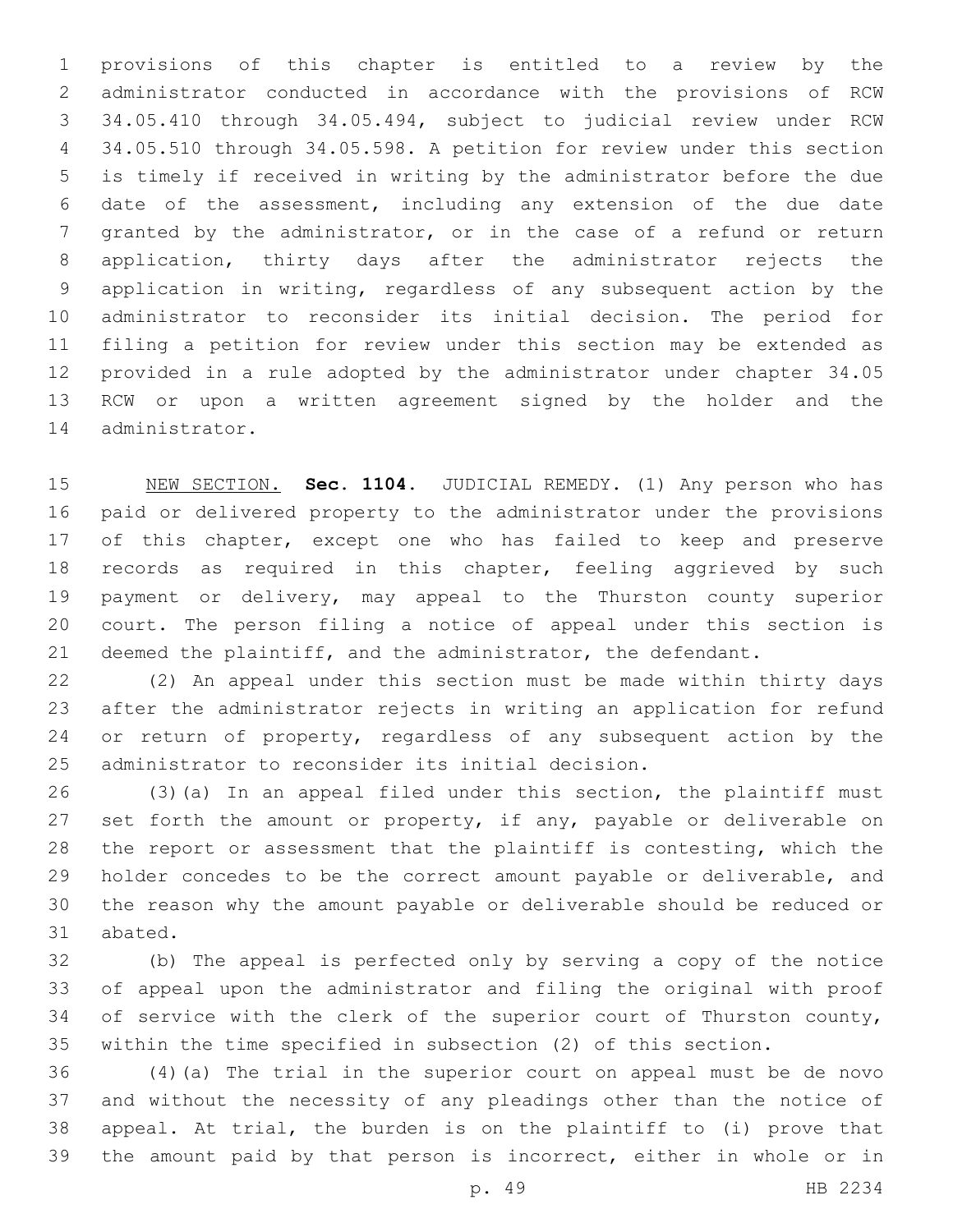part, or the property in question was delivered in error to the administrator, and (ii) establish the correct amount payable or the property required to be delivered to the administrator, if any.

 (b) Both parties are entitled to subpoena the attendance of witnesses as in other civil actions and to produce evidence that is competent, relevant, and material to determine the correct amount 7 due, if any, that should be paid by the plaintiff.

 (c) Either party may seek appellate review in the same manner as other civil actions are appealed to the appellate courts.

 (5) An appeal may be maintained under this section without the 11 need for the plaintiff to first:

 (a) Protest against the payment of any amount due or reportable under this chapter or to make any demand to have such amount refunded 14 or returned; or

 (b) Petition the administrator for a refund, return of property, or a review of its action as authorized in section 1103 of this act.

 (6) No court action or proceeding of any kind may be maintained by the plaintiff to recover any amount paid, delivered, or reported to the administrator under this chapter, except as provided in this section or as may be available to the plaintiff under RCW 34.05.510 21 through 34.05.598.

 (7) No appeal may be maintained under this section with respect to matters reviewed by the administrator under the provisions of 24 chapter 34.05 RCW.

#### **PART 12**

## **ENFORCEMENT BY ADMINISTRATOR**

 NEW SECTION. **Sec. 1201.** JUDICIAL ACTION TO ENFORCE LIABILITY. (1) If a determination under section 1012 of this act becomes final and is not subject to administrative or judicial review, the administrator may commence an action in superior court or in an appropriate court of another state to enforce the determination and secure payment or delivery of past due, unpaid, or undelivered property. The action must be brought not later than one year after the determination becomes final.

 (2) In an action under subsection (1) of this section, if no court in this state has jurisdiction over the defendant, the administrator may commence an action in any court having jurisdiction 38 over the defendant.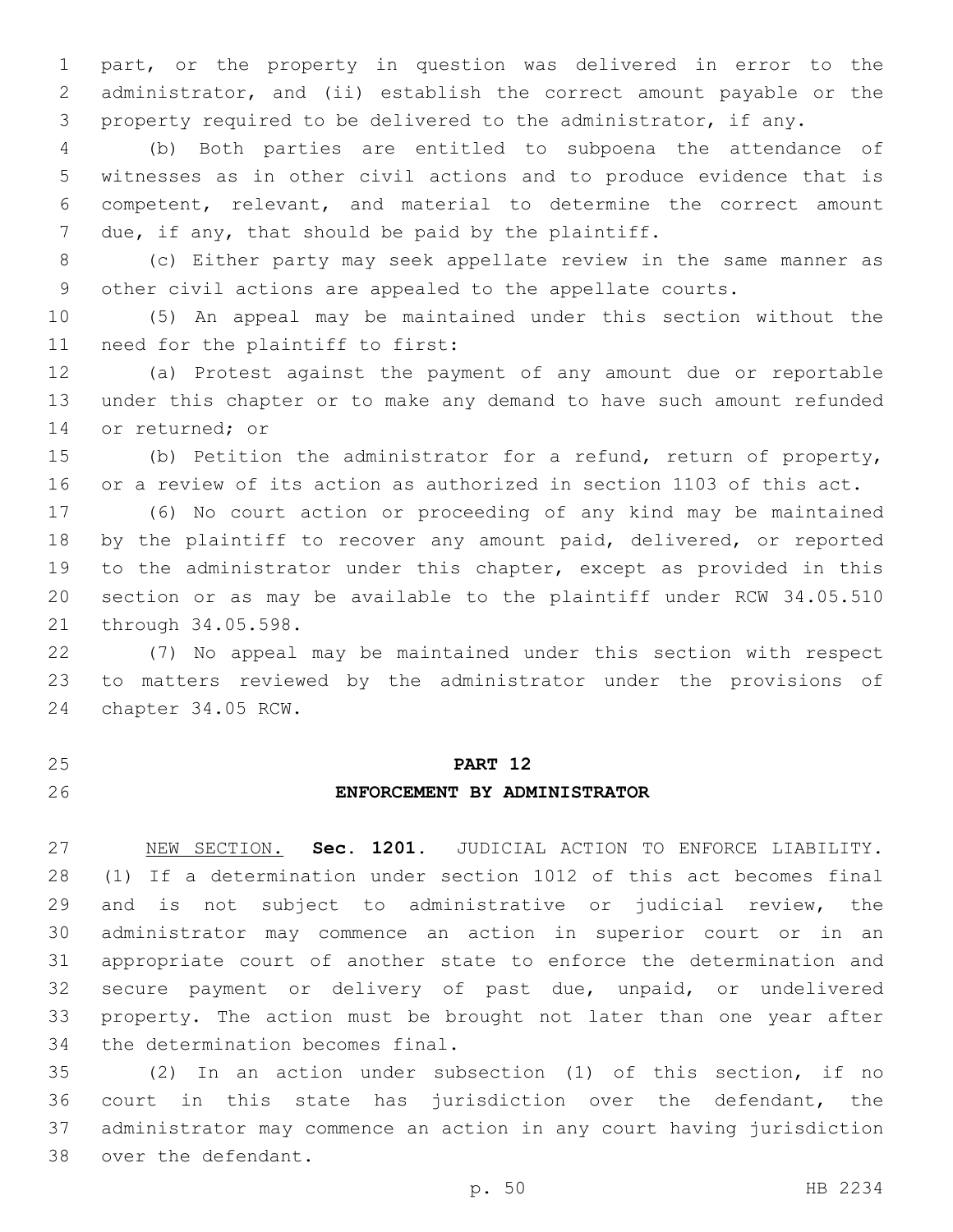NEW SECTION. **Sec. 1202.** INTERSTATE AND INTERNATIONAL AGREEMENT— COOPERATION. (1) Subject to subsection (2) of this section, the administrator may:

 (a) Exchange information with another state or foreign country relating to property presumed abandoned or relating to the possible 6 existence of property presumed abandoned; and

 (b) Authorize in a record another state or foreign country or a person acting on behalf of the other state or country to examine its records of a putative holder as provided in sections 1001 through 10 1013 of this act.

 (2) An exchange or examination under subsection (1) of this section may be done only if the state or foreign country has confidentiality and security requirements substantially equivalent to those in sections 1401 through 1408 of this act or agrees in a record to be bound by this state's confidentiality and security 16 requirements.

 NEW SECTION. **Sec. 1203.** ACTION INVOLVING ANOTHER STATE OR FOREIGN COUNTRY. (1) The administrator may join another state or foreign country to examine and seek enforcement of this chapter against a putative holder.

 (2) On request of another state or foreign country, the attorney general may commence an action on behalf of the other state or country to enforce, in this state, the law of the other state or country against a putative holder subject to a claim by the other state or country, if the other state or country agrees to pay costs 26 incurred by the attorney general in the action.

 (3) The administrator may request the official authorized to enforce the unclaimed property law of another state or foreign country to commence an action to recover property in the other state or country on behalf of the administrator. This state shall pay the costs, including reasonable attorneys' fees and expenses, incurred by the other state or foreign country in an action under this 33 subsection.

 (4) The administrator may pursue an action on behalf of this state to recover property subject to this chapter but delivered to the custody of another state if the administrator believes the property is subject to the custody of the administrator.

 (5) The administrator may retain an attorney in this state, another state, or a foreign country to commence an action to recover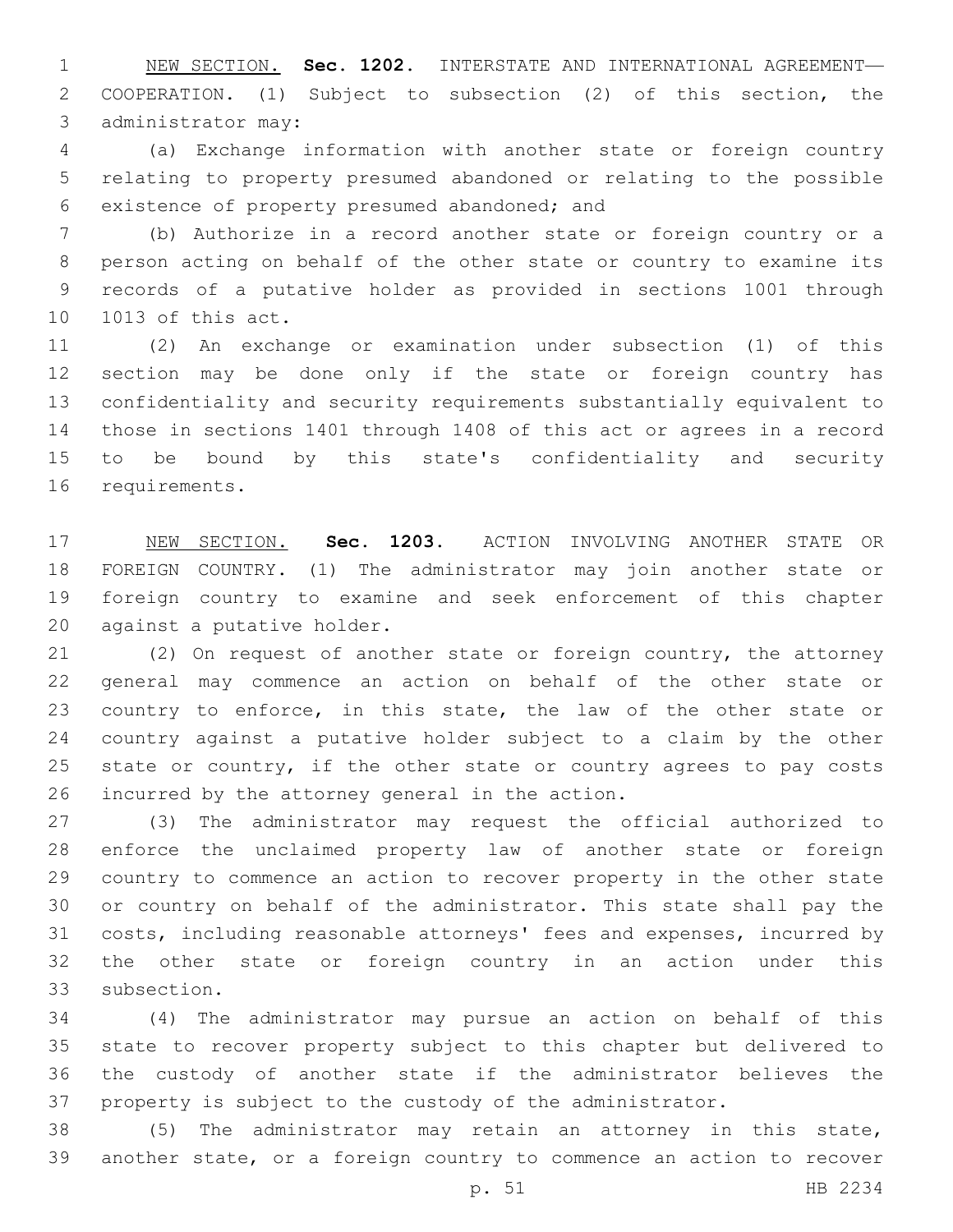property on behalf of the administrator and may agree to pay attorneys' fees based in whole or in part on a fixed fee, hourly fee, or a percentage of the amount or value of property recovered in the action.4

 (6) Expenses incurred by this state in an action under this section may be paid from property received under this chapter or the net proceeds of the property. Expenses paid to recover property may not be deducted from the amount that is subject to a claim under this 9 chapter by the owner.

# **PART 13**

# **AGREEMENT TO LOCATE PROPERTY OF APPARENT OWNER HELD BY ADMINISTRATOR**

 NEW SECTION. **Sec. 1301.** WHEN AGREEMENT TO LOCATE PROPERTY ENFORCEABLE. An agreement by an apparent owner and another person, 14 the primary purpose of which is to locate, deliver, recover, or assist in the location, delivery, or recovery of property held by the 16 administrator, is enforceable only if the agreement:

 (1) Is in a record that clearly states the nature of the property 18 and the services to be provided;

(2) Is signed by or on behalf of the apparent owner; and

 (3) States the amount or value of the property reasonably expected to be recovered, computed before and after a fee or other compensation to be paid to the person has been deducted.

 NEW SECTION. **Sec. 1302.** WHEN AGREEMENT TO LOCATE PROPERTY VOID. (1) Subject to subsection (2) of this section, an agreement under section 1301 of this act is void if it is entered into during the period beginning on the date the property was paid or delivered by a holder to the administrator and ending twenty-four months after the payment or delivery.

 (2) If a provision in an agreement described in subsection (1) of this section applies to mineral proceeds for which compensation is to be paid to the other person based in whole or in part on a part of the underlying minerals or mineral proceeds not then presumed abandoned, the provision is void regardless of when the agreement was 34 entered into.

 (3) An agreement under subsection (1) of this section which provides for compensation in an amount that is unconscionable is unenforceable except by the apparent owner. An apparent owner that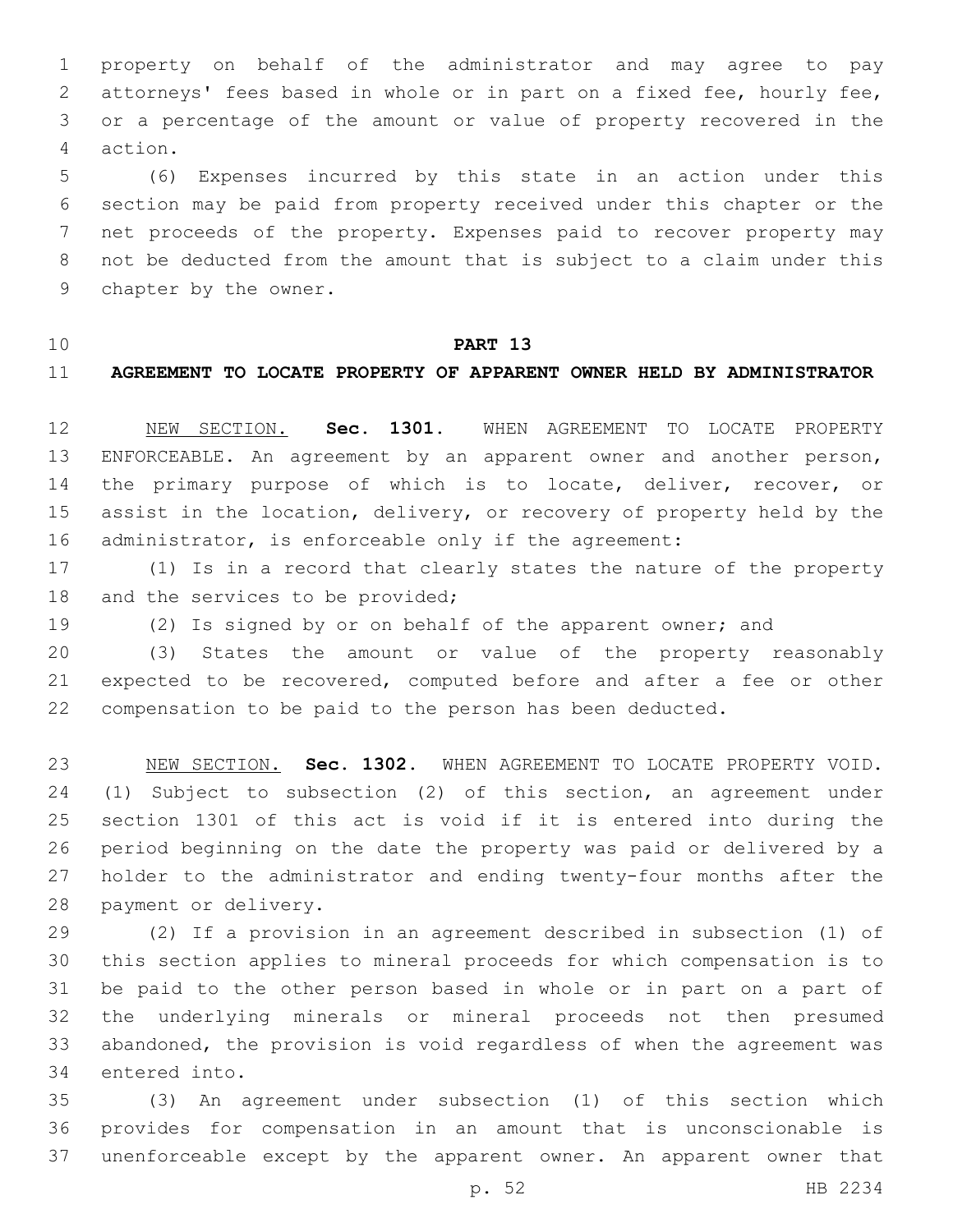believes the compensation the apparent owner has agreed to pay is unconscionable or the administrator, acting on behalf of an apparent owner, or both, may file an action in superior court to reduce the compensation to the maximum amount that is not unconscionable.

 (4) An apparent owner or the administrator may assert that an agreement described in this section is void on a ground other than it provides for payment of unconscionable compensation.

 (5) This section does not apply to an apparent owner's agreement with an attorney to pursue a claim for recovery of specifically identified property held by the administrator or to contest the administrator's denial of a claim for recovery of the property.

 NEW SECTION. **Sec. 1303.** RIGHT OF AGENT OF APPARENT OWNER TO RECOVER PROPERTY HELD BY ADMINISTRATOR. (1) An apparent owner that 14 contracts with another person to locate, deliver, recover, or assist 15 in the location, delivery, or recovery of property of the apparent owner which is held by the administrator may designate the person as the agent of the apparent owner. The designation must be in a record signed by the apparent owner.

 (2) The administrator shall give the agent of the apparent owner all information concerning the property which the apparent owner is entitled to receive, including information that otherwise is confidential information under section 1402 of this act.

 (3) If authorized by the apparent owner, the agent of the apparent owner may bring an action against the administrator on 25 behalf of and in the name of the apparent owner.

# **PART 14**

# **CONFIDENTIALITY AND SECURITY OF INFORMATION**

 NEW SECTION. **Sec. 1401.** DEFINITIONS—APPLICABILITY. (1) In this section and sections 1402 through 1408 of this act, "personal information" means:

 (a) Information that identifies or reasonably can be used to identify an individual, such as first and last name in combination 33 with the individual's:

 (i) Social security number or other government-issued number or 35 identifier;

36 (ii) Date of birth;

37 (iii) Home or physical address;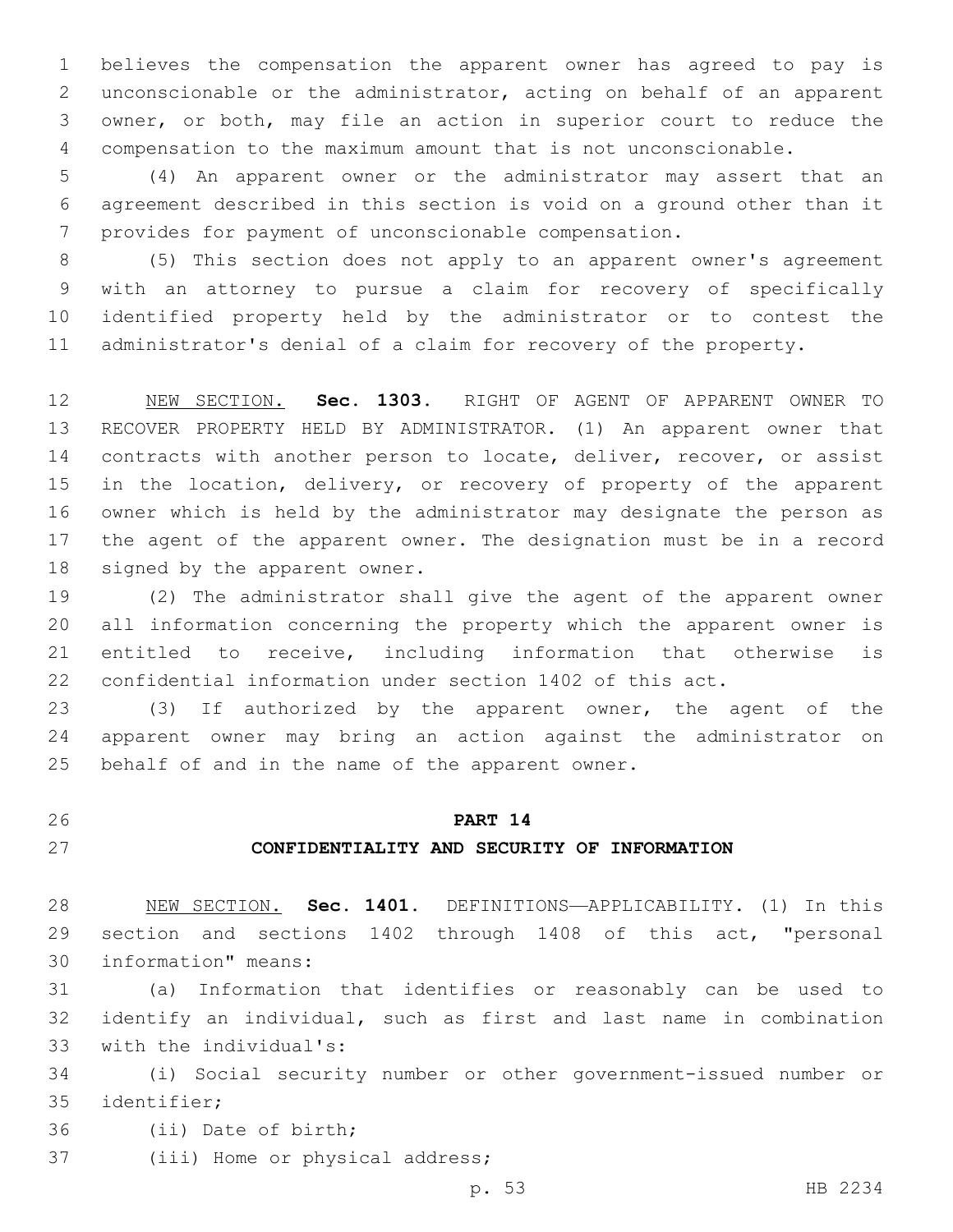(iv) Email address or other online contact information or 2 internet provider address;

(v) Financial account number or credit or debit card number;

 (vi) Biometric data, health or medical data, or insurance 5 information; or

 (vii) Passwords or other credentials that permit access to an 7 online or other account;

 (b) Personally identifiable financial or insurance information, including nonpublic personal information defined by applicable 10 federal law; and

 (c) Any combination of data that, if accessed, disclosed, modified, or destroyed without authorization of the owner of the data or if lost or misused, would require notice or reporting under chapter 19.255 RCW and federal privacy and data security law, whether or not the administrator or the administrator's agent is subject to 16 the law.

 (2) A provision of this section or sections 1402 through 1408 of this act that applies to the administrator or the administrator's 19 records applies to an administrator's agent.

 NEW SECTION. **Sec. 1402.** CONFIDENTIAL INFORMATION. (1) Except as otherwise provided in this chapter, the following are confidential and exempt from public inspection or disclosure:

 (a) Reports and records of a holder in the possession of the 24 administrator or the administrator's agent; and

 (b) Personal information and other information derived or otherwise obtained by or communicated to the administrator or the administrator's agent from an examination under this chapter of the 28 records of a person.

 (2) A record or other information that is confidential under law 30 of this state other than this chapter, another state, or the United States continues to be confidential when disclosed or delivered under this chapter to the administrator or administrator's agent.

 NEW SECTION. **Sec. 1403.** WHEN CONFIDENTIAL INFORMATION MAY BE DISCLOSED. (1) When reasonably necessary to enforce or implement this chapter, the administrator may disclose confidential information concerning property held by the administrator or the administrator's agent only to: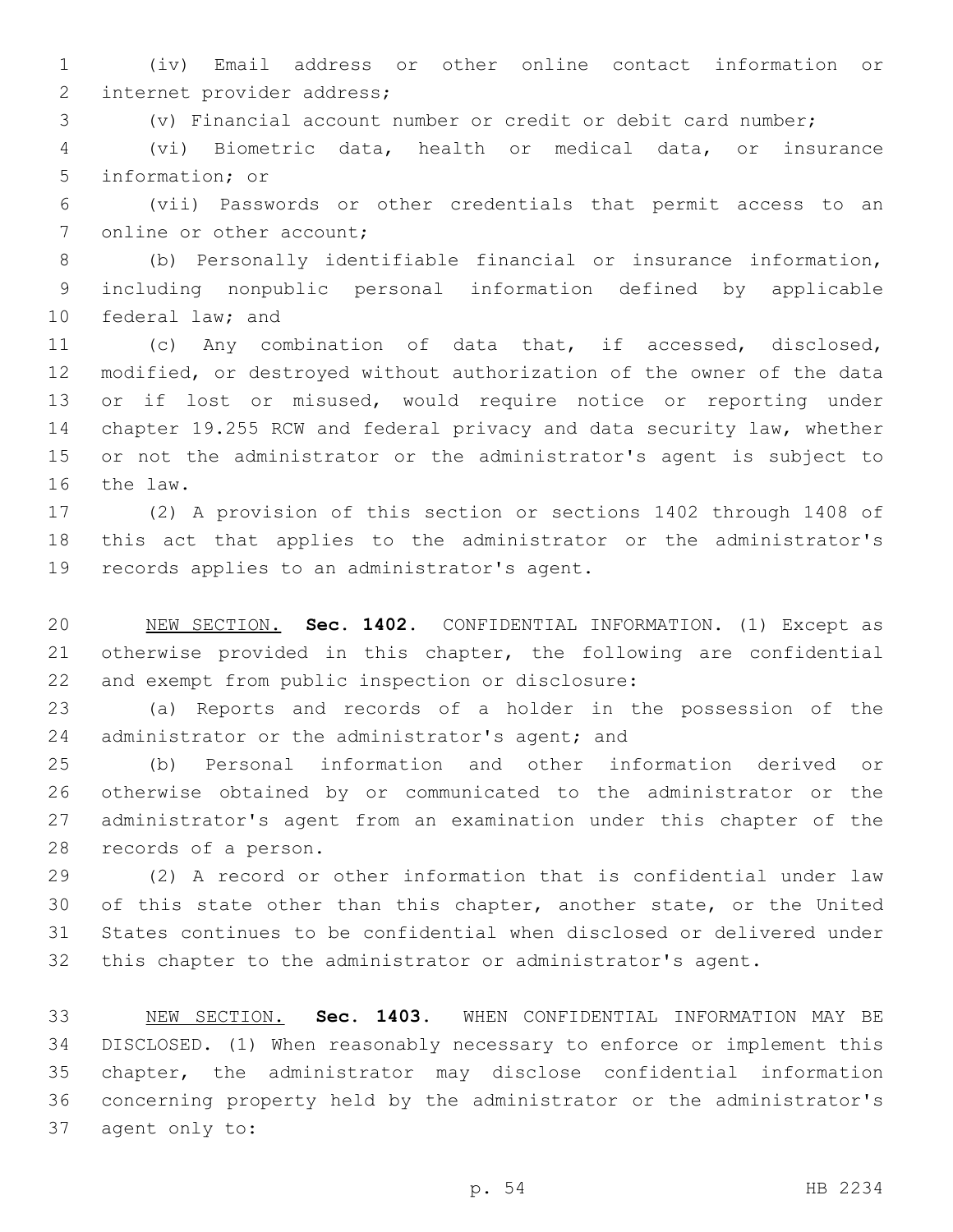(a) An apparent owner or the apparent owner's personal representative, attorney, other legal representative, relative, or agent designated under section 1303 of this act to have the information;4

 (b) The personal representative, other legal representative, relative of a deceased apparent owner, agent designated under section 1303 of this act by the deceased apparent owner, or a person entitled 8 to inherit from the deceased apparent owner;

 (c) Another department or agency of this state or the United 10 States;

 (d) The person that administers the unclaimed property law of another state, if the other state accords substantially reciprocal privileges to the administrator of this state if the other state is required to maintain the confidentiality and security of information obtained in a manner substantially equivalent to this section and sections 1401, 1402, and 1404 through 1408 of this act; or

 (e) A person subject to an examination as required by section 18 1004(6) of this act.

 (2) Except as otherwise provided in section 1402(1) of this act, the administrator shall include on the web site or in the database required by section 503(3)(b) of this act the name of each apparent owner of property held by the administrator. The administrator may include in published notices, printed publications, telecommunications, the internet, or other media and on the web site or in the database additional information concerning the apparent owner's property if the administrator believes the information will assist in identifying and returning property to the owner and does not disclose personal information except the home or physical address 29 of an apparent owner.

 (3) The administrator and the administrator's agent may not use confidential information provided to them or in their possession except as expressly authorized by this chapter or required by law 33 other than this chapter.

 NEW SECTION. **Sec. 1404.** CONFIDENTIALITY AGREEMENT. A person to be examined under section 1002 of this act may require, as a condition of disclosure of the records of the person to be examined, that each person having access to the records disclosed in the examination execute and deliver to the person to be examined a confidentiality agreement that: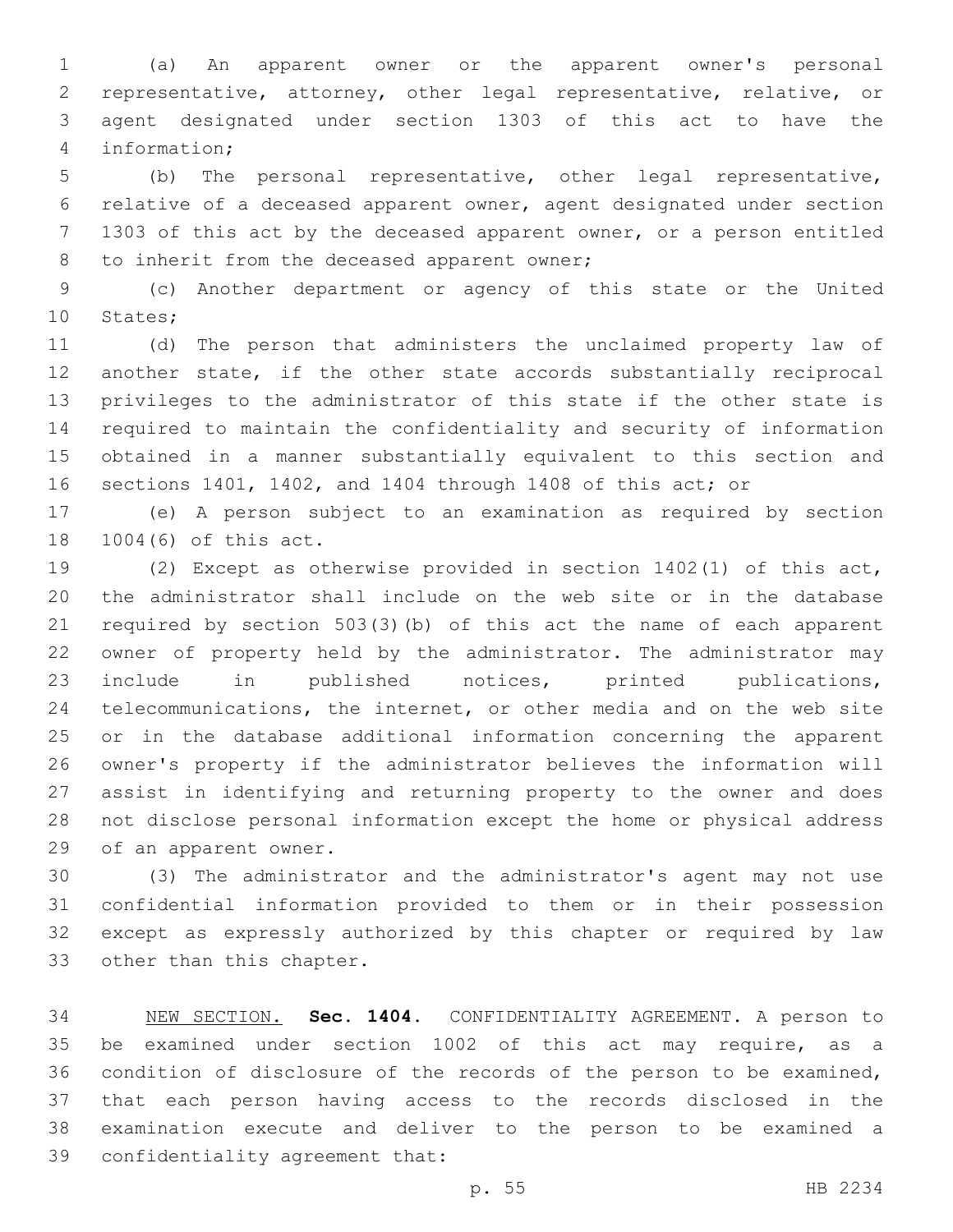(1) Is in a form that is reasonably satisfactory to the 2 administrator; and

 (2) Requires the person having access to the records to comply with the provisions of this section and sections 1401 through 1403 and 1405 through 1408 of this act applicable to the person.

 NEW SECTION. **Sec. 1405.** NO CONFIDENTIAL INFORMATION IN NOTICE. Except as otherwise provided in sections 501 and 502 of this act, a holder is not required under this chapter to include confidential information in a notice the holder is required to provide to an apparent owner under this chapter.

 NEW SECTION. **Sec. 1406.** SECURITY OF INFORMATION. (1) If a holder is required to include confidential information in a report to the administrator, the information must be provided by a secure means.

 (2) If confidential information in a record is provided to and maintained by the administrator or administrator's agent as required by this chapter, the administrator or agent shall:

 (a) Implement administrative, technical, and physical safeguards to protect the security, confidentiality, and integrity of the information required by chapter 19.255 RCW and federal privacy and data security law whether or not the administrator or the 22 administrator's agent is subject to the law;

 (b) Protect against reasonably anticipated threats or hazards to 24 the security, confidentiality, or integrity of the information; and

 (c) Protect against unauthorized access to or use of the information which could result in substantial harm or inconvenience to a holder or the holder's customers, including insureds, annuitants, and policy or contract owners and their beneficiaries.

(3) The administrator:29

 (a) After notice and comment, shall adopt and implement a security plan that identifies and assesses reasonably foreseeable internal and external risks to confidential information in the administrator's possession and seeks to mitigate the risks; and

 (b) Shall ensure that an administrator's agent adopts and implements a similar plan with respect to confidential information in 36 the agent's possession.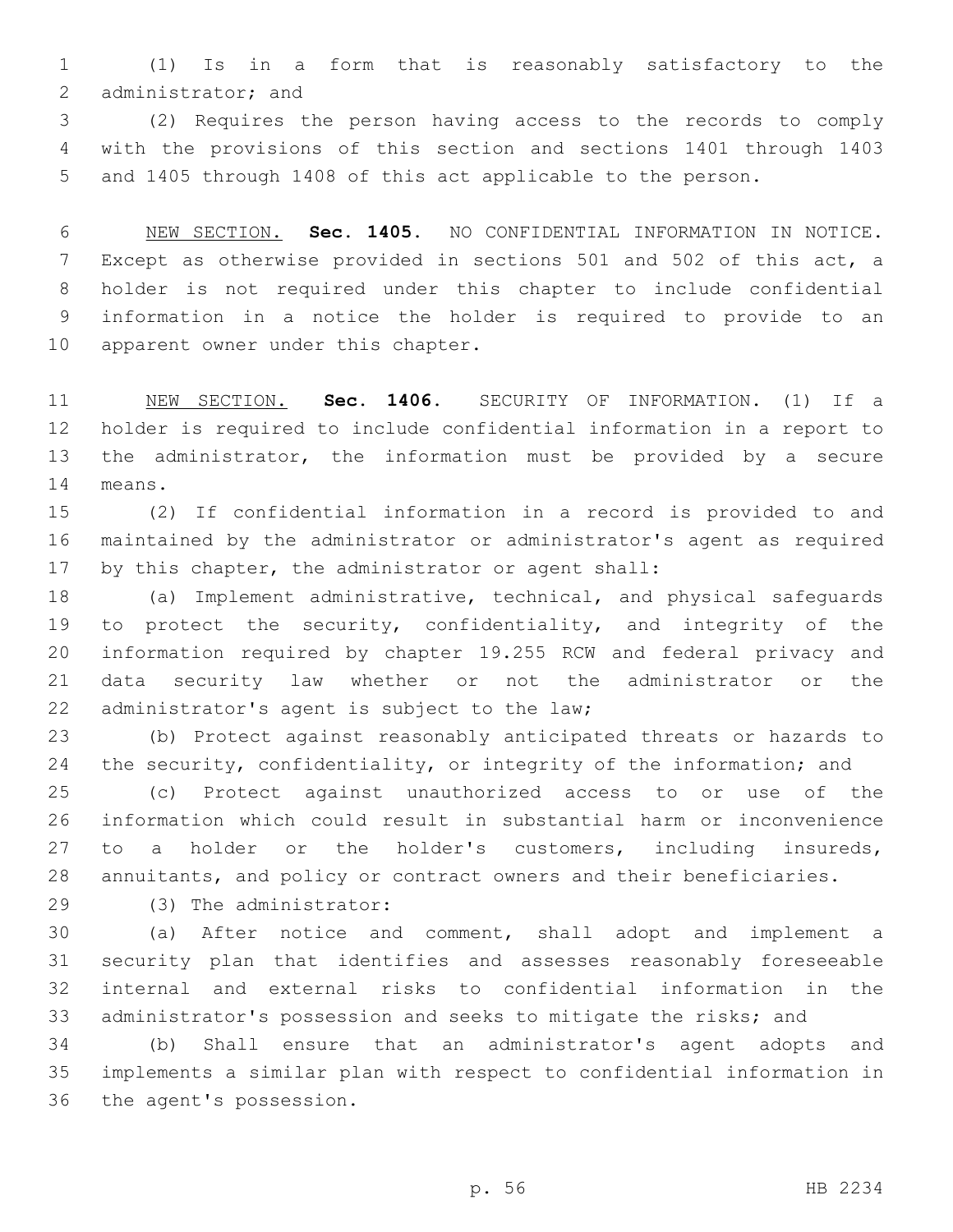(4) The administrator and the administrator's agent shall educate and train their employees regarding the plan adopted under subsection 3 (3) of this section.

 (5) The administrator and the administrator's agent shall in a secure manner return or destroy all confidential information no longer reasonably needed under this chapter.6

 NEW SECTION. **Sec. 1407.** SECURITY BREACH. (1) Except to the extent prohibited by law other than this chapter, the administrator or administrator's agent shall notify a holder as soon as practicable of:

 (a) A suspected loss, misuse, or unauthorized access, disclosure, modification, or destruction of confidential information obtained from the holder in the possession of the administrator or an 14 administrator's agent; and

 (b) Any interference with operations in any system hosting or 16 housing confidential information which:

 (i) Compromises the security, confidentiality, or integrity of 18 the information; or

(ii) Creates a substantial risk of identity fraud or theft.

 (2) Except as necessary to inform an insurer, attorney, investigator, or others as required by law, the administrator and an administrator's agent may not disclose, without the express consent in a record of the holder, an event described in subsection (1) of this section to a person whose confidential information was supplied 25 by the holder.

 (3) If an event described in subsection (1) of this section occurs, the administrator and the administrator's agent shall:

 (a) Take action necessary for the holder to understand and minimize the effect of the event and determine its scope; and

(b) Cooperate with the holder with respect to:

 (i) Any notification required by law concerning a data or other 32 security breach; and

(ii) A regulatory inquiry, litigation, or similar action.

 NEW SECTION. **Sec. 1408.** INDEMNIFICATION FOR BREACH. (1) If a claim is made or action commenced arising out of an event described in section 1407(1) of this act relating to confidential information possessed by the administrator, this state shall indemnify, defend,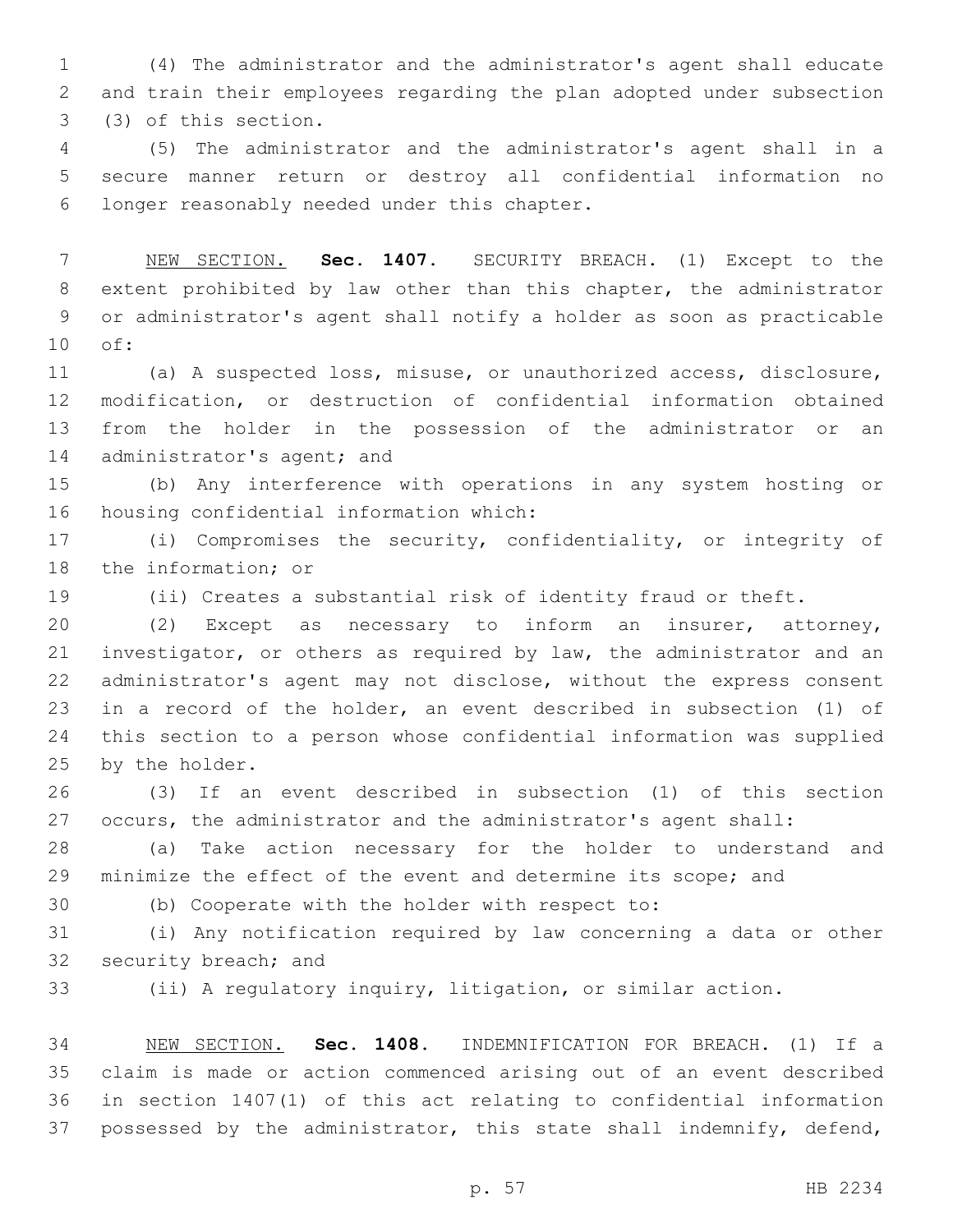and hold harmless a holder and the holder's affiliates, officers, 2 directors, employees, and agents as to:

3 (a) Any claim or action; and

 (b) A liability, obligation, loss, damage, cost, fee, penalty, fine, settlement, charge, or other expense, including reasonable attorneys' fees and costs, established by the claim or action.

 (2) If a claim is made or action commenced arising out of an event described in section 1407(1) of this act relating to confidential information possessed by an administrator's agent, the administrator's agent shall indemnify, defend, and hold harmless a 11 holder and the holder's affiliates, officers, directors, employees, 12 and agents as to:

13 (a) Any claim or action; and

 (b) A liability, obligation, loss, damage, cost, fee, penalty, fine, settlement, charge, or other expense, including reasonable attorneys' fees and costs, established by the claim or action.

 (3) The administrator shall require an administrator's agent that will receive confidential information required under this chapter to maintain adequate insurance for indemnification obligations of the administrator's agent under subsection (2) of this section. The agent required to maintain the insurance shall provide evidence of the 22 insurance to:

(a) The administrator not less frequently than annually; and

 (b) The holder on commencement of an examination and annually thereafter until all confidential information is returned or 26 destroyed under section 1406(5) of this act.

# **PART 15**

# **MISCELLANEOUS PROVISIONS**

 NEW SECTION. **Sec. 1501.** UNIFORMITY OF APPLICATION AND CONSTRUCTION. In applying and construing this uniform chapter and this act, consideration must be given to the need to promote uniformity of the law with respect to its subject matter among states that enact it.

 NEW SECTION. **Sec. 1502.** RELATION TO ELECTRONIC SIGNATURES IN GLOBAL AND NATIONAL COMMERCE ACT. This chapter modifies, limits, or supersedes the electronic signatures in global and national commerce act, 15 U.S.C. Sec. 7001 et seq., but does not modify, limit, or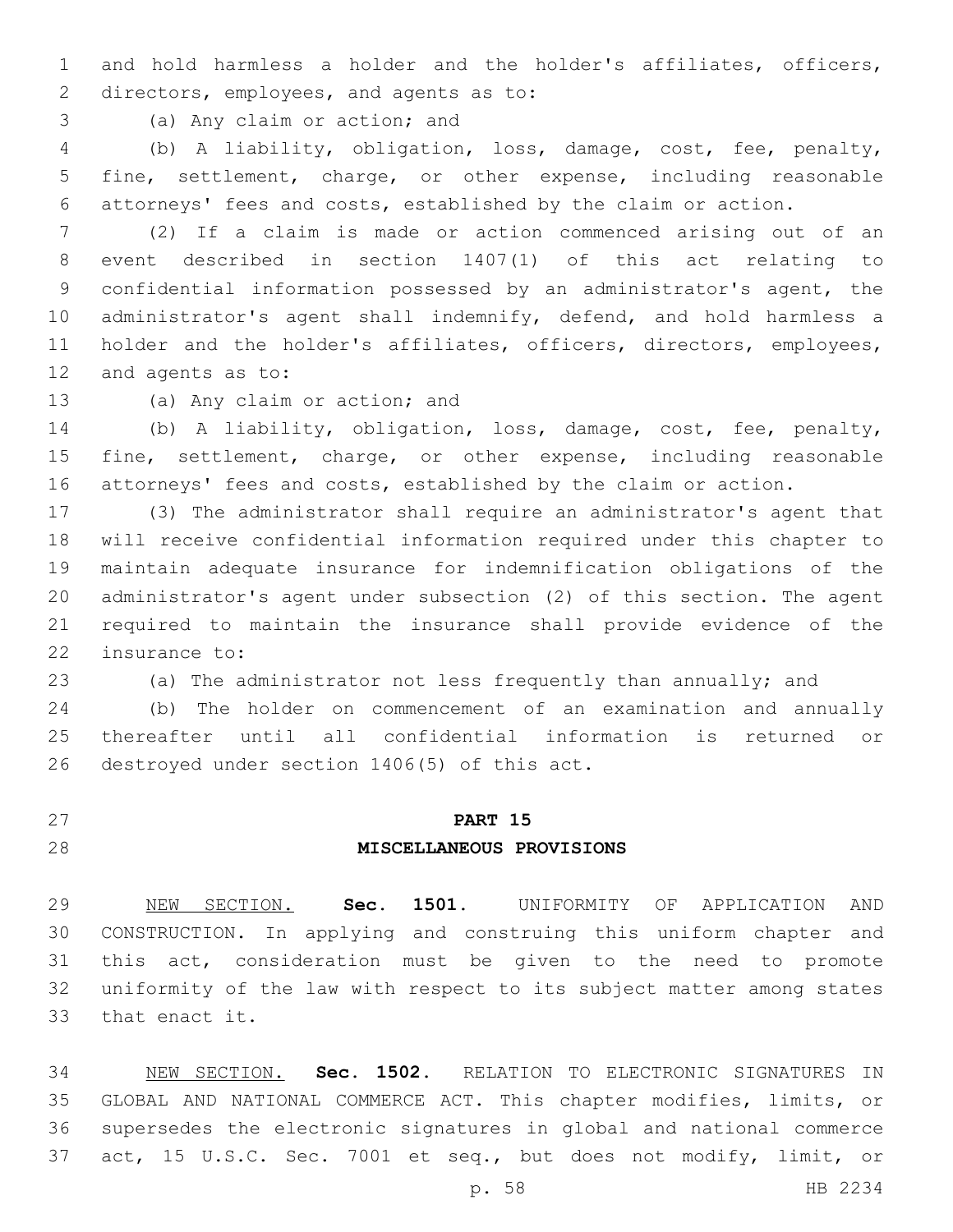supersede section 101(c) of that act, 15 U.S.C. Sec. 7001(c), or authorize electronic delivery of any of the notices described in section 103(b) of that act, 15 U.S.C. Sec. 7003(b).

 NEW SECTION. **Sec. 1503.** TRANSITIONAL PROVISION. (1) An initial report filed under this chapter for property that was not required to be reported before the effective date of this section, but that is required to be reported under this chapter, must include all items of property that would have been presumed abandoned during the six-year period preceding the effective date of this section as if this chapter had been in effect during that period.

 (2) This chapter does not relieve a holder of a duty that arose 12 before the effective date of this section to report, pay, or deliver property. Subject to section 610 (2) and (3) of this act, a holder that did not comply with the law governing unclaimed property before the effective date of this section is subject to applicable provisions for enforcement and penalties in effect before the 17 effective date of this section.

 NEW SECTION. **Sec. 1504.** SEVERABILITY. If any provision of this act or its application to any person or circumstance is held invalid, the remainder of the act or the application of the provision to other persons or circumstances is not affected.

 NEW SECTION. **Sec. 1505.** REPEALS. The following acts or parts of acts are each repealed:

 (1) RCW 63.29.010 (Definitions and use of terms) and 2012 c 117 s 177, 2005 c 285 s 1, 2004 c 168 s 13, & 1983 c 179 s 1;

 (2) RCW 63.29.020 (Property presumed abandoned—General rule— Exceptions) and 2015 3rd sp.s. c 6 s 2101, 2011 c 116 s 1, & 2010 c 28 29 s 1;

 (3) RCW 63.29.030 (General rules for taking custody of intangible 30 unclaimed property) and c  $179$  s  $3;$ 

 (4) RCW 63.29.040 (Travelers checks and money orders) and 1983 c 32 179 s 4;

 (5) RCW 63.29.050 (Checks, drafts, and similar instruments issued or certified by banking and financial organizations) and 2003 1st sp.s. c 13 s 2 & 1983 c 179 s 5;35

 (6) RCW 63.29.060 (Bank deposits and funds in financial organizations) and 2003 1st sp.s. c 13 s 3 & 1983 c 179 s 6;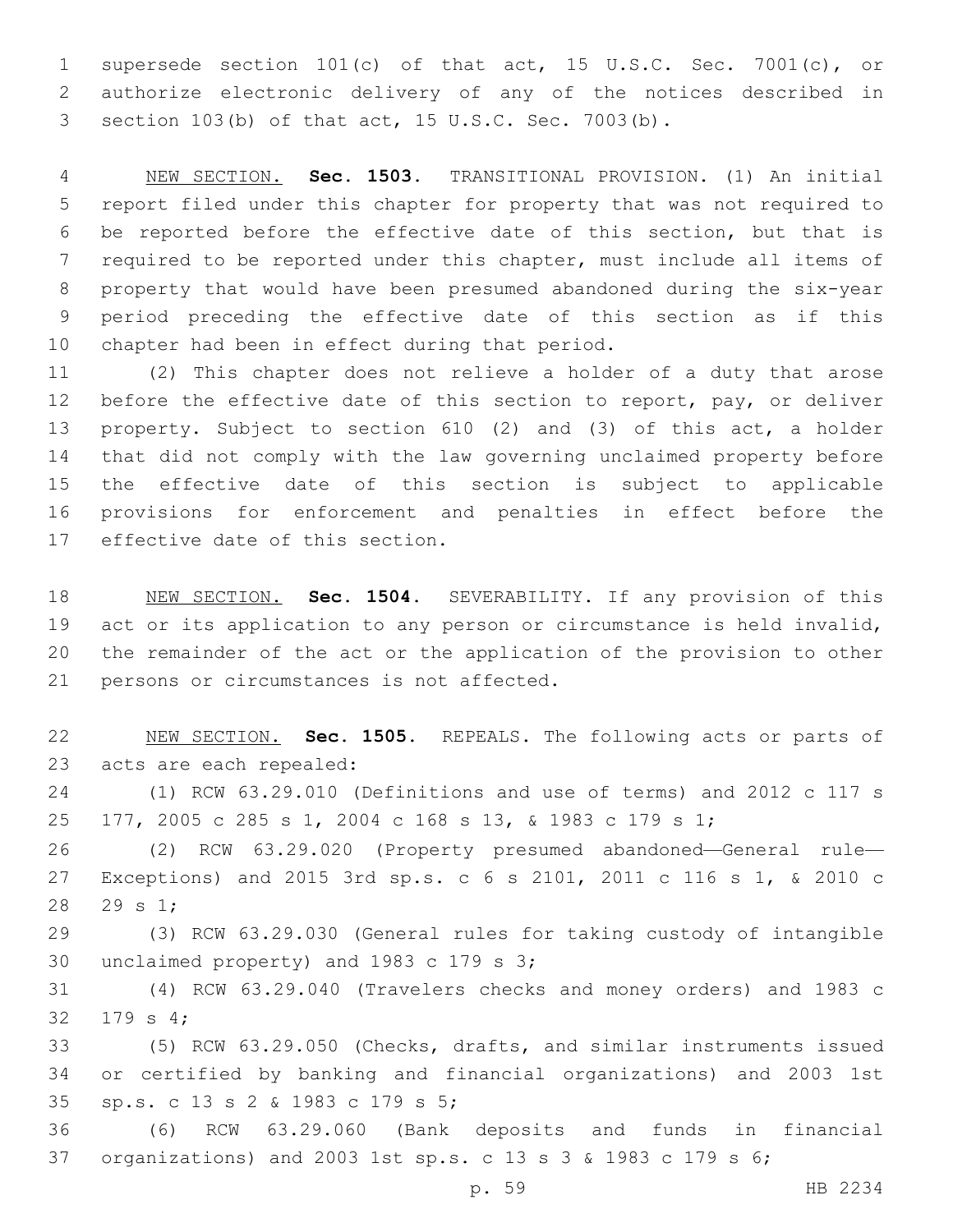(7) RCW 63.29.070 (Funds owing under life insurance policies) and 2012 c 117 s 178, 2003 1st sp.s. c 13 s 4, & 1983 c 179 s 7; (8) RCW 63.29.080 (Deposits held by utilities) and 1983 c 179 s 8;4 (9) RCW 63.29.090 (Refunds held by business associations) and 1983 c 179 s 9;6 (10) RCW 63.29.100 (Stock and other intangible interests in business associations) and 2003 1st sp.s. c 13 s 5, 1996 c 45 s 1, & 9 1983 c 179 s 10; (11) RCW 63.29.110 (Property of business associations held in 11 course of dissolution) and 1983 c 179 s 11; (12) RCW 63.29.120 (Property held by agents and fiduciaries) and 2012 c 117 s 179, 2003 1st sp.s. c 13 s 6, & 1983 c 179 s 12; (13) RCW 63.29.130 (Property held by courts and public agencies— When abandoned—Overpayments) and 2007 c 183 s 1, 1993 c 498 s 2, & 16 1983 c 179 s 13; (14) RCW 63.29.133 (Property held by landlord) and 1992 c 38 s 9; (15) RCW 63.29.135 (Abandoned intangible property held by local 19 qovernment) and 1990 2nd  $ex.s. c 1 s 301;$  (16) RCW 63.29.140 (Gift certificates and credit memos) and 2015 3rd sp.s. c 6 s 2102, 2004 c 168 s 15, 2003 1st sp.s. c 13 s 7, & 22 1983 c 179 s 14; (17) RCW 63.29.150 (Wages) and 1983 c 179 s 15; (18) RCW 63.29.160 (Contents of safe deposit box or other 25 safekeeping repository) and 1983 c 179 s 16; (19) RCW 63.29.165 (Property in self-storage facility) and 1993 c 27 498 s 4 & 1988 c 240 s 21; (20) RCW 63.29.170 (Report of abandoned property) and 2015 3rd sp.s. c 6 s 2103, 2004 c 168 s 16, 2003 c 237 s 1, 1996 c 45 s 2, 30 1993 c 498 s 7, & 1983 c 179 s 17; (21) RCW 63.29.180 (Notice and publication of information about unclaimed property) and 2015 3rd sp.s. c 6 s 2104, 2005 c 367 s 2, 2003 c 237 s 2, 1993 c 498 s 9, 1986 c 84 s 1, & 1983 c 179 s 18; (22) RCW 63.29.190 (Payment or delivery of abandoned property) 35 and 2015 3rd sp.s. c 6 s 2105; (23) RCW 63.29.192 (Penalty and interest paid in excess—Refunds— 37 Returns) and 2015 3rd sp.s. c 6 s 2110; (24) RCW 63.29.193 (Petition for review—Denied application for 39 refund or return) and 2015 3rd sp.s.  $c$  6 s 2111;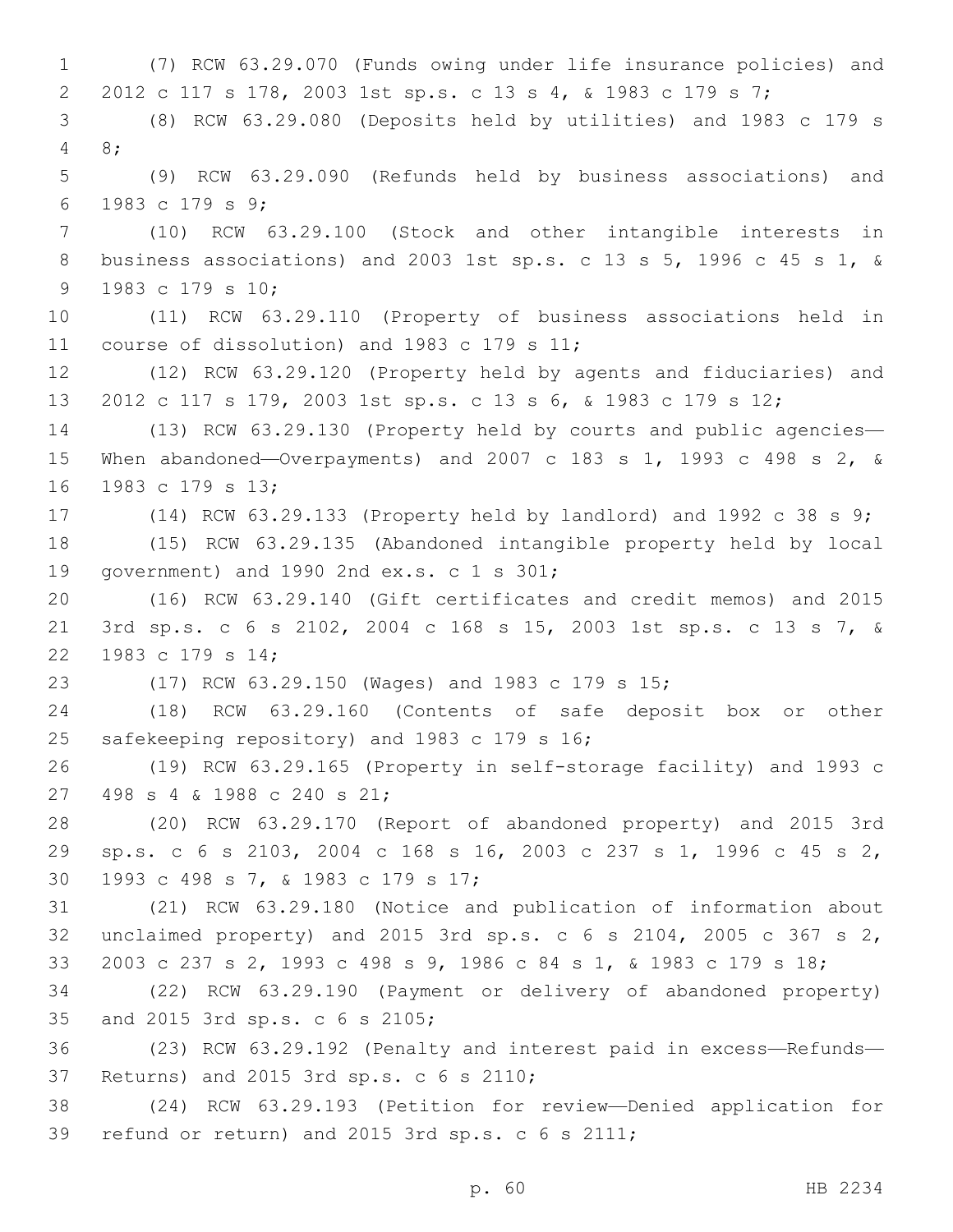(25) RCW 63.29.194 (Appeal of payment or delivered property) and 2 2015 3rd sp.s. c 6 s 2112; (26) RCW 63.29.195 (Agreement—Established between a holder and 4 the department) and 2015 3rd sp.s. c 6 s 2113; (27) RCW 63.29.200 (Custody by state—Holder relieved from liability—Reimbursement of holder paying claim—Reclaiming for owner —Defense of holder—Payment of safe deposit box or repository charges) and 2012 c 117 s 180 & 1983 c 179 s 20;8 (28) RCW 63.29.210 (Crediting of dividends, interest, or increments to owner's account) and 1983 c 179 s 21; (29) RCW 63.29.220 (Public sale of abandoned property) and 2011 2nd sp.s. c 8 s 1, 2005 c 367 s 4, 1996 c 45 s 3, 1993 c 498 s 10, & 13 1983 c 179 s 22; (30) RCW 63.29.230 (Deposit of funds) and 1983 c 179 s 23; (31) RCW 63.29.240 (Filing of claim with department) and 2011 2nd sp.s. c 8 s 2 & 1983 c 179 s 24;16 (32) RCW 63.29.250 (Claim of another state to recover property— 18 Procedure) and 1983 c 179 s 25; (33) RCW 63.29.260 (Action to establish claim) and 1983 c 179 s 20 26; (34) RCW 63.29.270 (Election to take payment or delivery) and 22 1983 c 179 s 27; (35) RCW 63.29.280 (Destruction or disposition of property having insubstantial commercial value—Immunity from liability) and 2005 c 25 367 s 5 & 1983 c 179 s 28; (36) RCW 63.29.290 (Periods of limitation) and 2015 3rd sp.s. c 6 27 s 2106 & 1983 c 179 s 29; (37) RCW 63.29.300 (Requests for reports and examination of records) and 2015 3rd sp.s. c 6 s 2107 & 1983 c 179 s 30; (38) RCW 63.29.310 (Retention of records) and 1983 c 179 s 31; (39) RCW 63.29.320 (Enforcement) and 1983 c 179 s 32; (40) RCW 63.29.330 (Interstate agreements and cooperation—Joint and reciprocal actions with other states) and 1983 c 179 s 33; (41) RCW 63.29.340 (Interest and penalties) and 2015 3rd sp.s. c 6 s 2108 & 2011 c 96 s 45;35 (42) RCW 63.29.350 (Penalty for excessive fee for locating abandoned property—Consumer protection act application) and 2012 c 38 117 s 181, 2010 c 29 s 2, & 1983 c 179 s 35; (43) RCW 63.29.360 (Foreign transactions) and 1983 c 179 s 36;